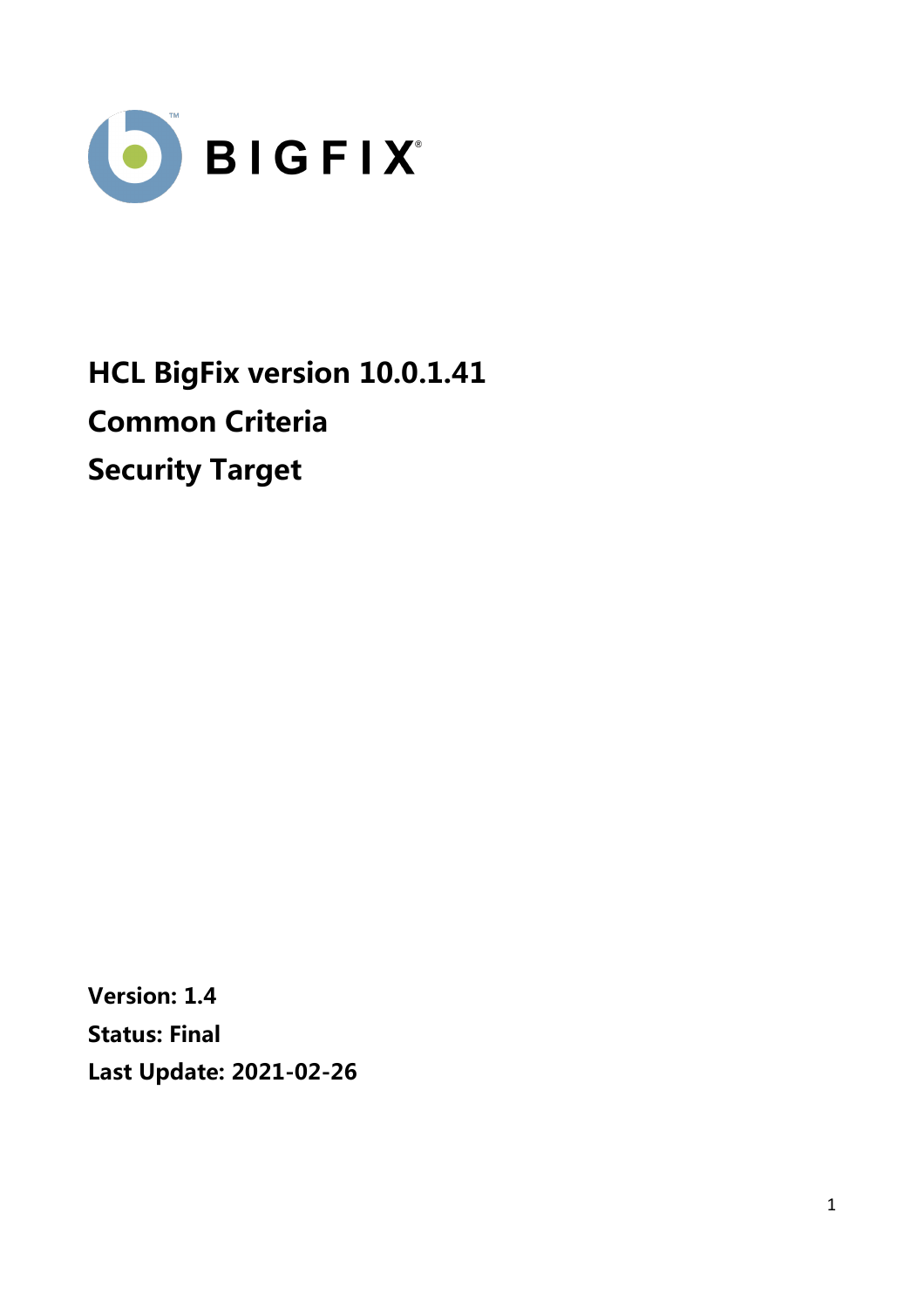# Contents

| $\mathbf{1}$ |       |       |  |
|--------------|-------|-------|--|
|              | 1.1   |       |  |
|              | 1.2   |       |  |
|              | 1.2.1 |       |  |
|              |       | 1.2.2 |  |
|              |       | 1.2.3 |  |
|              | 1.3   |       |  |
|              |       | 1.3.1 |  |
|              | 1.4   |       |  |
|              |       | 1.4.1 |  |
|              |       | 1.4.2 |  |
|              |       | 1.4.3 |  |
|              |       | 1.4.4 |  |
| 2            |       |       |  |
| 3            |       |       |  |
|              | 3.1   |       |  |
|              |       | 3.1.1 |  |
|              | 3.2   |       |  |
|              |       | 3.2.1 |  |
|              | 3.3   |       |  |
| 4            |       |       |  |
|              | 4.1   |       |  |
|              | 4.2   |       |  |
|              | 4.3   |       |  |
|              |       | 4.3.1 |  |
|              |       | 4.3.2 |  |
| 5            |       |       |  |
| 6            |       |       |  |
|              | 6.1   |       |  |
|              |       | 6.1.1 |  |
|              |       | 6.1.2 |  |
|              |       | 6.1.3 |  |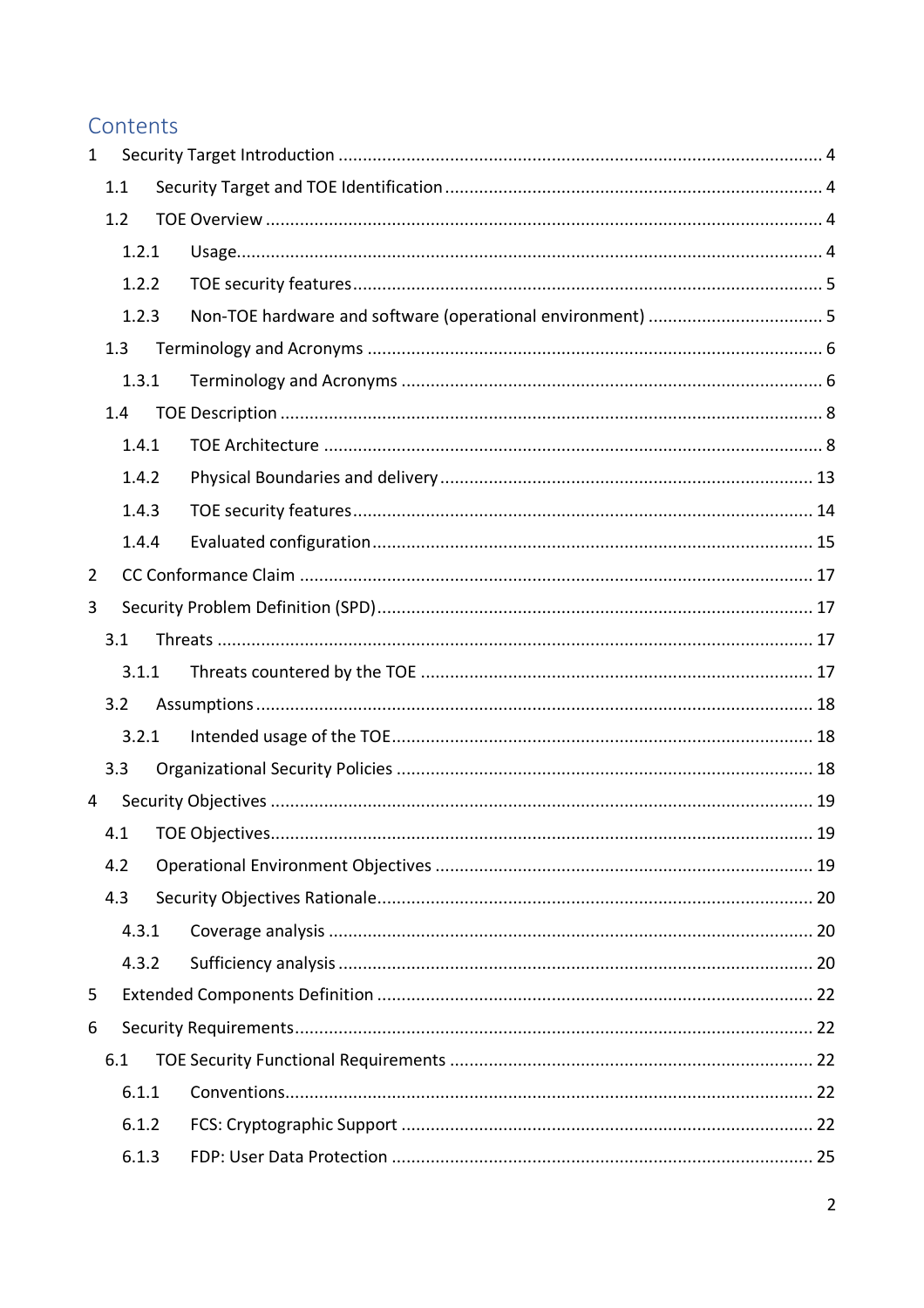|                | 6.1.4 |  |  |
|----------------|-------|--|--|
|                | 6.1.5 |  |  |
|                | 6.1.6 |  |  |
|                | 6.1.7 |  |  |
|                | 6.2   |  |  |
|                | 6.2.1 |  |  |
|                | 6.2.2 |  |  |
|                | 6.2.3 |  |  |
|                | 6.3   |  |  |
| $\overline{7}$ |       |  |  |
|                | 7.1   |  |  |
|                | 7.1.1 |  |  |
|                | 7.1.2 |  |  |
|                | 7.1.3 |  |  |
|                | 7.1.4 |  |  |
|                | 7.1.5 |  |  |
|                | 7.1.6 |  |  |
| 8              |       |  |  |

# **Document History**

| <b>Version</b> | Date | <b>Author</b>                 | <b>Description</b>    |
|----------------|------|-------------------------------|-----------------------|
| 1.4            |      | 2021-02-26   HCL Technologies | <b>Public Version</b> |
|                |      | Limited                       |                       |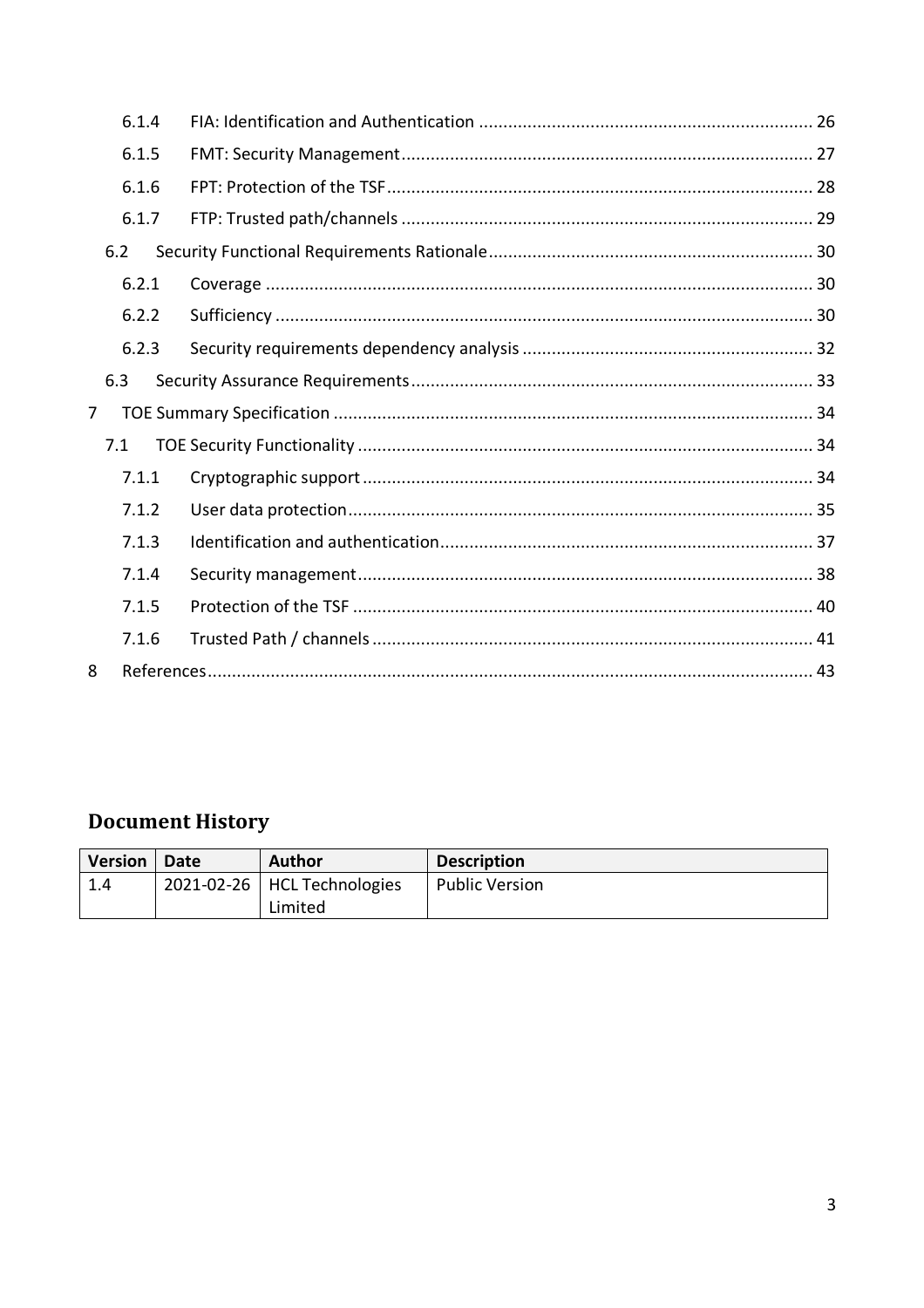# 1 Security Target Introduction

# 1.1 Security Target and TOE Identification

**ST Title**: HCL BigFix version 10.0.1 Common Criteria Security Target

**ST Version**: 1.4

**ST Date**: 2021-02-26

**TOE Identification**: HCL BigFix version 10.0.1.41

**TOE Developer**: HCL Technologies Limited

**Evaluation Sponsor**: HCL Technologies Limited

**Certification Body**: OCSI

**Certification ID**: OCSI-CERT-ATS-07-2020

#### 1.2 TOE Overview

The TOE is the *HCL BigFix version 10.0.1.41* (a.k.a. BigFix) software product provided by *HCL Technologies Limited*. The TOE (i.e., TOE type) is a centralized endpoint management system that allows authorized operators to monitor the system configurations of distributed endpoint systems (client computers) and enables operators to take any necessary corrective actions. The TOE also includes the TOE guidance documentation.

The evaluated version of the TOE is: 10.0.1.41

#### 1.2.1 Usage

The TOE contains the following software components.

- BigFix Server (a.k.a. server)
- BigFix Console (a.k.a. console)
- BigFix Relay (a.k.a. relay)
- BigFix Client (a.k.a. client)

Using the Console, TOE administrators monitor and manage the software configurations of enrolled endpoint systems (Client Computers) that run the Client. The TOE supports the use of multiple consoles where each Console runs on a separate system. The consoles connect to the Server to monitor and manage the Client Computers. The Server runs on a separate system and maintains a local database of enrolled Client Computers, the configuration of each enrolled Client Computer, and other data. When the Server detects that an enrolled Client Computer requires one or more corrective actions, the Server informs the Client. The Client then pulls the required corrective actions from the Server and applies the actions to the Client Computer.

In large distributed systems, the Server may offload corrective action deployment to relay systems. Each Relay system runs the Relay. The Server informs each Client of its assigned set of relays from which it can obtain corrective actions. The client software then pulls the corrective actions from its assigned relay(s) and applies the actions to the Client Computer.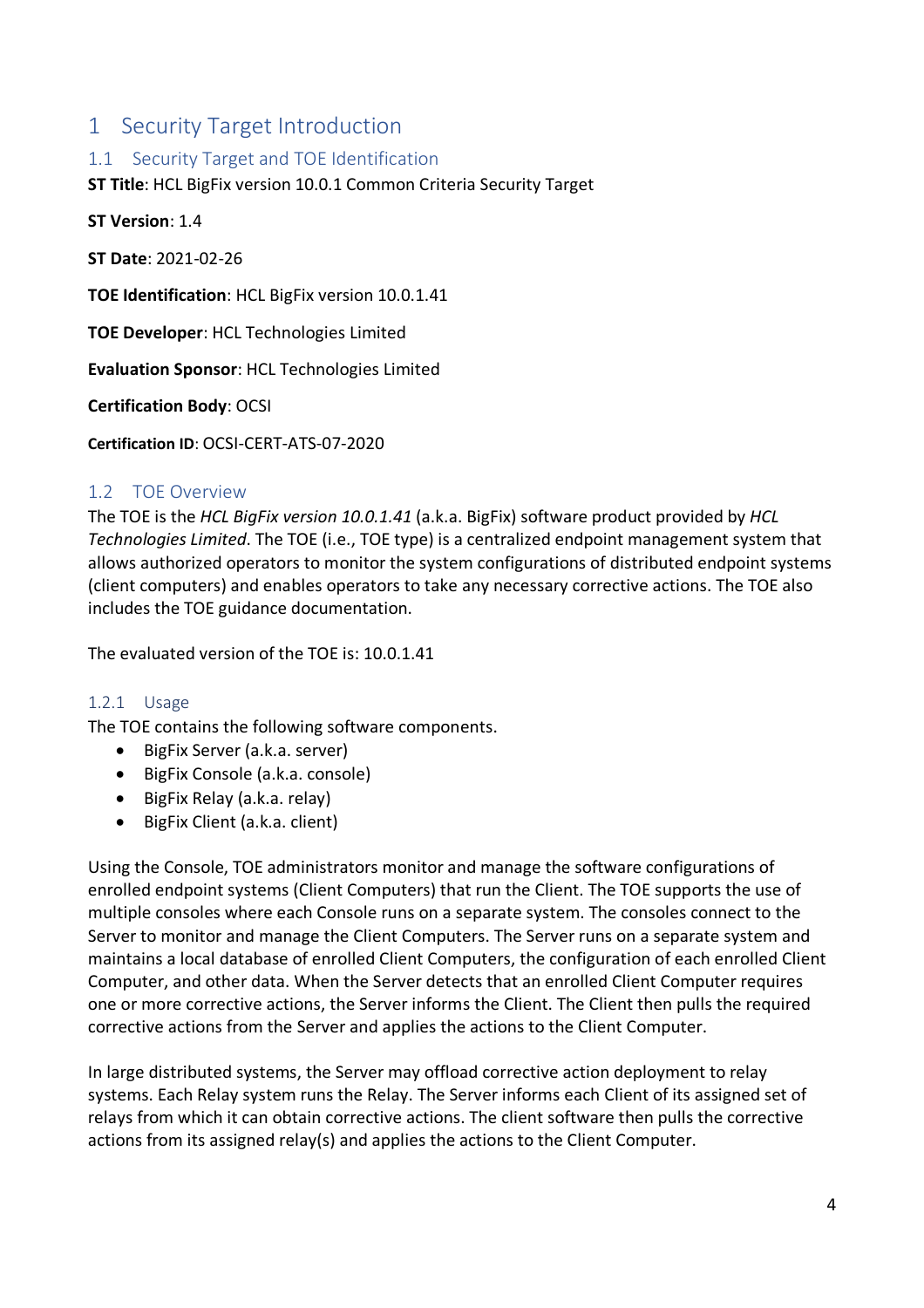A corrective action is known as a Fixlet®. A Fixlet can be a software update or an endpoint configuration update. HCL Technologies Limited maintains multiple Internet-based HCL Fixlet Servers containing commonly deployed Fixlets to which a TOE customer can subscribe. Once subscribed, the Server can download Fixlets from an HCL Fixlet Server and distribute the Fixlets to enrolled Client Computers. TOE administrators can also modify enrolled Client Computer configurations (e.g., add or remove applications) and have the Server and Client enforce the new configurations.

# 1.2.2 TOE security features

The TOE contains the following major security features.

- Cryptographic support To implement communication channel protection, digital signature generation and verification and data encryption and decryption.
- User data protection To manage the information flow control policy between administrators and Client Computers to apply Actions.
- Identification and authentication (I&A) To allow security management only to authorized administrators.
- Security management To manage the information flow control policy, manage administrators, Client Computers, sites and certficates.
- Protection of the TSF To prevent modification and disclosure of data transferred between TOE components.
- Trusted path/channels To prevent modification and disclosure of data transferred between the TOE and other external IT entities.

# 1.2.3 Non-TOE hardware and software (operational environment)

Each TOE component requires additional hardware and software that comprise the operational environment. The following lists the software and hardware required by each TOE component.

- BigFix Server:
	- Windows Server 2016
	- MSSQL Server 2016
	- Processor X86-64 (4CPU), 16 GB RAM, 250 GB Disk
- BigFix Console:
	- Windows Server 2016
	- Processor X86-64 (2CPU), 4 GB RAM, 20 GB Disk
- BigFix Relay:
	- Windows 10
	- Processor X86-64 (2CPU), 4 GB RAM, 25 GB Disk
- BigFix Client:
	- Supported on following operating systems:
		- o Windows Server 2016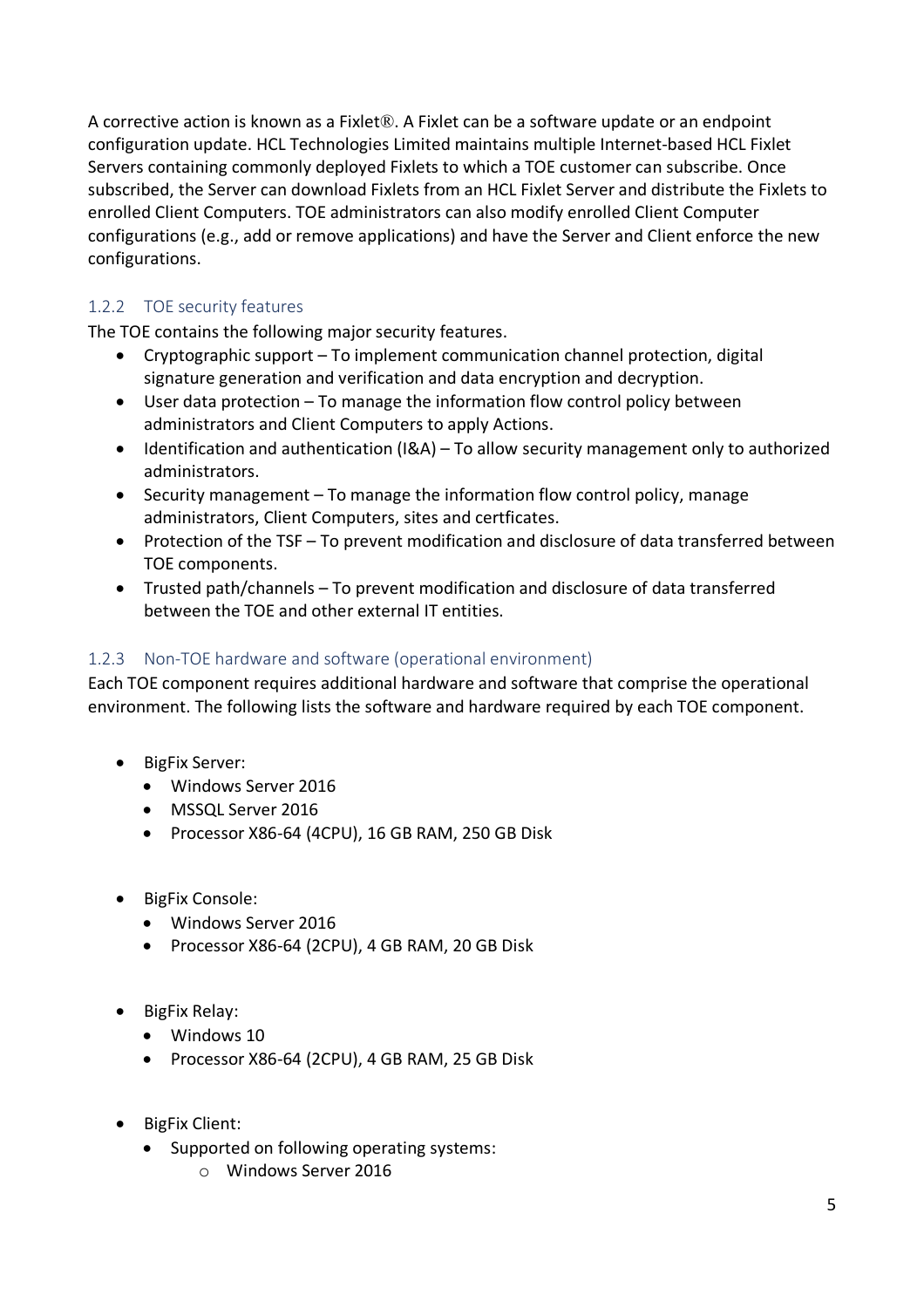- o Windows 10
- o Red Hat Enterprise Linux (RHEL) 7
- Processor X86-64 (2CPU), 4 GB RAM, 20 GB Disk

The TOE also requires the following service(s) in the operational environment.

• Domain Name System (DNS) service

# 1.3 Terminology and Acronyms

This section specifies terminology and acronyms used in the ST.

# 1.3.1 Terminology and Acronyms

The following acronyms and specific terminology pertain to BigFix. Note that CC-specific and other commonly used terms and acronyms are not defined here.

**Action -** An Action is a change applied to a target system to remediate issues identified by Fixlets. They are typically scripts written in the BigFix Action Language. A Fixlet that detects an issue may offer several different remediation Actions that authorized operators may choose from and deploy. For example, a Fixlet may detect a missing Windows Service Pack and offer an Action to download and install it on the relevant target systems.

**Administered –** Client Computers that an operator has authority to manage, the target systems of a BigFix actions.

**All Visible -** All Fixlets, Client Computers, and Actions visible (or authorized to) to a given operator.

**BES -** BigFix Enterprise Suite

#### **CGI -** Common Gateway Interface

**Fixlet** – The TOE utilizes a patented Fixlet<sup>®</sup> technology to identify vulnerable or misconfigured endpoints and allows authorized users to remediate identified issues. Fixlets are sent via Fixlet messages to the target endpoints by the TOE, and providing an automatic fix for it. For the purposes of this ST, the term Fixlet includes all the different types of Fixlet messages including Fixlets, Tasks, Analyses, and Baselines.

**BES sites** (HCL Fixlet server) **–** Fixlets are available to administrators by subscribing to any of several Internet-based BigFix Fixlet servers. BES sites are outside of TOE, the Fixlet sites are maintained by HCL and are global. Each BES site contains pre-tested, pre-packaged Fixlet messages that provide out-of-the-box management solutions.

**Custom Sites -** Fixlet messages can also be developed in-house by administrators to address policy, configuration, and vulnerability concerns specific to the customer's environment. In-house fixes are known as Custom Fixlets and are developed by an authorized administrator to address specific situations. Both Fixlets and Custom Fixlets are supported by the TOE. Custom Fixlets are published on custom sites locally on the BigFix server, thus they are not global.

**Masthead -** Created during installation of the TOE that includes URLs for the BigFix server's CGI programs and other site information in a signed MIME message. The Masthead is central to accessing and authenticating the enterprise action site. The TOE brings content into the enterprise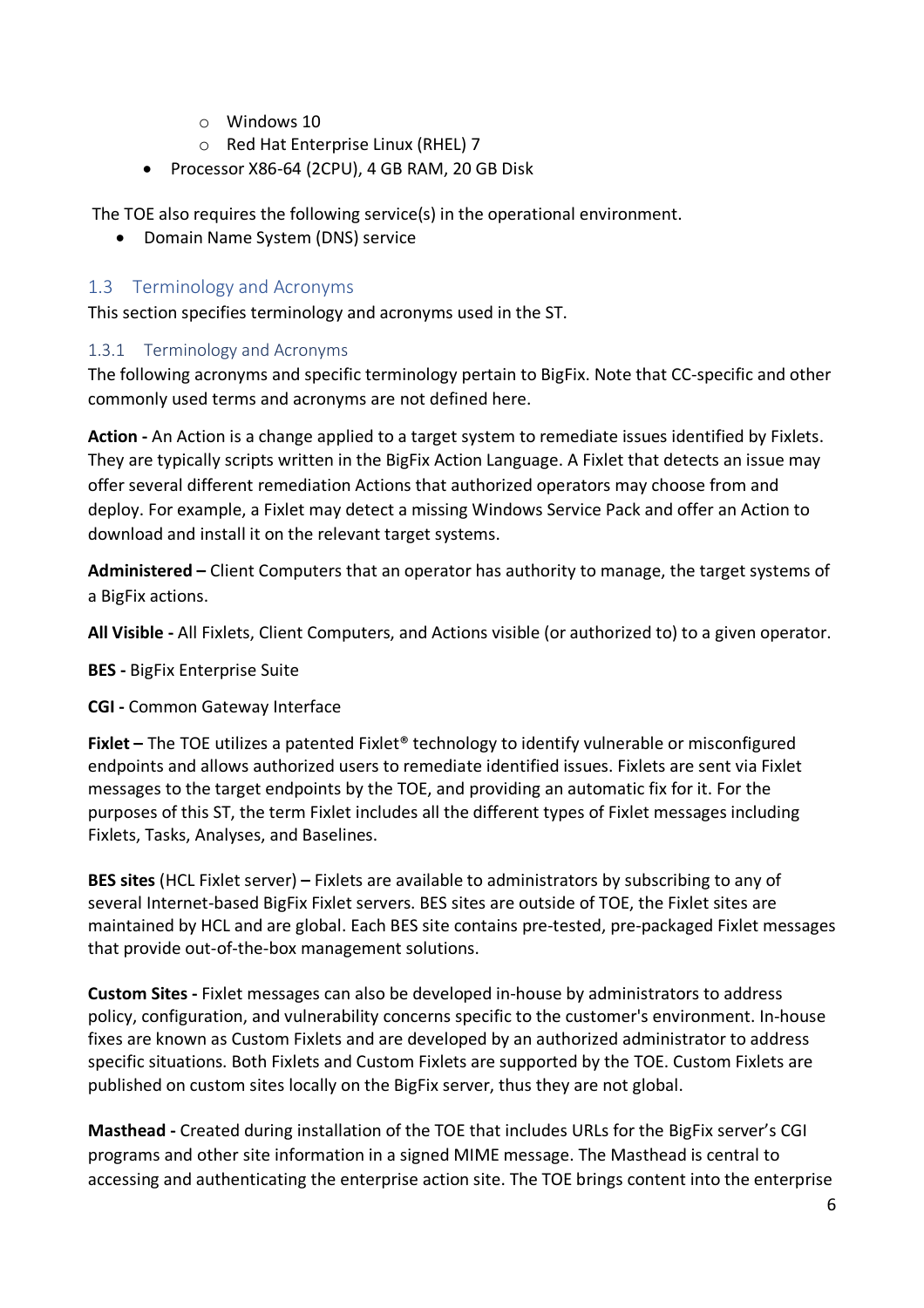based on subscribed Mastheads. A Masthead is required for communicating with the BigFix Fixlet Server as it contains all the site-specific information needed to deploy Fixlets.

**Console Operator**(s) **–** Master Operator, Operator

**Site Administrator –** (besadmin), the only TOE user with the right to edit and change the masthead. Those changes are TOE advanced settings, security settings and other configuration settings.

**Master Operator -** A TOE Console operator with administrative rights. A Master Operator can do almost everything a Site Administrator can do except for some configuration operations that affects the masthead.

**Operator -** An authorized user of the TOE Console. Ordinary Operators can deploy Fixlet actions and edit certain computer settings. Management rights are assigned by Master Operators.

**Signing Password -**The password specified during installation of the TOE that is used by an authorized user to sign an action for deployment.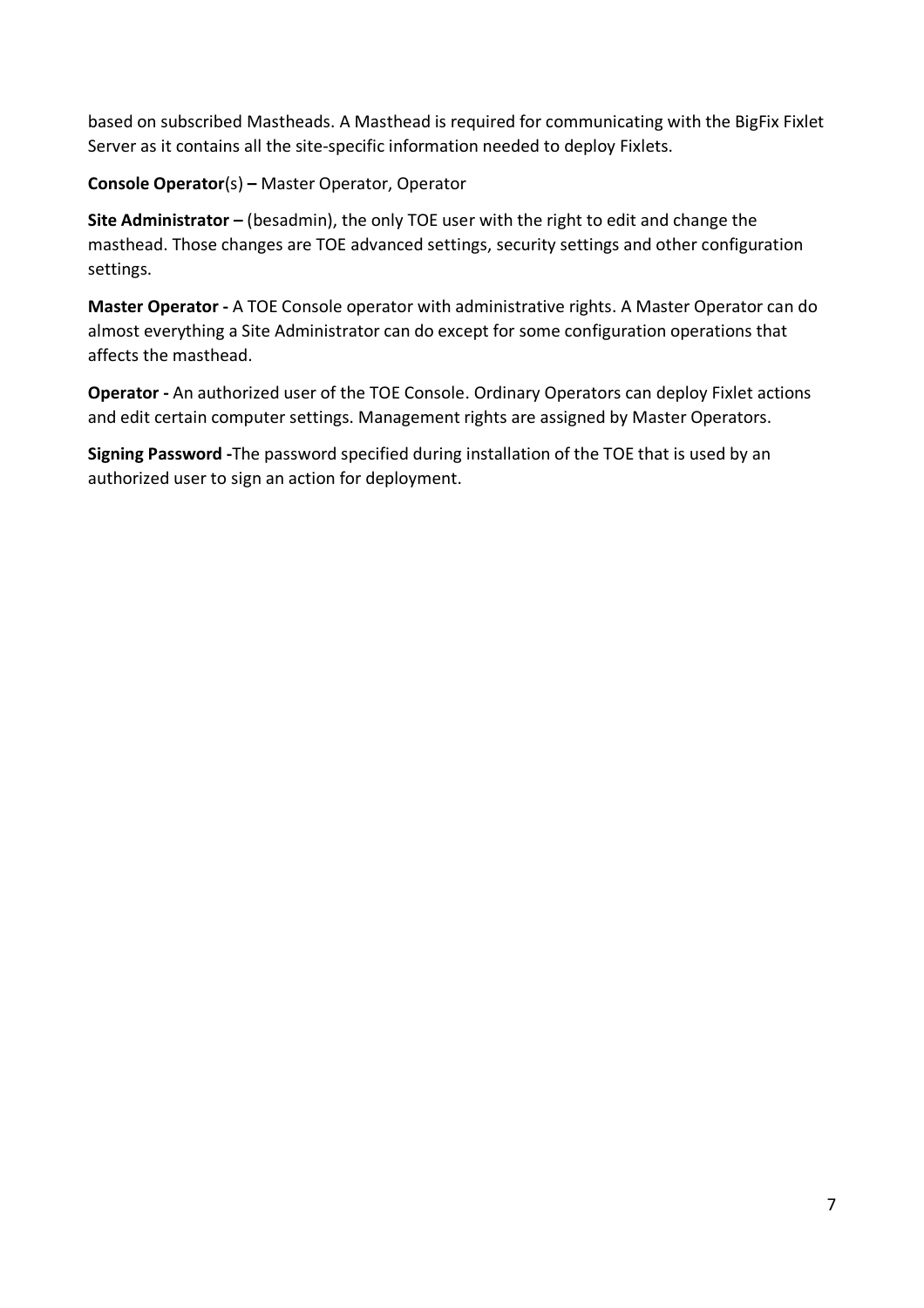# 1.4 TOE Description

The TOE is a client-server application that allows monitoring and management of targeted IT systems from a central location. The TOE utilizes a patented Fixlet® technology to identify vulnerable or misconfigured computers in the enterprise and allows authorized users to remediate identified issues across the network.

Fixlet messages are available to an enterprise by subscribing to any of several Fixlet Sites that are maintained by the BigFix Fixlet Server which is not part of the TOE and is outside from the evaluated configuration. Each Fixlet Site contains pre-tested, pre-packaged Fixlet messages that provide out-of-the-box management solutions. They constitute data that the TOE collects, distributes and otherwise utilizes via the internet from the BigFix Fixlet Server to detect and remediate vulnerabilities.

Fixlets enable authorized users to perform the following functions within the enterprise:

- Analyze the vulnerability status (i.e., patched or insecure configurations);
- Distribute patches to vulnerable computers to maintain endpoint security;
- Establish and enforce configuration security policies across the network;
- Distribute and update software;
- Manage the network from a central Console; and,
- View, modify and audit properties and configurations of the networked client computers

The TOE contains built-in public/private key cryptographic capabilities to ensure the authenticity of the Fixlet messages and remedial Actions. Each Fixlet and Action received by a BigFix Client is authenticated by verifying a digital signature affixed by the applicable administrator to ensure that it was generated by an administrator authorized to perform corresponding operations. These authorized operations instruct BigFix Clients to view, modify and audit properties and configurations of the networked client computers. The results from those operations — or simply the gathered data — is encrypted and delivered back to the BES server.

# 1.4.1 TOE Architecture

The TOE is comprised of four software components, BigFix Server, BigFix Console, BigFix Client (i.e. Agent) and BigFix Relay. During installation of the TOE, the authorized Site Administrator creates a Masthead that ties the TOE together. Among other things, this Masthead includes a key (signed by the Site Administrator) to authenticate any instructions from the BigFix Server. Following is an overview of each of the components, hereinafter referred to as Server, Console, Client and Relay.

The TOE provides an authorized user the ability to assess the status of client machines Operating System (OS), applications, anti-virus signatures, etc. (using Fixlets) and provides the ability to update these machines as necessary (using Actions). The TOE relies on the ability of client machines to periodically check with the server (or designated relay) in order to obtain the most current Fixlets and/or Actions.

The figures below depict a typical application of the TOE and an overview of the basic TOE architecture. There is at least one server that gathers Fixlets from the BES sites on Internet where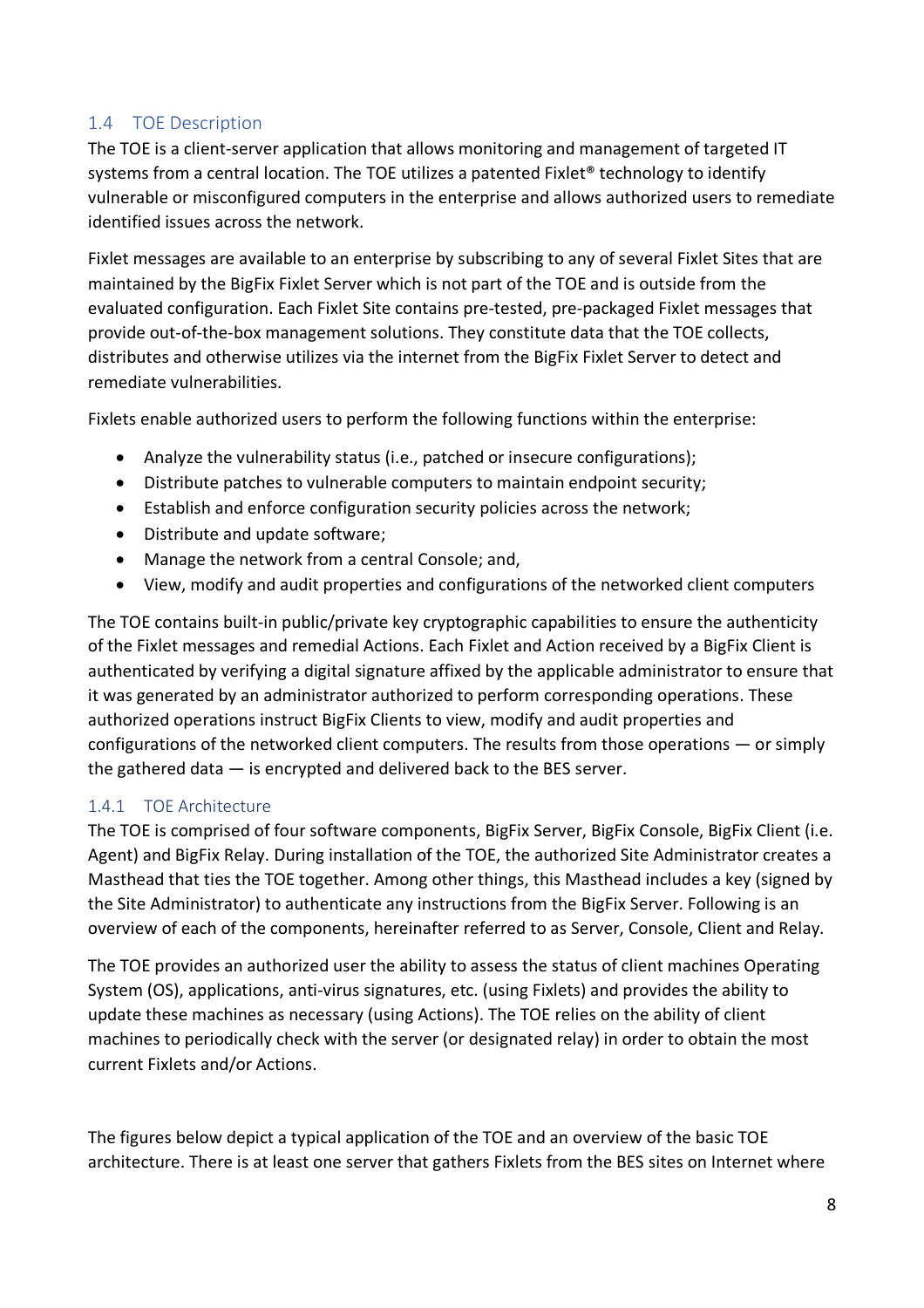they can be viewed by the console operator and distributed to the relays. Each client inspects its local computer environment and reports any relevant Fixlets back to the relay, which compresses the data and passes it back up to the servers.



*Figure 1 - TOE architecture*

The solid arrows in Figure 1 reflect the required TOE components as well as the optional Fixlet service in the IT Environment provided by BigFix via the Internet. Note that while the figure depicts the TOE as computers of various types, the TOE consists only of software running in the context of the computers and their installed operating systems. Figure 2 presents a more logical view of the primary TOE components in the context of their host computers. Note that, while not depicted below, a Relay is essentially a combination of Client and Server components acting to store and forward communications in both directions. Relays are optional components that do not affect the security functions of the TOE, but provide for network efficiency in distributing Fixlets and actions.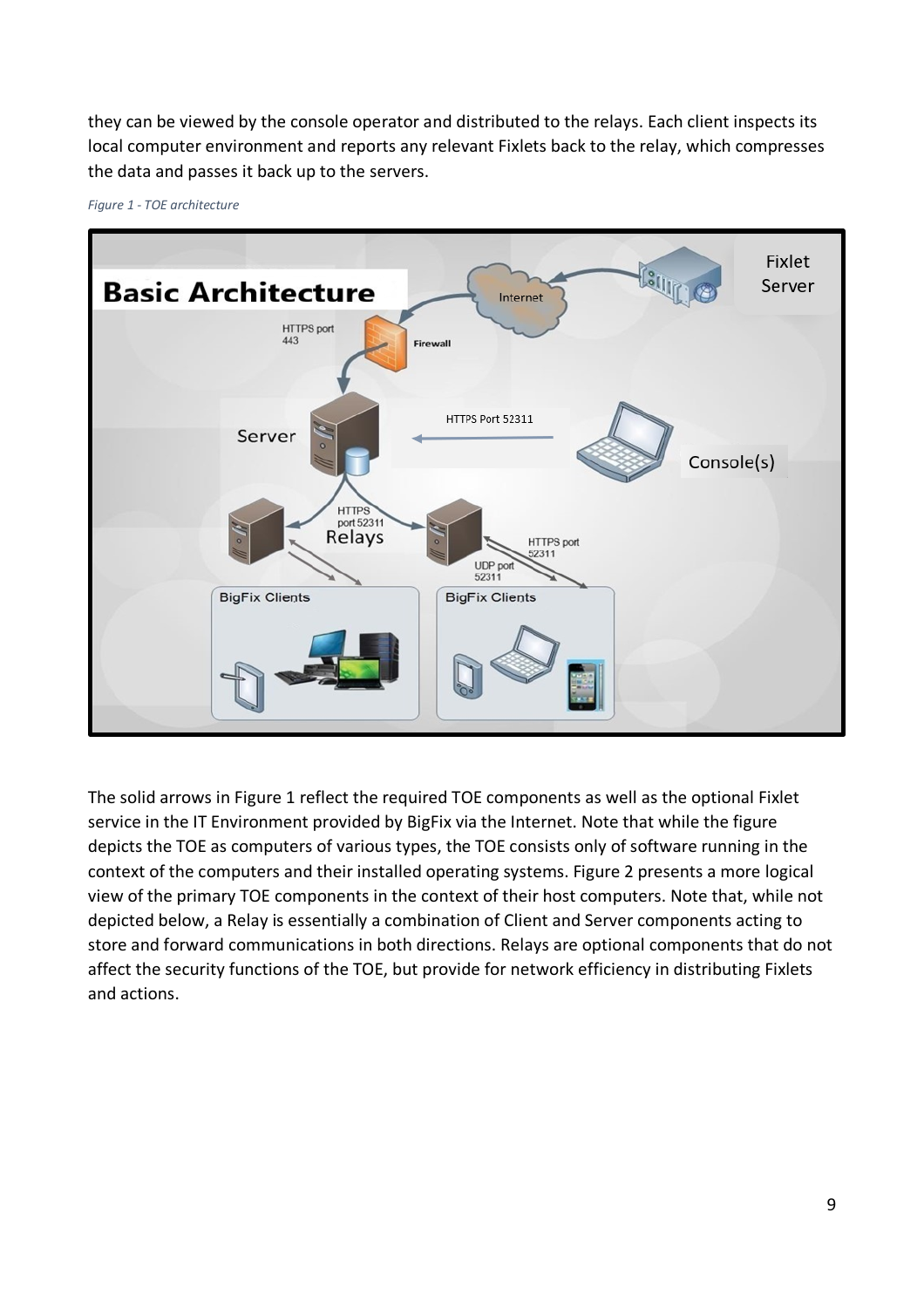*Figure 2 - TOE Logical View*



#### *1.4.1.1 Server*

The Server is a collection of interacting services, including application services, and a web server. The Server manages and coordinates the flow of information to and from individual Client Computers and stores the results in the BES database. This database is outside the TOE (i.e., in the operational environment), though it can reside on the same physical computer. The database is used by the TOE to store and retrieve applicable Fixlets and Actions as well as TOE configuration data. The BES database is expected to be configured so that only authorized users can access any contents associated with the TOE. The BES database is also expected to be configured so that its ODBC interface and communications are protected in a manner appropriate to the environment in which it is being used. Note that the BES Server can be configured to periodically collect predefined Fixlets from BigFix via a BigFix Fixlet Server. Those, like any locally developed Fixlets, are stored in the BES database and are available for use by administrators in monitoring Clients. The Server offers the following features:

- The Server gathers content from the BES sites on Internet (i.e., Fixlets offered by the BigFix Fixlet Server) and then redistributes the content to the BigFix Clients directly (or through BigFix Relays). This component provides bandwidth advantages, as well as removing the need to configure individual BigFix Clients to connect to the Internet directly. Although it is possible to have BigFix Clients communicate directly over the Internet to download any software image required by the Fixlet (i.e windows patches binaries), that configuration can cause additional network traffic.
- When the Client is installed on a new Client Computer, it registers itself with the client registration component of the Server and the Client is given a unique Identifier (ID).
- When a Client detects that a Fixlet has become relevant, it reports to the Server using a secure Hyper-text Transfer Protocol (HTTPS) "POST" operation. The Server identifies the relevant Fixlet along with the registered ID of the Client Computer; this information is passed on to the database and then becomes viewable in the Console. Also, other state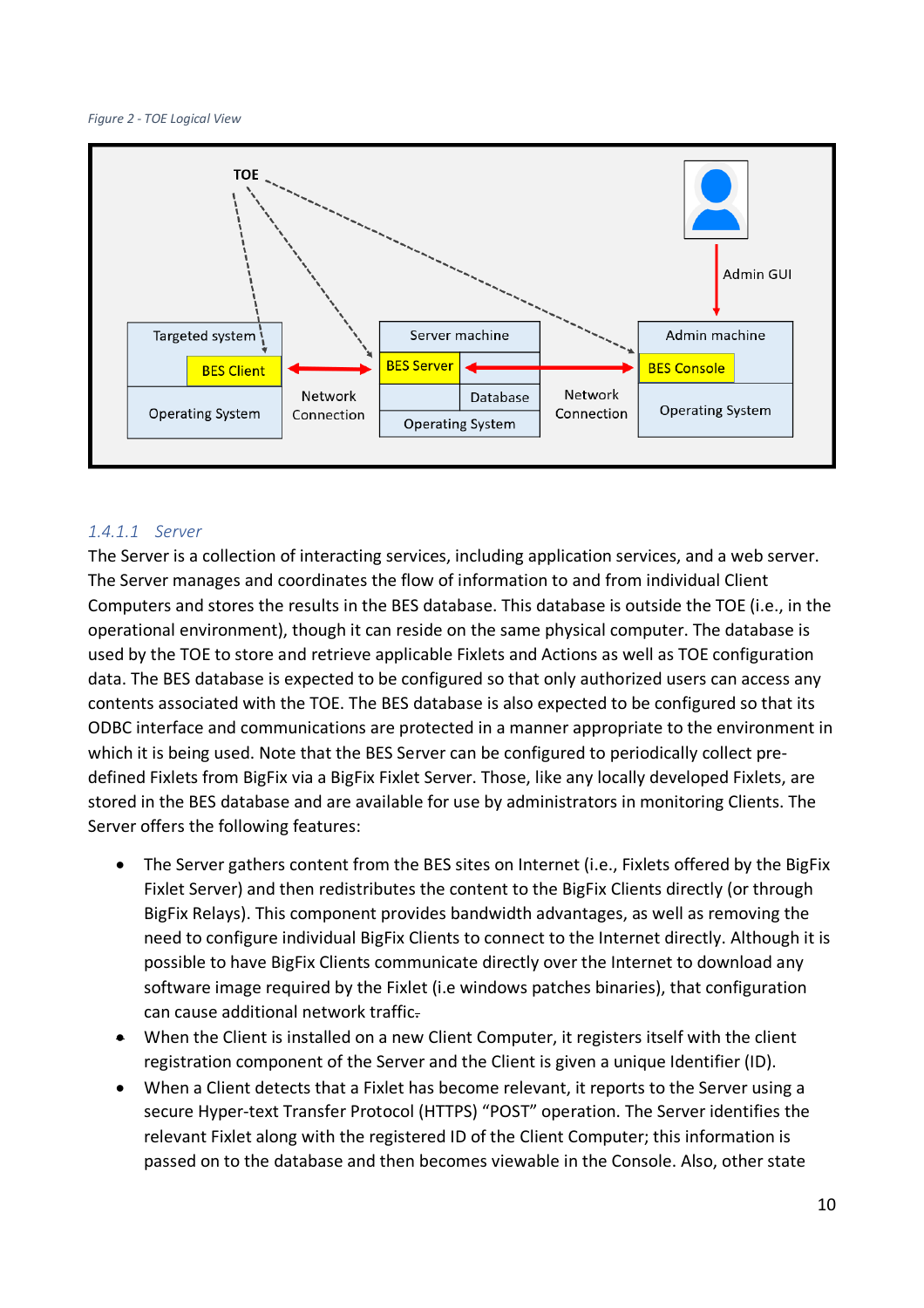changes are periodically reported by the Clients to the Server. All Client data can flow directly to the Server or through relays.

- The Server monitors for changes in Fixlet content for all the Fixlet sites (e.g., BigFix Fixlet Server) to which the TOE is subscribed and it downloads these changes to the Server and makes them available to the rest of the components.
- The Server offers a GUI interface (the Administrator Console, local to the hosting operating system) for the Site Administrator to manage some TOE global options such as the refresh rates, and the Masthead management.

The Server listens on Transport Control Protocol (TCP) port (52311 by default) for TLS/HTTPS messages from clients and relays. Data files containing Fixlets, Actions, or responses to Actions performed on clients are communicated between the TOE and clients using TLS/HTTPS protected messages (Fixlet messages). The TOE can issue User Datagram Protocol (UDP) messages to clients to when new content (e.g., a Fixlet) becomes available, to notify them.

The Server also listens on Transport Control Protocol (TCP) port (52311 by default) for TLS/HTTPS messages from Consoles and REST API clients that connect to the server to perform security management functions.

The BES database, which is often collocated on the computer hosting the Server is accessible via ODBC. The Server is the TOE component that uses the BES database to store and retrieve applicable data. Note that BigFix has published guidance so that users could potentially develop their own applications to access TOE-related data, provided they have applicable BES database authorizations. However, the development and use of other applications to access TOE data, while not forbidden, is outside the scope of this evaluation.

# *1.4.1.2 Console*

The Console provides the ability for an authorized administrator to view and manage their entire network of computers by enabling automated distribution of fixes, software deployment, vulnerability analysis (i.e., systems requiring patches, updated Service Packs (SPs), configuration violations and/or enterprise security policy violations), and remediation from a central location.

Console users, also known as Operators, can be in charge of flexibly defined groups of computers (running the Client) with varying degrees of freedom. A Master Operator has overall control of each Operator's domain and the specific rights they have over that domain. The TOE supports two classes of Console users: Master Operators, and (ordinary) Operators. See section 7.1.3 for details about their respective responsibilities.

The Console is invoked as an interactive application. The TOE enforces the use of TLS/HTTPS (Hypertext Transfer Protocol Secure) to protect the communications channel of the Console. The TOE also enforces authenticity and integrity of all remote console users through the use of user names and passwords. The account information for the Console is managed by the Server software component and is located remotely on the database server.

Multiple Consoles can connect to the TOE simultaneously.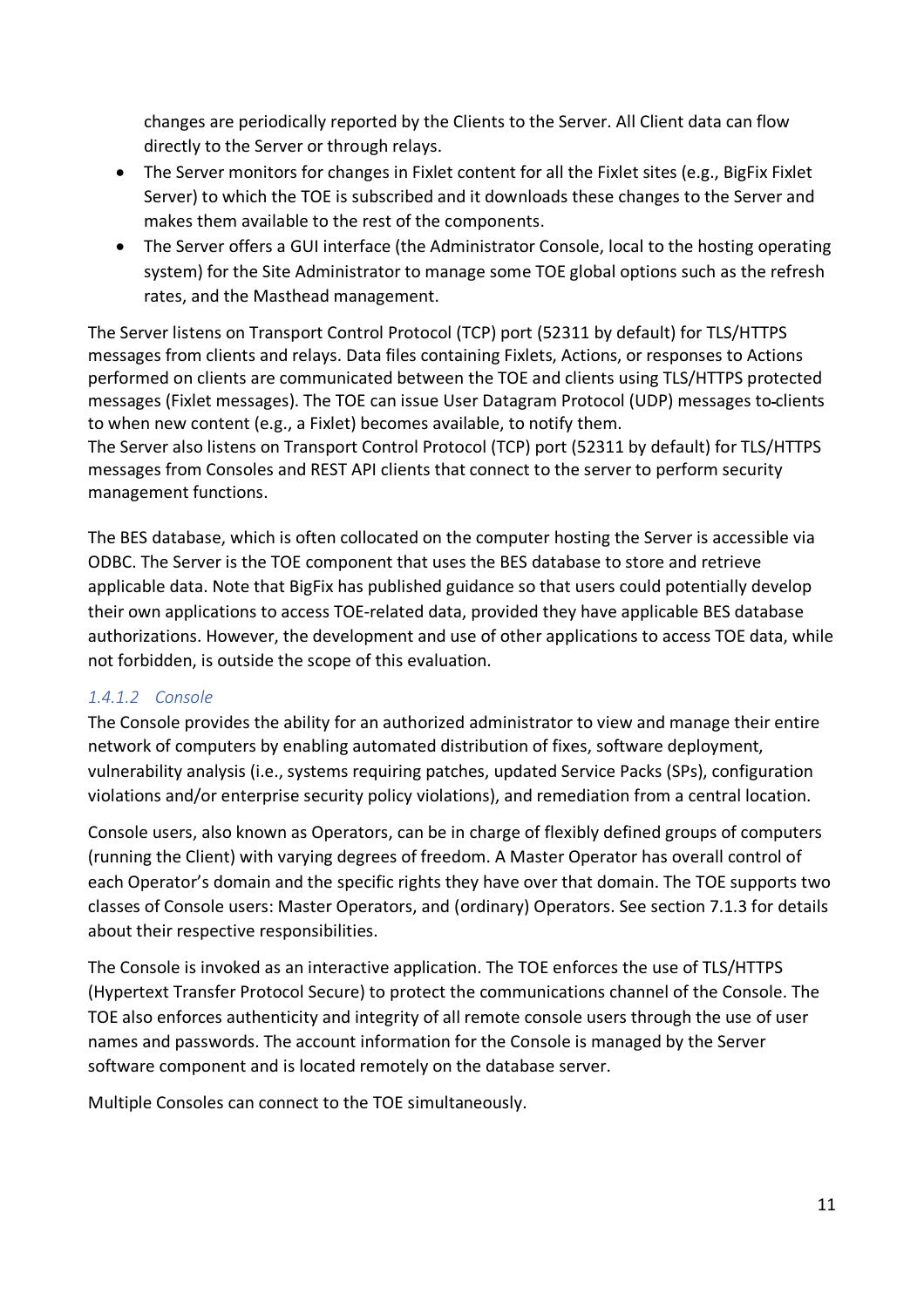# *1.4.1.3 BigFix Administration Tool*

This program is installed with the Server component and it is located on the computer hosting the Server, it provides a graphical interface (GUI) for BigFix administrative operations. With this tool, the Site Administrator can edit the masthead file, check the signatures of the objects in the database, enable and disable enhanced security, resign the content in the database, rotate the server private key, configure the Console and synchronize the masthead with the updated license.

#### *1.4.1.4 REST API*

The BigFix Server provides a REST API programming interface. It allows the majority of the tasks available in the BigFix console by using a set of standardized and operating system independent methods.

#### *1.4.1.5 IEM CLI*

The IEM Command-Line Interface (CLI) is a utility that facilitates programmatic control of a BigFix Server using the server REST API. It is a lightweight wrapper for user authentication, session management, HTTPS request, response generation, and parsing.

#### *1.4.1.6 Clients*

Clients are installed on every Client Computer (personal computer, server, workstation, desktop, laptop, etc.) within the enterprise that will be managed by the TOE. Clients are also referred to as Agents and these terms are interchangeable. Clients access a collection of Fixlet messages that detect security holes, vulnerabilities, and other configuration issues and Action messages capable of implementing corrective actions received from the Server. In most cases, the Client operates silently in the background so that users are not aware of what actions are taking place on their system; however, when an action requires user input, the Operator is able to provide friendly screen prompts for the user.

The Clients listen on a UDP port (default 52311) for messages from the Server or Relays indicating that updated data is available for retrieval. The Clients use HTTPS to connect to Relays and/or Servers in order to retrieve Fixlets and Actions and to send results of applying Fixlets and Actions back to the Server or Relays. The TOE provides secure settings to specify that the Clients encrypt these results before they are transmitted over the network.

#### *1.4.1.7 Relays*

Relays can increase the efficiency of the TOE. Instead of forcing each networked computer to directly access the Server, Relays can be installed on any computer within the enterprise to distribute the workload by storing and forwarding data (i.e., messages) passing between Servers and Clients. Relays query the Server (or another Relay) for Fixlet and Action messages and Client machines utilize Relays exactly as they would Servers. Relays do not need to be dedicated computers and can connect to other Relays for additional efficiency. When Relays are installed they report themselves to their corresponding Server, and subsequently the Clients are made aware of them and can access their Server via available Relays. Relays work by:

• Relieving Downstream Traffic: The Server distributes files such as patches or software packages and Fixlet messages to Clients. Relays can be set up to ease this burden so that the Server does not need to distribute the same file to every Client. Instead the file is sent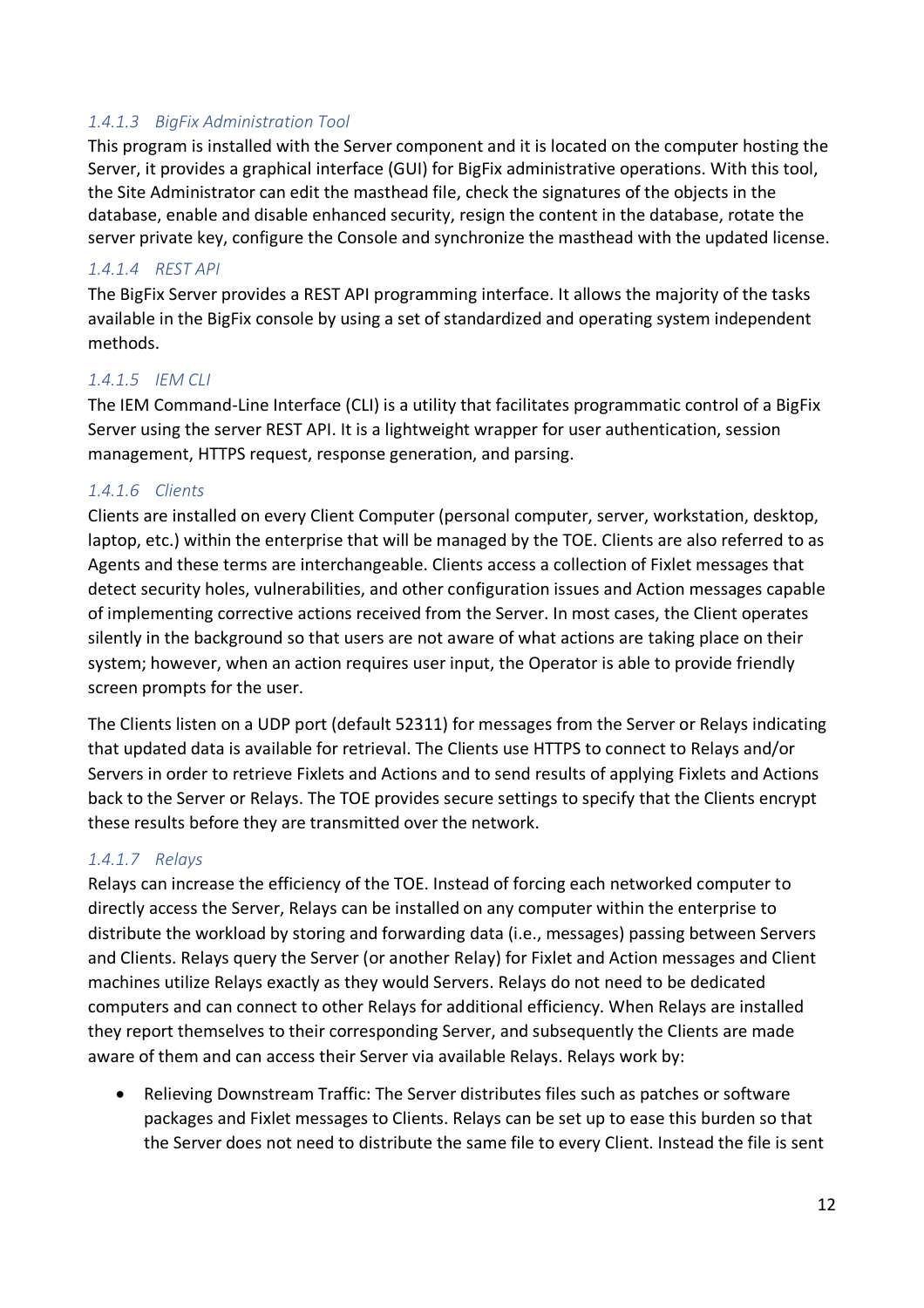once to the Relay, which in turn distributes it to the Clients. In this model, the Client connects directly to the Relay and does not need to connect to the Server.

- Reducing Upstream Traffic: In the upstream direction, Relays can compress and package data (including Fixlet relevance, action status and retrieved properties) from the Clients for greater efficiencies. During this process Relays may optionally decrypt and re-encrypt data sent from clients to ensure compression efficiencies. Administrators must designate which Relays are able to re-encrypt data.
- Reducing Congestion on Low-Bandwidth Connections: If the Server is communicating with computers in a remote office over a slow connection, designation of one of those computers as a Relay can help. Then, instead of sending patches over the slow connection to every Client independently, the Server only sends a single copy to the Relay(s) as needed and then the Relay distributes the file to the other computers in the remote office over its own fast LAN to effectively remove the slow connection bottleneck for remote groups on the network.
- Reducing Load on the Server: The Server has many duties including handling connections from Clients and Relays. At any given instant, the Server is limited in how many connections it can effectively service; however, Relays can buffer multiple Clients and upload the compressed results to the Server. Relays also distribute downloads to individual Clients, further reducing the workload of the Server and allowing the TOE to operate faster and more efficiently.

Note that Relays are considered an optional TOE component – they are not required for the operation of the TOE but are available as part of the product and so can be installed and enabled for use in the evaluated configuration.

Relays listens on a TCP port (52311 by default) for TLS/HTTPS messages from clients, and other relays, so that they can establish connections to Clients, and them in turn connect to a TCP port on a Server or another Relay in a chain in order to forward TLS/HTTPS messages appropriately. Similarly, Relays proxy a UDP port (default 52311) so that messages from Servers regarding updated content can be forwarded and acted upon by the Relay so that it can store and forward the updates to minimize network traffic to the extent it can.

The UDP messages are used to send update notifications to Clients earlier than their individual schedules might allow. The unreliable nature of UDP is not considered to be especially important given that it will take time to distribute updates in a large enterprise regardless. TOE users can mitigate any perceived issue by configuring the Client polling interval to be as short as necessary.

# 1.4.2 Physical Boundaries and delivery

The TOE is a set of software components and the TOE's guidance documents. The TOE's physical boundary is defined by the TOE installation image.

- TOE installation image. This image contains the following.
	- o BigFix Server 10.0.1.41
	- o BigFix Client 10.0.1.41
	- o BigFix Relay 10.0.1.41
	- o BigFix Console 10.0.1.41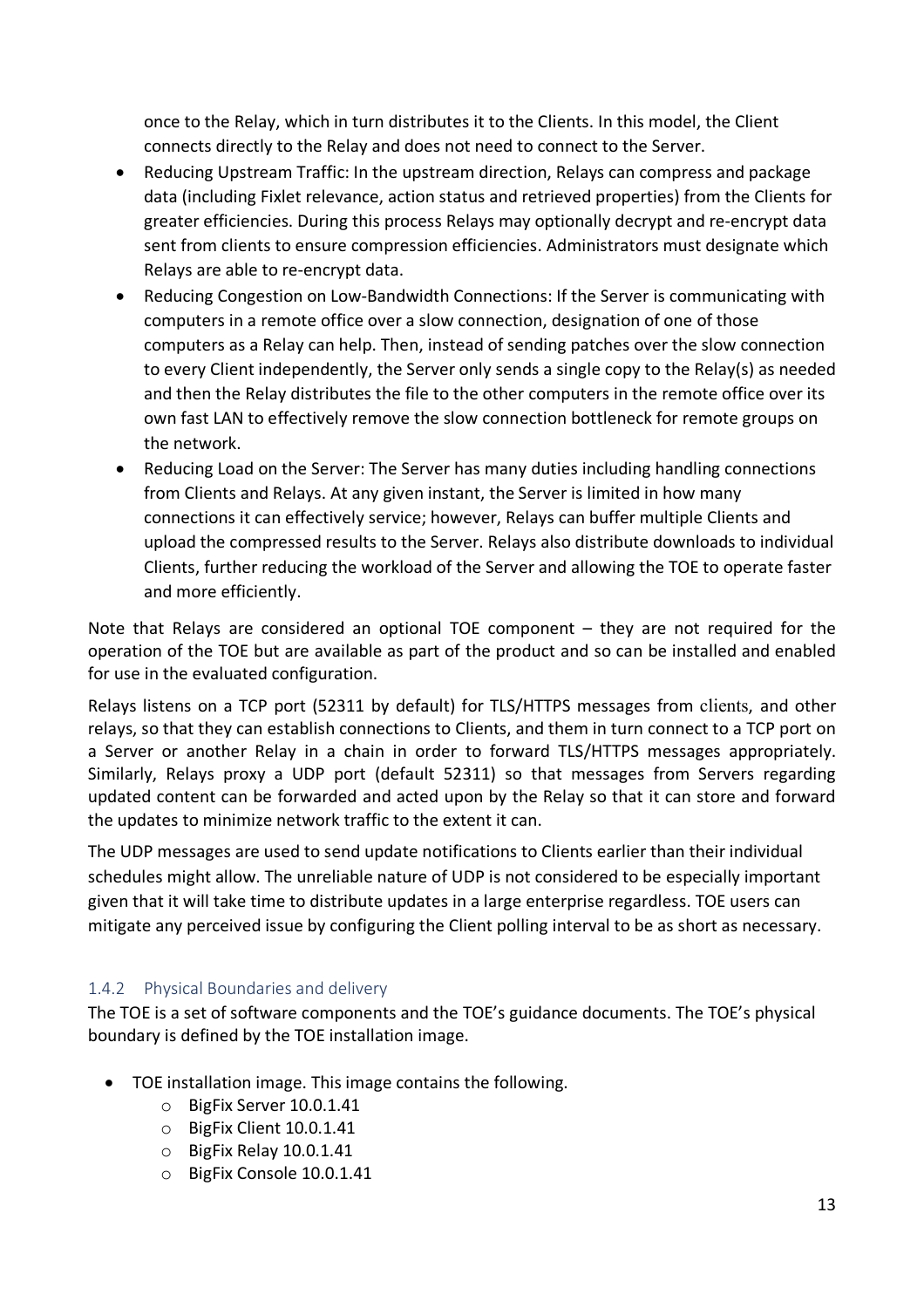- Administration tool hot fix. This image contains the fixed version of the BigFix Administration tool required by the Common Criteria configuration.
	- o BigFix Administration Tool 10.0.1.45

Refer to the "BigFix version 10.0.1 Common Criteria Configuration Guide" for the installation instructions.

The TOE documentation consists of the following documents.

- BigFix Installation guide version 10.0 (PDF)
- BigFix Configuration guide version 10.0 (PDF)
- BigFix version 10.0.1 Action Script Guide (PDF)
- BigFix version 10.0.1 REST API (PDF)
- BigFix Console Operator's Guide version 10.0 (PDF)
- BigFix version 10.0.1 Relevance Guide (PDF)
- BigFix version 10.0.1 Common Criteria Configuration Guide

To obtain the TOE, the HCL website contains the downloadable TOE image and guidance documentation.

# 1.4.3 TOE security features

This section identifies the security functions provided by the TOE and the logical boundary of the TOE.

- Cryptographic Support,
- User Data Protection,
- Identification and Authentication (I&A),
- Security Management,
- Protection of the TOE Security Functions (TSF),
- Trusted path/channels.

# *1.4.3.1 Cryptographic support*

The TOE performs cryptographic operations by providing Rivest-Shamir-Adleman (RSA) public/private key pairs for the purpose of digitally signing Actions within the infrastructure. These signatures enable the TOE to authenticate and ensure the integrity of remedial Actions as they are collected, distributed and deployed by various components of the TOE across the network.

To protect the data collected from the clients, the TOE generates RSA public/private key pairs used for encryption that are distributed from the Server to Clients and Relays. The public key is distributed in the Masthead: a container that is digitally signed using the separate signing key pairs described above. The data gathered on Clients is encrypted using the encryption key pair, delivered over the network, and decrypted on the Server.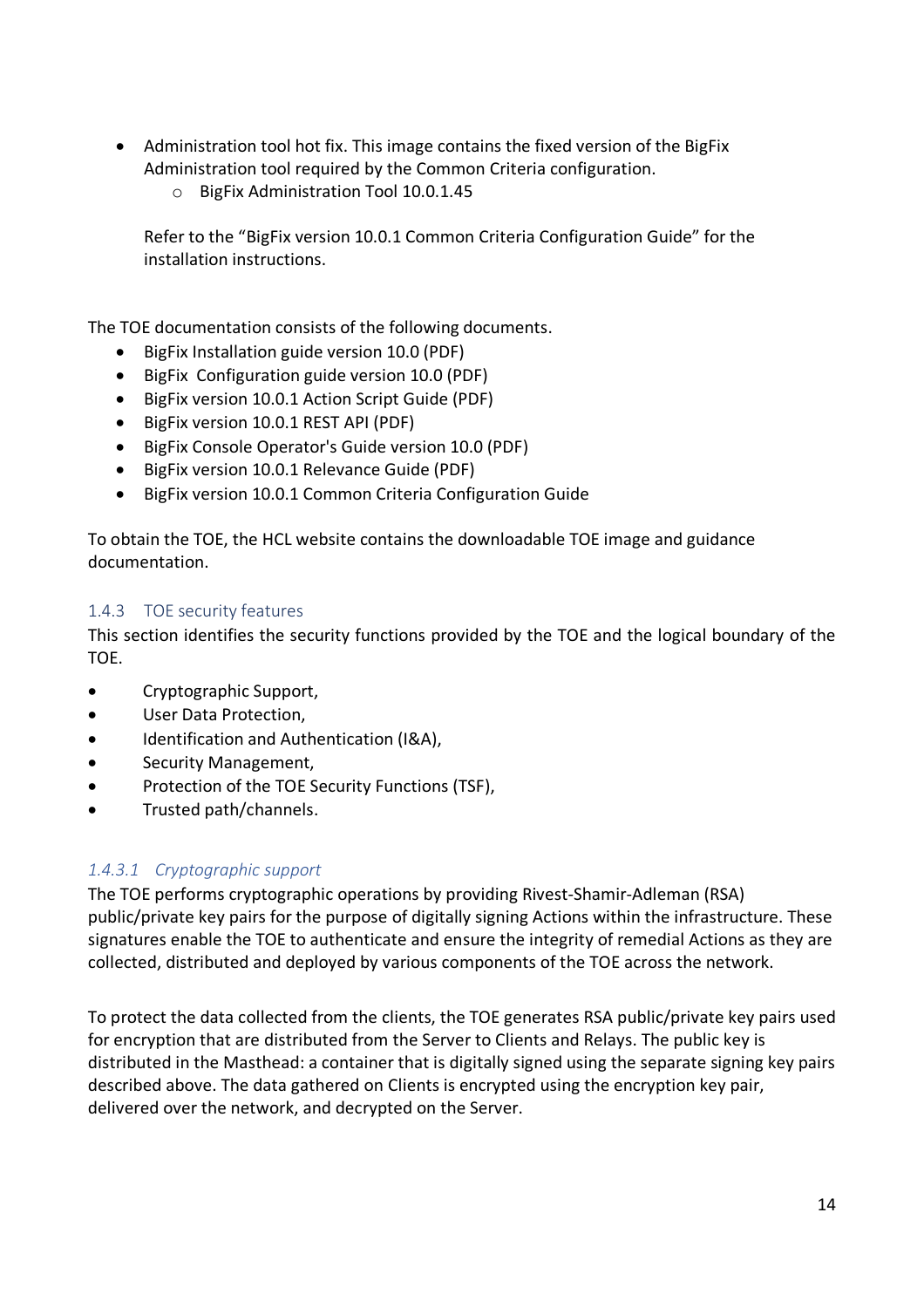# *1.4.3.2 User data protection*

The TOE provides an Action Information Flow Control SFP that controls the application of Actions via Clients. Actions are provided by Operators. The TOE Server facilitates the distribution of applicable Actions to Clients and those Clients will only accept and apply Actions when it can be validated that they have come from an authorized source (e.g., an Operator assigned to manage that Client).

# *1.4.3.3 Identification and authentication*

The TOE requires users (i.e., administrators) to be identified and authenticated before completing any security management related actions. Once the administrator is authenticated, the TOE enforces role-based rules and only Master Operator can change the rules and attributes on behalf of users.

# *1.4.3.4 Security management*

The TOE provides security management functions that can only be accessed by authorized administrators. The TOE restricts the ability to determine the behavior of, disable, enable, modify the behavior of the functions (i.e., security policy rules and privileges) by role and the TOE also provides the functions necessary for effective management of the TOE security functions. All authorized administrators (i.e., the Site Administrator, Master Operators, and Operators) must login to the TOE with unique credentials. Access to management functions is based on assigned roles.

# *1.4.3.5 Protection of the TSF*

The TOE enforces the use of TLS v1.2/HTTPS (Hypertext Transfer Protocol Secure) to protect the communications channel among all TOE components (Server, Console, Relay and Clients).

The TOE protects the security of data and operation results data gathered on networked client computers by encrypting this data before it is transmitted over the network.

# *1.4.3.6 Trusted Path / channels*

The TOE enforces the use of TLS v1.2/HTTPS (Hypertext Transfer Protocol Secure) to protect the communications channel between the TOE and Fixlet Servers, which are considered external IT entities.

The TOE enforces the use of TLS v1.2 for the REST API interface provided by the TOE to allow external IT entities to perform security management functions.

#### 1.4.4 Evaluated configuration

The evaluated configuration consists of the software, hardware, and guidance documentation specified in the above section 1.4.2. The evaluated configuration also imposes some limitations on the configuration of the product.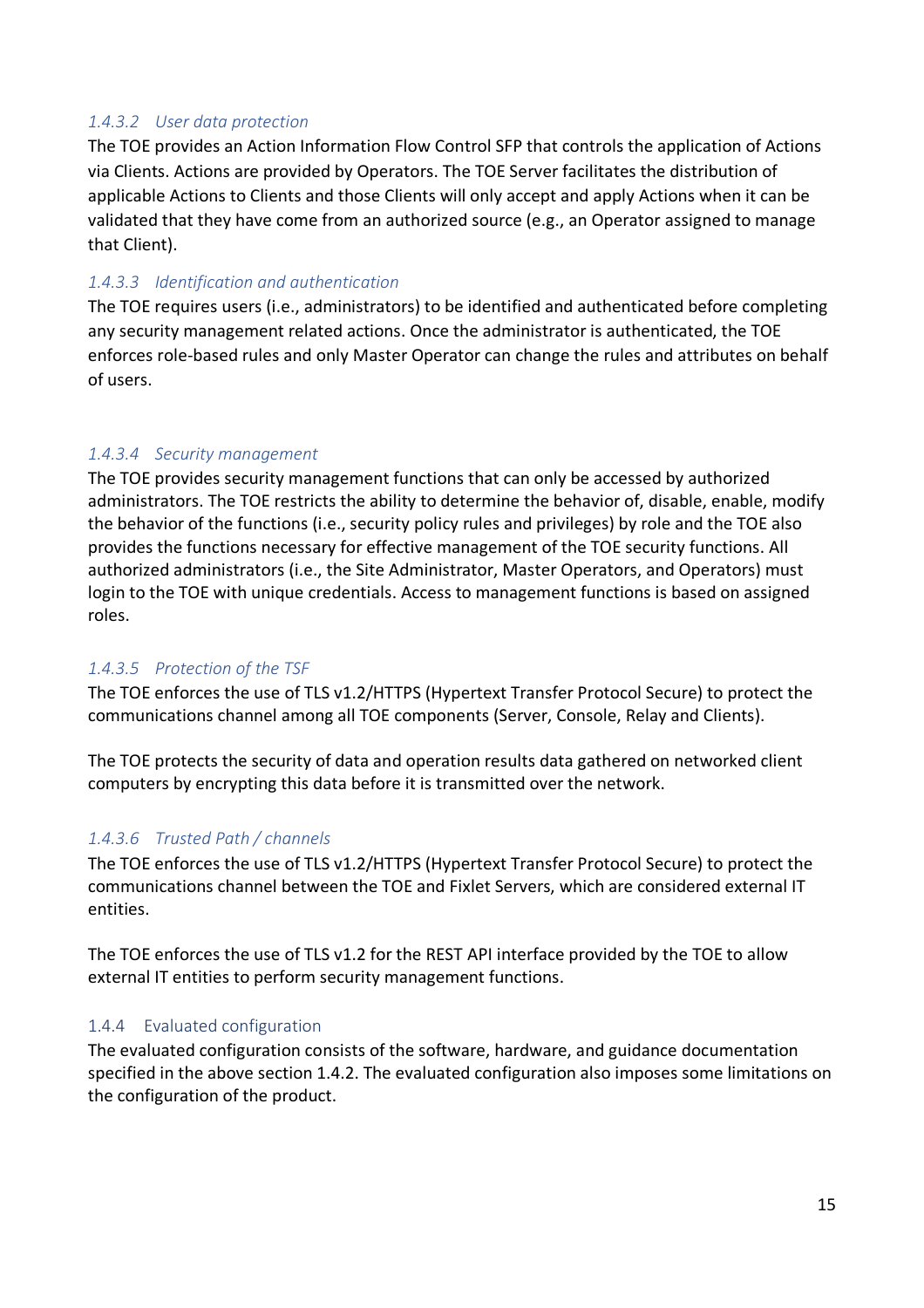The specifications for configuring the TOE in the evaluated configuration are located in the guidance documentation listed in section 1.4.2. The consumer must read, understand, and follow the guidance documentation provided as part of the TOE for the evaluated configuration.

The following restrictions apply to the evaluated configuration:

- The Server component must be configured as an authenticating server.
- The Server component must be configured to use HTTPS to gather from external sites.
- The Server component must be configured to require TLS v1.2 for all HTTPS communications.
- The Server component must be configured to use "Enhanced security".
- The Server component must be configured to use "FIPS mode".
- The Relay components must be configured as and authenticating relay.
- The Client components must be configured to send "encrypted reports" only.
- Each user account can have only one role assigned to it.
- FTP must be disabled.
- SSH must be disabled.
- The Web Reports interface must be disabled or not installed.
- The WebUI interface must be not installed.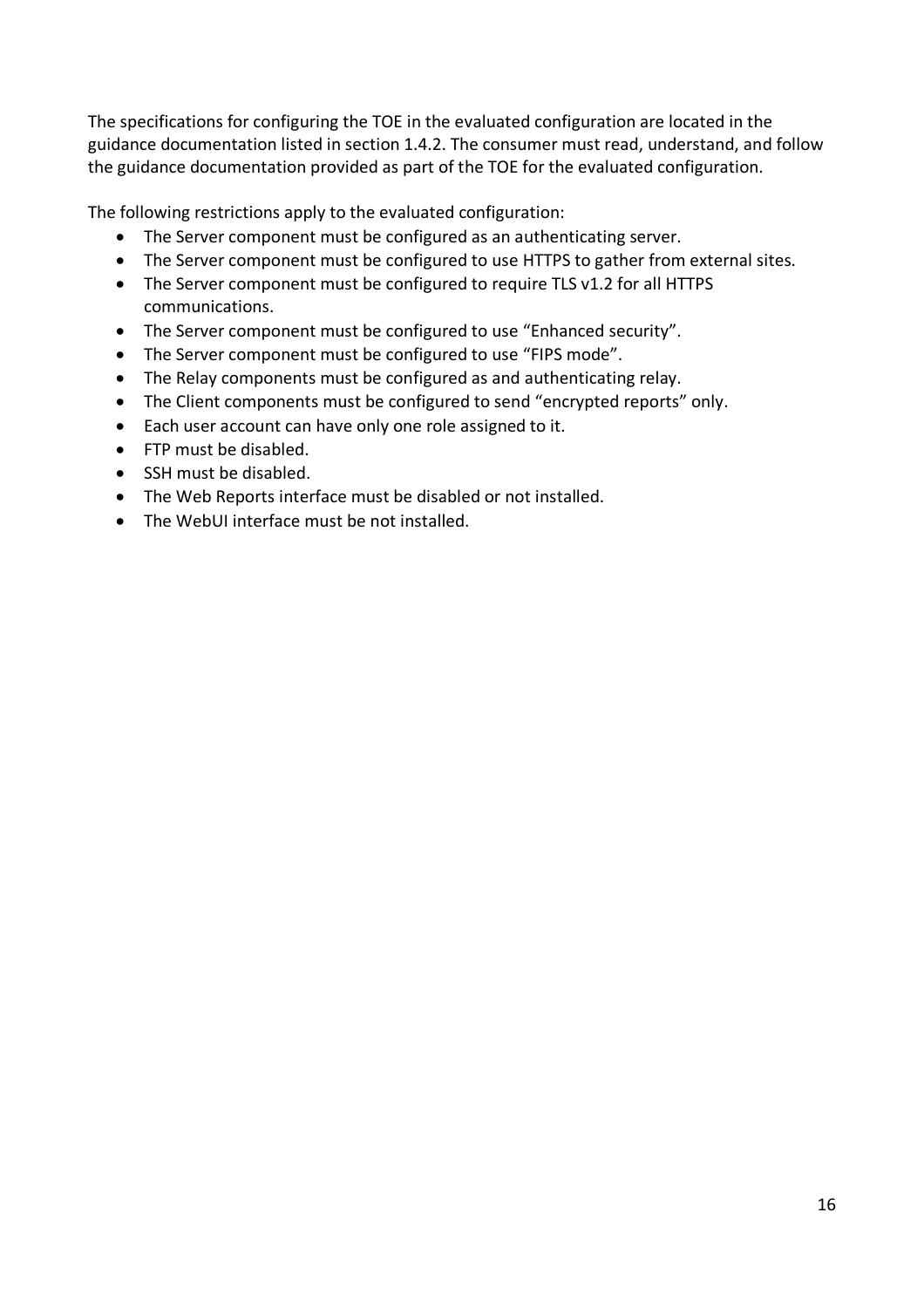# 2 CC Conformance Claim

This Security Target is CC Part 2 conformant and CC Part 3 conformant, with a claimed Evaluation Assurance Level of EAL2.

Common Criteria [CC] version 3.1 revision 5 is the basis for this conformance claim.

This Security Target does not claim conformance to any Protection Profile.

# 3 Security Problem Definition (SPD)

This section summarizes the threats addressed by the TOE and assumptions about the intended environment of the TOE.

# 3.1 Threats

This section describes the threat model for the TOE and identifies the individual threats that are assumed to exist in the TOE environment.

The assets to be protected by the TOE are information or resources to be protected by the countermeasures of the TOE.

The threat agents having an interest in manipulating the data model can be categorized as either:

- Unauthorized individuals ("attackers") which are unknown to the TOE and its runtime environment.
- Authorized users of the TOE (i.e., administrators) who try to manipulate data that they are not authorized to access.

Threat agents originate from a well-managed user community within an organization internal network. Hence, only inadvertent or casual attempts to breach system security are expected from this community.

TOE administrators, including administrators of the TOE environment, are assumed to be trustworthy, trained and to follow the instructions provided to them with respect to the secure configuration and operation of the systems under their responsibility. Hence, only inadvertent attempts to manipulate the safe operation of the TOE are expected from this community.

# 3.1.1 Threats countered by the TOE

#### **T.UNAUTHORIZED\_ACTION**

Threat agents may supply either counterfeit Actions to Client Computers, or valid Actions to Client Computers that compromise the security features of the TOE or contain incorrect updates for the Client Computers.

#### **T.UNAUTHORIZED\_ACCESS**

Threat agents may gain access to the TSF, TSF data or user data without proper authorization (i.e. identification and authentication).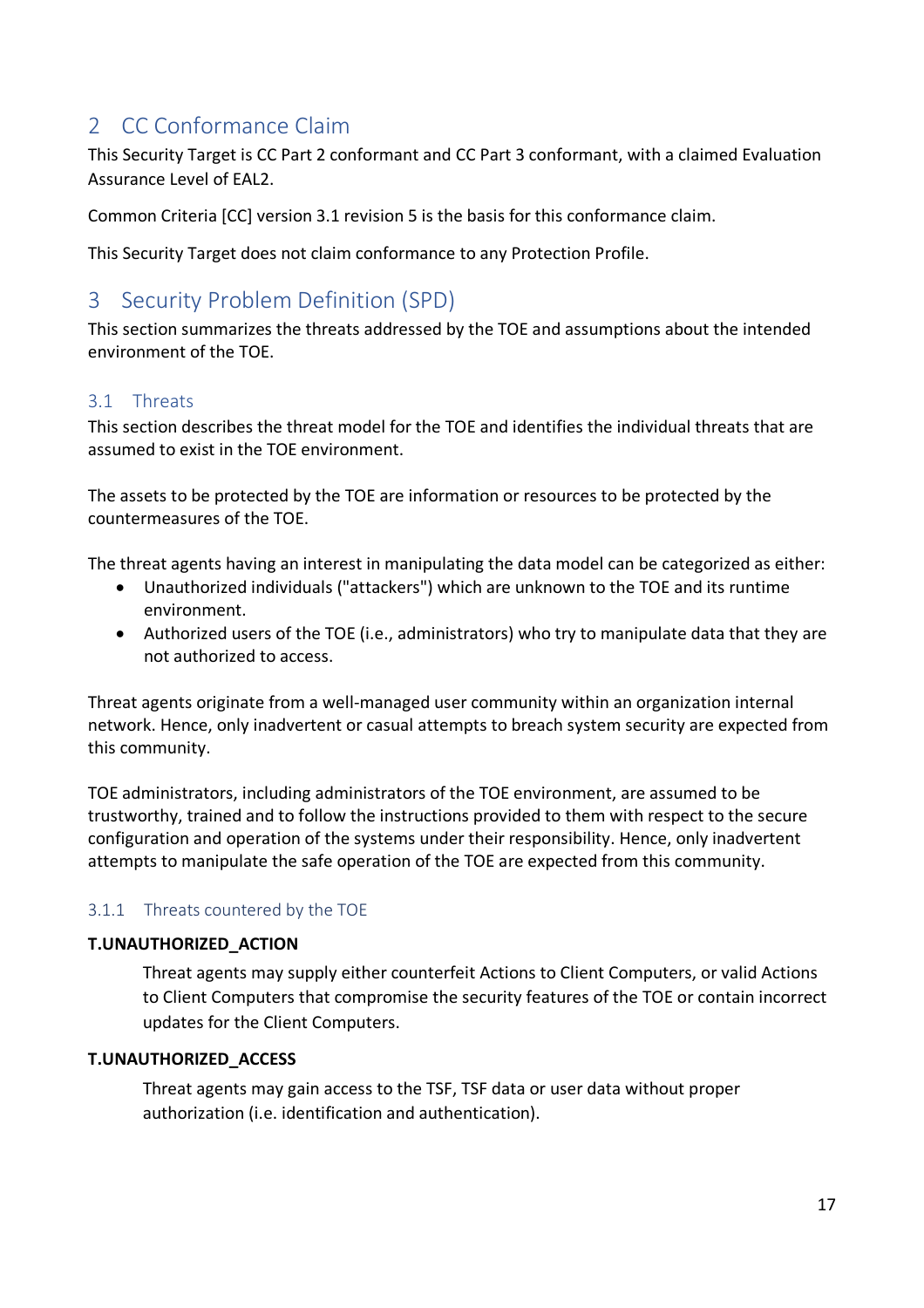#### **T.DATA\_IN\_TRANSIT**

Threat agents may eavesdrop communication between TOE components located in different machines, or between the TOE and external IT entities, and be able to read or modify TSF data or user data.

#### 3.2 Assumptions

#### 3.2.1 Intended usage of the TOE

#### **A.TRUSTED\_DNS**

When a Domain Name System (DNS) service is used by the network, the DNS provides trustworthy services.

#### **A.PROTECTED\_HW**

The hardware providing the runtime environment for the TOE is protected against unauthorized physical access and modification.

#### **A.DEDICATED\_RTE**

The hardware and software providing the runtime environment for the TOE Server and TOE Relays are used solely for this purpose and not to run other application software, except as required for the support of the TOE and for the management and maintenance of the underlying operating system and hardware.

#### 3.3 Organizational Security Policies

#### **P.TRAINED\_ADMIN**

The organization will ensure that administrators are aware of the security policies and procedures of their organization, are trained and competent to follow the guidance and documentation for managing the TOE, and correctly configure and operate the TOE in accordance with those policies and procedures.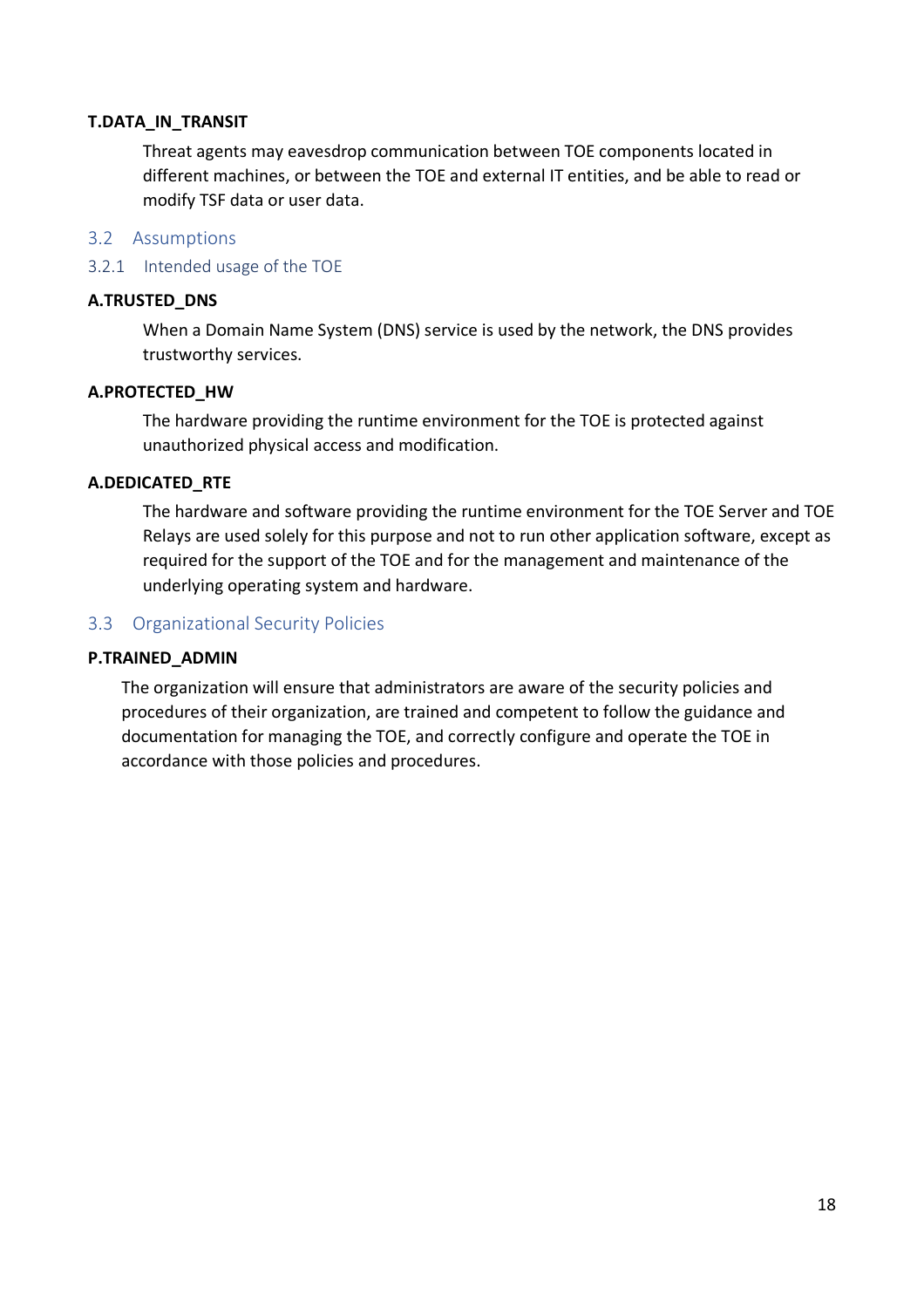# 4 Security Objectives

# 4.1 TOE Objectives

#### **O.AUTHENTIC\_ACTION**

The TOE must ensure that Actions received by Client Computers are originated from the TOE server and are tamper-evident.

#### **O.AUTHORIZED\_ACTION**

The TOE shall ensure that Actions are applied only to the Client Computers authorized by an administrator.

# **O.I&A\_ADMIN**

The TOE shall ensure that TOE administrators are identified and authenticated prior to performing security-relevant actions.

#### **O.MANAGE**

The TOE shall provide security management capability to manage the TOE's claimed security functionality and ensure that these management capabilities are only available to TOE administrators.

#### **O.PROTECTED\_COMM**

The TOE shall protect sensitive data (TSF data and user data) in transit between TOE components, and between the TOE and external IT entities, from disclosure and modification.

# 4.2 Operational Environment Objectives

#### **OE. TRUSTED\_DNS**

When a Domain Name System (DNS) service is used by the network, the DNS service shall be trustworthy.

#### **OE.PROTECTED\_HW**

The hardware providing the runtime environment for the TOE shall be protected against unauthorized physical access and modification.

#### **OE.DEDICATED\_RTE**

The hardware and software providing the runtime environment for the TOE Server and TOE Relays shall be used solely for this purpose and not to run other application software, except as required for the support of the TOE and for the management and maintenance of the underlying operating system and hardware.

#### **OE.TRAINED\_ADMIN**

Administrators shall be aware of the security policies and procedures of their organization, shall be trained and competent to follow the guidance and documentation for managing the TOE, and shall correctly configure and operate the TOE in accordance with those policies and procedures.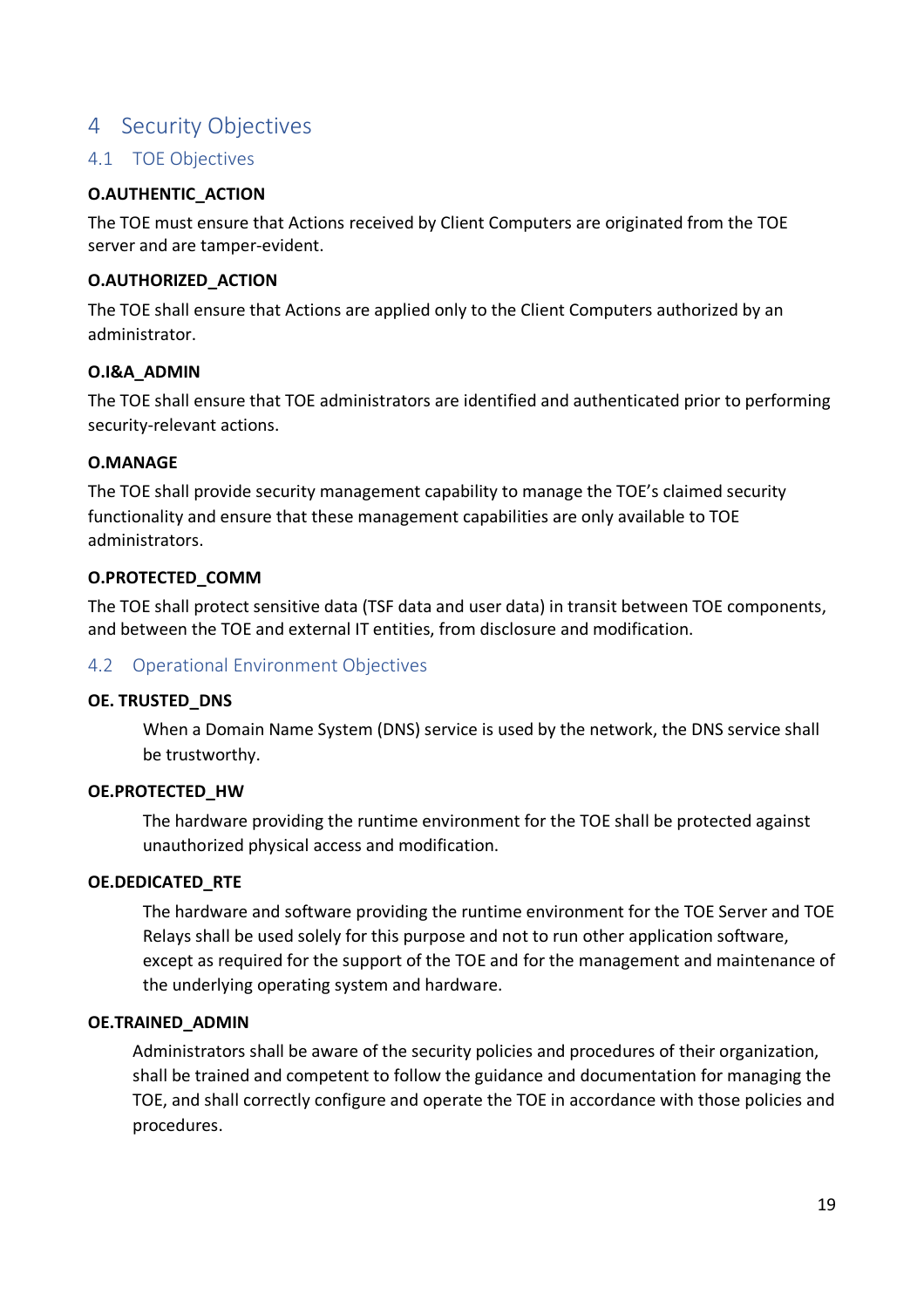# 4.3 Security Objectives Rationale

#### 4.3.1 Coverage analysis

The following table provides a mapping of security objectives to policies, threats and assumptions, showing that each objective covers at least one policy, threat, or assumption, and viceversa.

*Table 4-1: Objective-to-SPD coverage analysis*

| Objective           | <b>P.TRAINED_ADMIN</b> | <b>T.DATA_IN_TRANSIT</b> | <b>T.UNAUTHORIZED_ACCESS</b> | <b>T.UNAUTHORIZED_ACTION</b> | Ā.<br>TRUSTED_DNS | A.DEDICATED_RTE | A.PROTECTED_HW |
|---------------------|------------------------|--------------------------|------------------------------|------------------------------|-------------------|-----------------|----------------|
| O.AUTHORIZED_ACTION |                        |                          |                              | Χ                            |                   |                 |                |
| O.AUTHENTIC_ACTION  |                        |                          |                              | X                            |                   |                 |                |
| O.I&A_ADMIN         |                        |                          | X                            |                              |                   |                 |                |
| O.MANAGE            | X                      |                          |                              |                              |                   |                 |                |
| O.PROTECTED_COMM    |                        | X                        |                              |                              |                   |                 |                |
| OE.TRUSTED_DNS      |                        |                          |                              |                              | X                 |                 |                |
| OE.PROTECTED_HW     |                        |                          |                              |                              |                   |                 | X              |
| OE.DEDICATED_RTE    |                        |                          |                              |                              |                   | X               |                |
| OE.TRAINED_ADMIN    | X                      |                          |                              |                              |                   |                 |                |

#### 4.3.2 Sufficiency analysis

The following tables provide sufficiency rationale for the mappings of objectives to the security problem definition.

*Table 4-2: Sufficiency of objectives countering threats*

| <b>Threat</b>         | <b>Rationale for security objectives</b>                                                                                                                                                                                                                                                   |  |  |  |
|-----------------------|--------------------------------------------------------------------------------------------------------------------------------------------------------------------------------------------------------------------------------------------------------------------------------------------|--|--|--|
| T.UNAUTHORIZED ACTION | This threat is diminished by:                                                                                                                                                                                                                                                              |  |  |  |
|                       | O.AUTHENTIC_ACTION requires that Actions received by Client<br>$\bullet$<br>Computers are originated in the TOE and protected from<br>tampering.<br>O.AUTHORIZED ACTION requires that Actions are applied only to<br>$\bullet$<br>the Client Computers that are authorized by an operator. |  |  |  |
| T.UNAUTHORIZED ACCESS | This threat is diminished by:                                                                                                                                                                                                                                                              |  |  |  |
|                       | O.I&A ADMIN requires that TOE administrators are identified and<br>authenticated prior to performing security-relevant actions.                                                                                                                                                            |  |  |  |
| T.DATA IN TRANSIT     | This threat is diminished by:                                                                                                                                                                                                                                                              |  |  |  |
|                       | O.PROTECTED_COMM requires protection for sensitive data (TSF                                                                                                                                                                                                                               |  |  |  |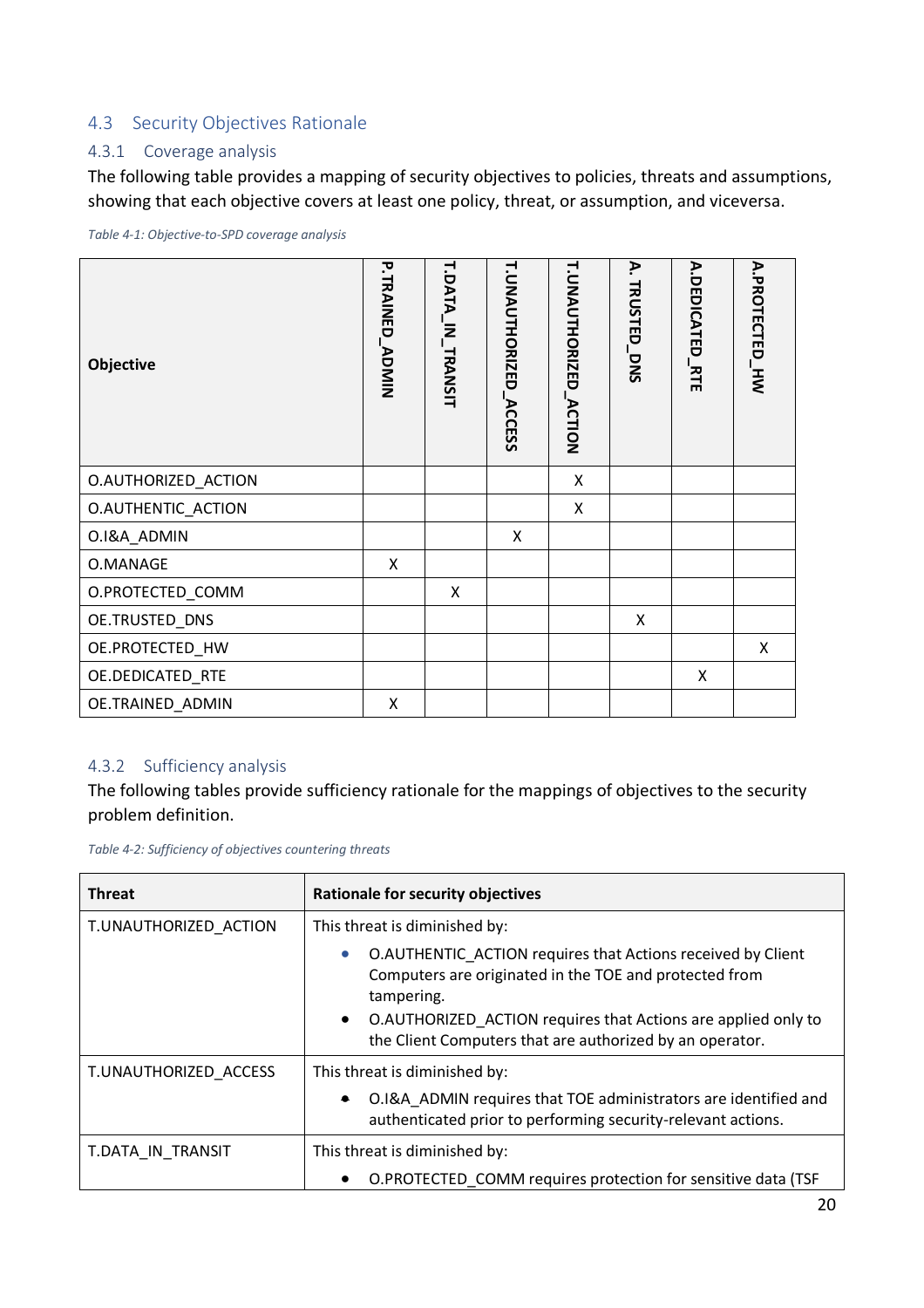| <b>Threat</b> | <b>Rationale for security objectives</b>                                                                                                     |
|---------------|----------------------------------------------------------------------------------------------------------------------------------------------|
|               | data and user data) in transit between TOE components, and<br>between the TOE and external IT entities, from disclosure and<br>modification. |

#### *Table 4-3: Sufficiency of objectives satisfying assumptions*

| <b>Assumption</b> | Rationale for security objectives                                                                                                                                                                                                                                                                                                                             |  |  |  |
|-------------------|---------------------------------------------------------------------------------------------------------------------------------------------------------------------------------------------------------------------------------------------------------------------------------------------------------------------------------------------------------------|--|--|--|
| A. TRUSTED_DNS    | This assumption is satisfied by:                                                                                                                                                                                                                                                                                                                              |  |  |  |
|                   | OE. TRUSTED_DNS requires that the Domain Name System (DNS)<br>service used by the network is trustworthy.                                                                                                                                                                                                                                                     |  |  |  |
| A.PROTECTED_HW    | This assumption is satisfied by:                                                                                                                                                                                                                                                                                                                              |  |  |  |
|                   | OE.PROTECTED_HW requires that the hardware providing the<br>runtime environment for the TOE is protected against<br>unauthorized physical access and modification.                                                                                                                                                                                            |  |  |  |
| A.DEDICATED_RTE   | This assumption is satisfied by:                                                                                                                                                                                                                                                                                                                              |  |  |  |
|                   | OE. DEDICATED_RTE requires that the hardware and software<br>providing the runtime environment for the TOE Server and TOE<br>Relays is used solely for this purpose and not to run other<br>application software, except as required for the support of the TOE<br>and for the management and maintenance of the underlying<br>operating system and hardware. |  |  |  |

#### *Table 4-4: Sufficiency of objectives satisfying organizational security policies*

| <b>Policy</b>   | <b>Rationale for security objectives</b>                                                                                                                                                                                                                                                                                                                                                                                                                                                                                                                           |  |  |  |
|-----------------|--------------------------------------------------------------------------------------------------------------------------------------------------------------------------------------------------------------------------------------------------------------------------------------------------------------------------------------------------------------------------------------------------------------------------------------------------------------------------------------------------------------------------------------------------------------------|--|--|--|
| P.TRAINED ADMIN | This organization security policy is satisfied by:                                                                                                                                                                                                                                                                                                                                                                                                                                                                                                                 |  |  |  |
|                 | O.MANAGE requires security management capability to manage<br>$\bullet$<br>the TOE's claimed security functionality and ensure that these<br>management capabilities are only available to TOE administrators.<br>OE.TRAINED_ADMIN requires that administrators are aware of the<br>$\bullet$<br>security policies and procedures of their organization, are trained<br>and competent to follow the guidance and documentation for<br>managing the TOE, and that they correctly configure and operate<br>the TOE in accordance with those policies and procedures. |  |  |  |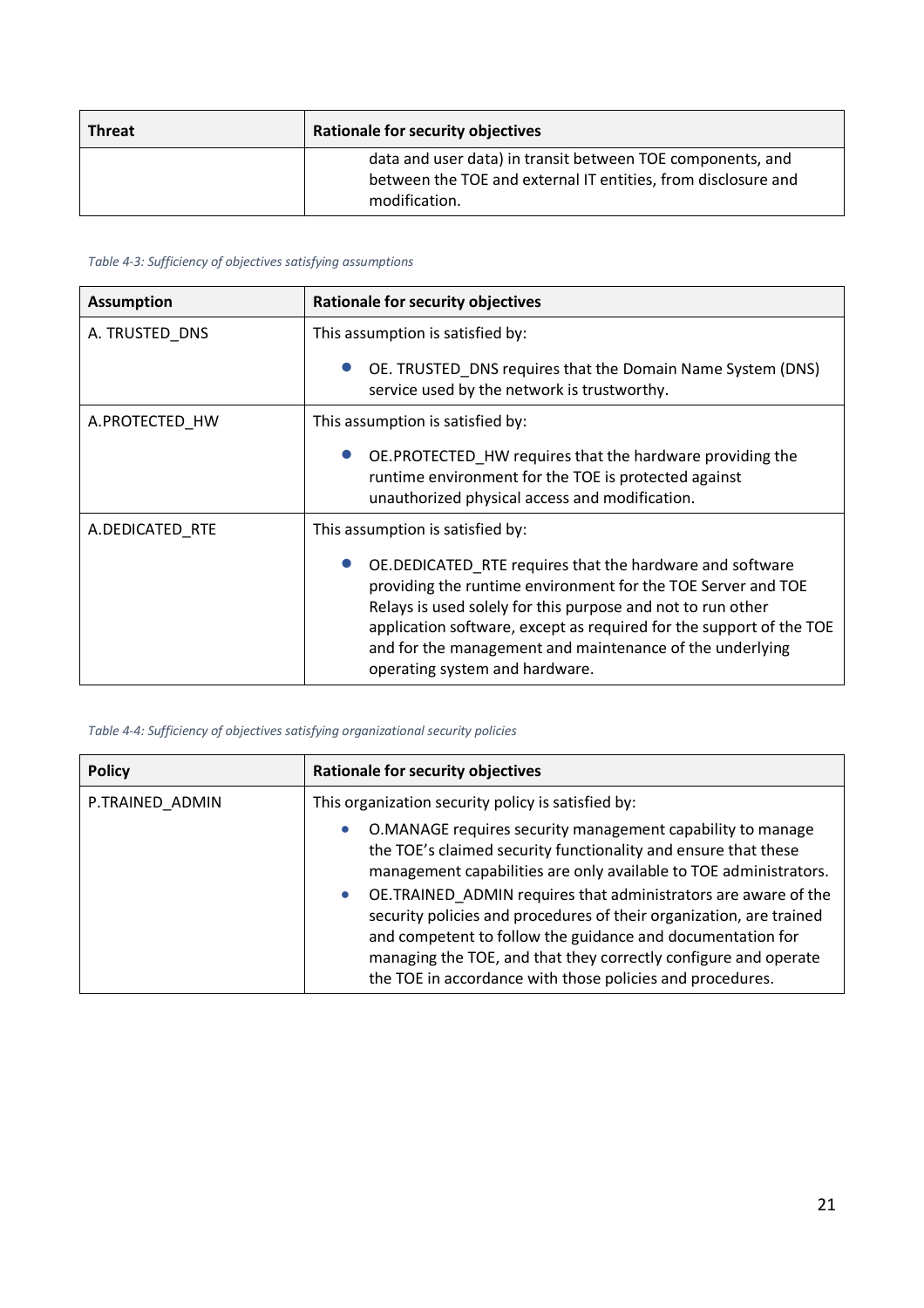# 5 Extended Components Definition

No extended components definitions are used in this ST.

# 6 Security Requirements

This section describes the Security Functional Requirements (SFRs) for the TOE as well as the Security Assurance Requirements (SARs) for the TOE.

# 6.1 TOE Security Functional Requirements

The following table shows the SFRs for the TOE:

| <b>Requirement Class</b>        | <b>SFR List</b>                                         |  |  |
|---------------------------------|---------------------------------------------------------|--|--|
| FCS: Cryptographic Support      | FCS_CKM.1(1): Cryptographic key generation (asymmetric) |  |  |
|                                 | FCS_CKM.1(2): Cryptographic key generation (symmetric)  |  |  |
|                                 | FCS_CKM.2: Cryptographic key distribution               |  |  |
|                                 | FCS_CKM.4: Cryptographic key destruction                |  |  |
|                                 | FCS_COP.1: Cryptographic operations                     |  |  |
| FDP: User Data Protection       | FDP_IFC.1: Subset information flow control              |  |  |
|                                 | FDP_IFF.1: Simple security attributes                   |  |  |
| FIA: Identification and         | FIA_ATD.1: User attribute definition                    |  |  |
| Authentication                  | FIA_UAU.2: User authentication before any action        |  |  |
|                                 | FIA_UID.2: User identification before any action        |  |  |
| <b>FMT: Security Management</b> | FMT_MSA.1: Management of security attributes            |  |  |
|                                 | FMT_MSA.3: Static attribute initialization              |  |  |
|                                 | FMT_MTD.1: Management of TSF data                       |  |  |
|                                 | FMT_SMF.1: Specification of Management Functions        |  |  |
|                                 | FMT_SMR.1: Security roles                               |  |  |
| FPT: Protection of the TSF      | FPT_ITT.1: Basic internal TSF data transfer protection  |  |  |
| FTP: Trusted path/channels      | FTP_ITC.1 Inter-TSF trusted channel                     |  |  |

#### 6.1.1 Conventions

SFR assignments are in **bold text**. SFR selections are in *bold and italic text*. SFR refinement additions are in underlined text. SFR refinement deletions are in strikethrough text.

#### 6.1.2 FCS: Cryptographic Support

#### *6.1.2.1 FCS\_CKM.1(1) Cryptographic key generation (asymmetric)*

FCS CKM.1.1 The TSF shall generate asymmetric cryptographic keys in accordance with a specified cryptographic key generation algorithm **defined in Table 6-1** and specified cryptographic key sizes **defined in Table 6-1** that meet the following: **the standards defined in Table 6-1**.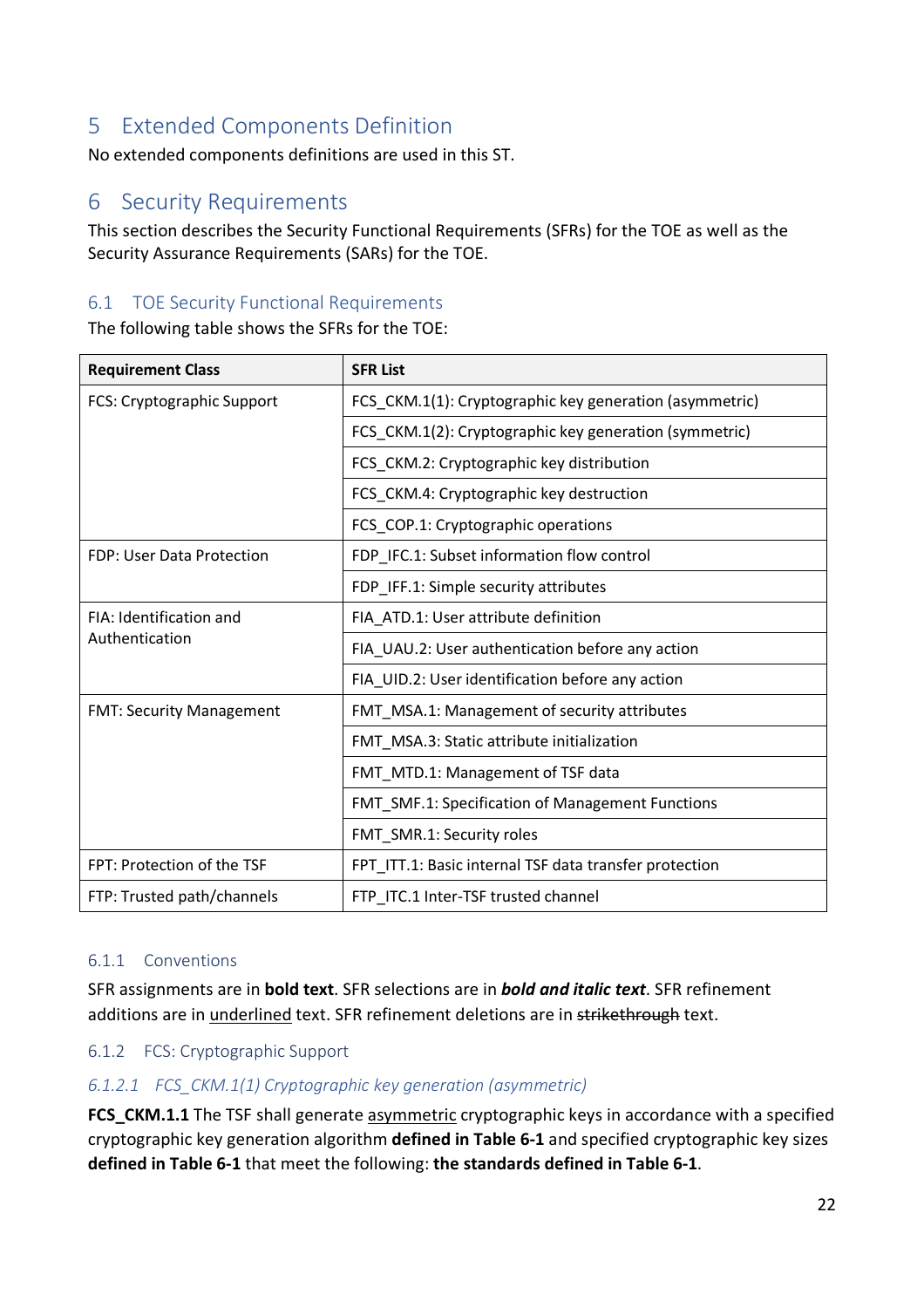#### *Table 6-1: Asymmetric cryptographic key generation*

| Key generation<br>algorithms         | <b>Key sizes</b>    | <b>Standards</b>             | <b>Purpose</b>                                               |
|--------------------------------------|---------------------|------------------------------|--------------------------------------------------------------|
| Digital Signature<br>Algorithm (DSA) | 2048-bit            | [FIPS 186-4]<br>Appendix B.1 | Key exchange in TLSv1.2 protocol.                            |
| <b>Elliptic Curve DSA</b><br>(ECDSA) | P-256, P-384, P-521 | [FIPS 186-4]<br>Appendix B.4 | Key exchange in TLSv1.2 protocol.                            |
| <b>RSA</b>                           | 2048, 4096 bits     | [FIPS 186-4]<br>Appendix B.3 | Client and server authentication in<br>TLSv1.2 protocol.     |
|                                      |                     |                              | Digital signature generation and<br>verification of Actions. |
|                                      |                     |                              | Key wrapping of symmetric keys.                              |

#### *6.1.2.2 FCS\_CKM.1(2) Cryptographic key generation (symmetric)*

**FCS CKM.1.1** The TSF shall generate symmetric cryptographic keys in accordance with a specified cryptographic key generation algorithm **defined in Table 6-2** and specified cryptographic key sizes **defined in Table 6-2** that meet the following: **the standards defined in Table 6-2**.

*Table 6-2: Symmetric cryptographic key generation*

| Key generation<br>algorithms | <b>Key sizes</b> | <b>Standards</b>             | <b>Purpose</b>                                                             |
|------------------------------|------------------|------------------------------|----------------------------------------------------------------------------|
| <b>AES</b>                   | 256 bits         | [FIPS 186-4]<br>Appendix B.1 | Encryption and decryption of<br>Message Level Encryption and<br>Mailboxes. |

#### *6.1.2.3 FCS\_CKM.2 Cryptographic key distribution*

FCS CKM.2.1 The TSF shall distribute cryptographic keys in accordance with a specified cryptographic key distribution method **defined in Table 6-3** that meets the following: **standards defined in Table 6-3**.

*Table 6-3: Cryptographic key establishment*

| Key distribution methods                                   | <b>Standards</b>                             | <b>Purpose</b>                                                              |
|------------------------------------------------------------|----------------------------------------------|-----------------------------------------------------------------------------|
| Diffie-Hellman key agreement                               | [SP800-56A-Rev3] section<br>6.1.2, [RFC5246] | Key exchange in TLSv1.2 protocol.                                           |
| Elliptic Curve Diffie-Hellman key<br>agreement             | [SP800-56A-Rev3] section<br>6.1.2, [RFC4492] | Key exchange in TLSv1.2 protocol.                                           |
| RSA key wrapping                                           | [SP800-56B-Rev2]                             | Key wrapping of AES keys used for<br>symmetric encryption.                  |
| TLSv1.2 Key Derivation Function<br>(Pseudorandom function) | [RFC5246] section 6.3                        | Derivation of encryption keys,<br>HMAC keys and IVs in TLSv1.2<br>protocol. |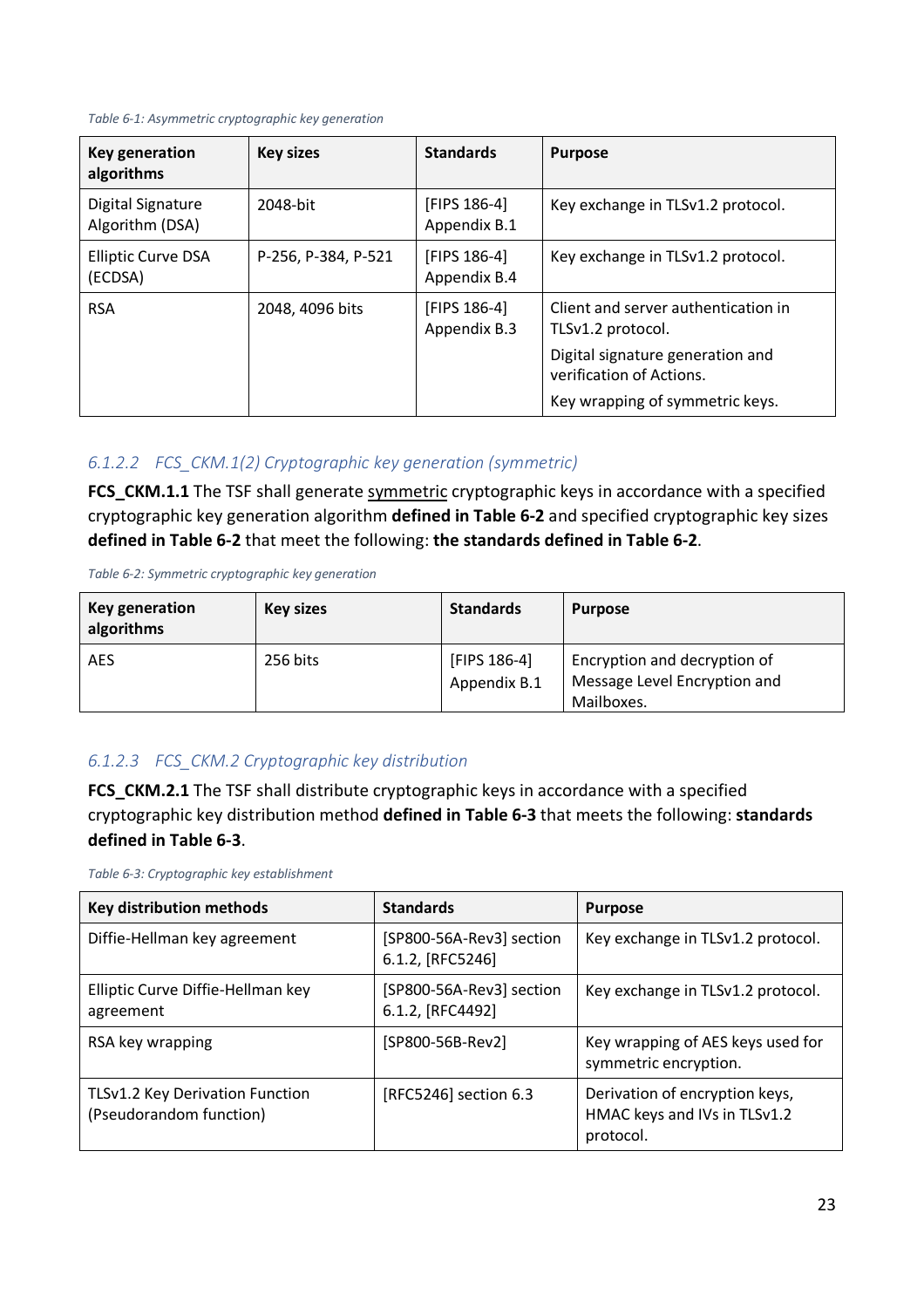# *6.1.2.4 FCS\_CKM.4 Cryptographic key destruction*

FCS CKM.4.1 The TSF shall destroy cryptographic keys in volatile memory in accordance with a specified cryptographic key destruction method **zeroization of CSPs** that meets the following: **[FIPS140-2]**.

# *6.1.2.5 FCS\_COP.1 Cryptographic operations*

**FCS\_COP.1.1** The TSF shall perform **the cryptographic operations defined in Table 6-4** in accordance with a specified cryptographic algorithm **defined in Table 6-4** and cryptographic key sizes **defined in Table 6-4** that meet the following: **the standards defined in Table 6-4**.

| Algorithm                                    | <b>Operations</b>                                    | <b>Key sizes</b>    | <b>Standards</b>            | <b>Purpose</b>                                                                                                                       |
|----------------------------------------------|------------------------------------------------------|---------------------|-----------------------------|--------------------------------------------------------------------------------------------------------------------------------------|
| AES in CBC mode                              | Encryption and<br>decryption.                        | 128 and 256<br>bits | [FIPS 197]<br>$[SP800-38D]$ | TLSv1.2 protocol.<br>Encryption and decryption of<br>Message Level Encryption and<br>Mailboxes.                                      |
| AES in GCM mode                              | Encryption and<br>decryption.                        | 128 and 256<br>bits | [FIPS 197]<br>$[SP800-38D]$ | TLSv1.2 protocol.                                                                                                                    |
| SHA-1, SHA-256,<br><b>SHA-384</b>            | Message digest<br>generation.                        | none                | [FIPS 180-4]                | TLSv1.2 protocol.<br>Digital signature generation and<br>verification.<br>X.509 certificate generation and<br>validation.            |
| HMAC-SHA-1,<br>HMAC-SHA-256,<br>HMAC-SHA-384 | Message<br>authentication<br>code.                   | 256 bits            | [FIPS 198-1]                | TLSv1.2 protocol.                                                                                                                    |
| RSA PKCS#v1.5                                | Digital signature<br>generation and<br>verification. | 2048, 4096<br>bits  | [FIPS 186-4]                | TLSv1.2 protocol.<br>Digital signature generation and<br>verification of Actions.<br>X.509 certificate generation and<br>validation. |
| RSA PKCS#v1.5                                | Encryption and<br>decryption                         | 2048, 4096<br>bits  | [FIPS 186-4]                | RSA key wrapping.                                                                                                                    |

*Table 6-4: Cryptographic operations*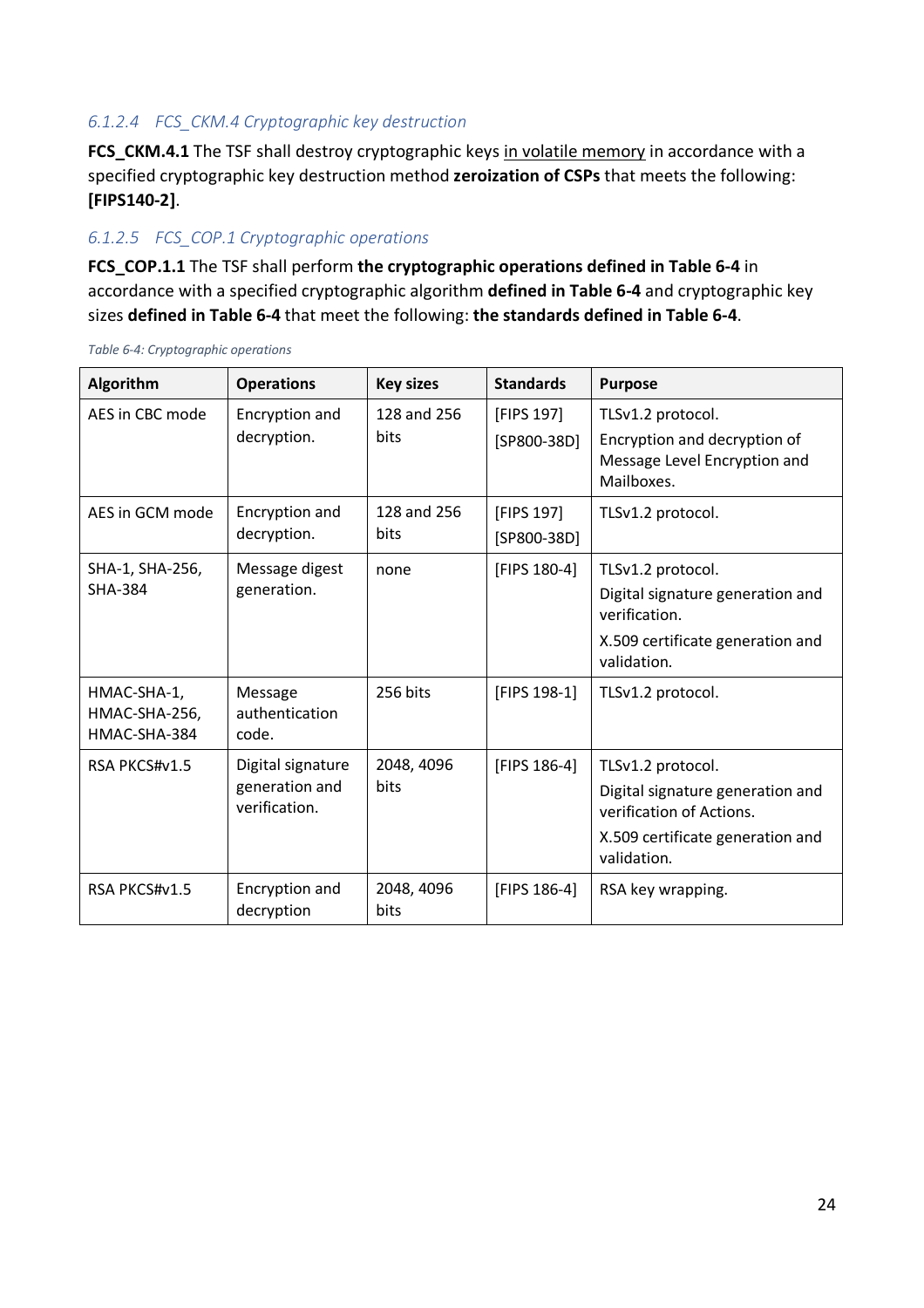#### 6.1.3 FDP: User Data Protection

#### *6.1.3.1 FDP\_IFC.1: Subset information flow control*

#### **FDP\_IFC.1.1** The TSF shall enforce the **Action Information Flow SFP** on

- **subjects: User, Client Computer;**
- **information: Action;**
- **operations: Deploy Action on Client Computer**.

#### *6.1.3.2 FDP\_IFF.1: Simple security attributes*

**FDP\_IFF.1.1** The TSF shall enforce the **Action Information Flow SFP** based on the following types of subject and information security attributes:

- **subjects:**
	- o **User** 
		- § **Username**
		- § **Role (Master Operator or Operator)**
		- **Permission to create and deploy actions (for Operator role)**
		- Client Computers authorized to administer (for Operator role)
	- o **Client Computer**
		- § **Computer Identity**
		- § **Inspectable properties**
		- § **Users authorized to administer the Client Computer**
		- § **Subscribed Operator Sites**
		- § **Server Signing Certificate**
		- § **Client Computer's Certificate**
- **information:**
	- o **Action**
		- § **Site where the action was deployed (Master Action Site, Operator Site, Mailbox)**
		- § **Username (issuer, only for Mailbox)**
		- § **Relevance Clauses**
		- § **Digital signature**

FDP IFF.1.2 The TSF shall permit an information flow between a controlled subject and controlled information via a controlled operation if the following rules hold:

- **a) the User:**
	- **a. has the Master Operator role, or**
	- **b. has the Operator role, and** 
		- **i. has permission to deploy (take) actions;**
		- **ii. has authorization to administer the Client Computer;**
- **b) the Action was deployed by the User:**
	- **a. in the Master Action Site, and the User has the Master Operator role;**
	- **b. in the Operator Site corresponding to the User, the User has the Operator role, and the Client Computer is subscribed to that site;**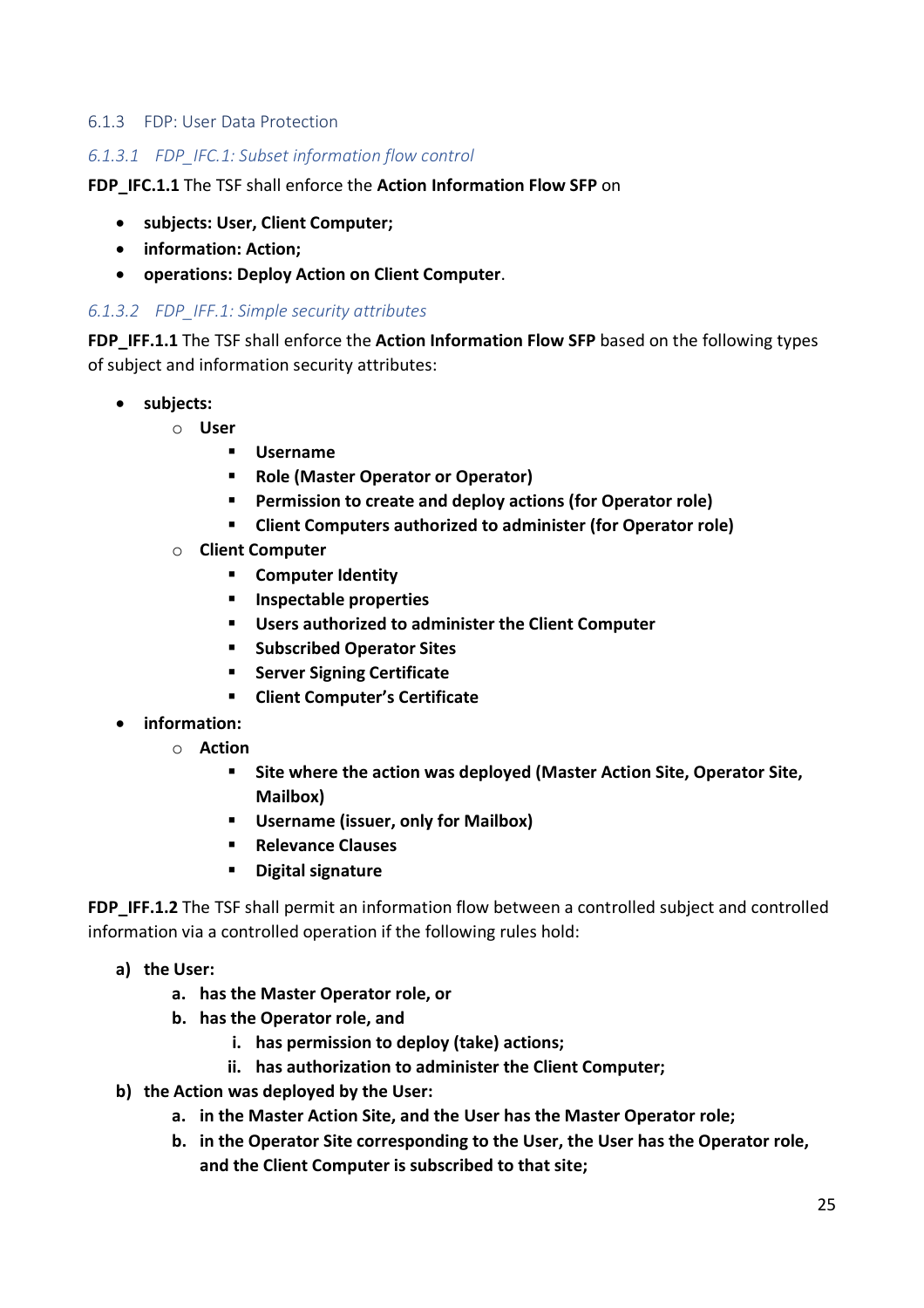- **c. in the Client Computer's mailbox;**
- **c) if the Action was deployed in the Client Computer's mailbox, it can be decrypted using the Client Computer's Certificate;**
- **d) the Digital Signature of the Action is successfully verified against the Server Signing Certificate;**
- **e) if the Action was deployed in the Client Computer's mailbox, the Username of the action corresponds to a User authorized to administer the Client Computer;**
- **f) the Relevance Clauses of the Action are evaluated against inspectable properties of the Client Computer and all the conditions in the Relevance Clauses are met;**
- **g) If all the above rules are met, the Action is applied on the Client Computer.**

**FDP\_IFF.1.3** The TSF shall enforce the **no additional information flow control SFP rules**.

**FDP\_IFF.1.4** The TSF shall explicitly authorize an information flow based on the following rules: **no additional access rules**.

**FDP\_IFF.1.5** The TSF shall explicitly deny an information flow based on the following rules: **no additional access rules.**

6.1.4 FIA: Identification and Authentication

# *6.1.4.1 FIA\_ATD.1: User attribute definition*

FIA ATD.1.1 The TSF shall maintain the following list of security attributes belonging to individual users: **user name, password, role**.

# *6.1.4.2 FIA\_UAU.2: User authentication before any action*

**FIA\_UAU.2.1** The TSF shall require each user to be successfully authenticated before allowing any other TSF-mediated actions on behalf of that user.

# *6.1.4.3 FIA\_UID.2: User identification before any action*

**FIA UID.2.1** The TSF shall require each user to be successfully identified before allowing any other TSF-mediated actions on behalf of that user.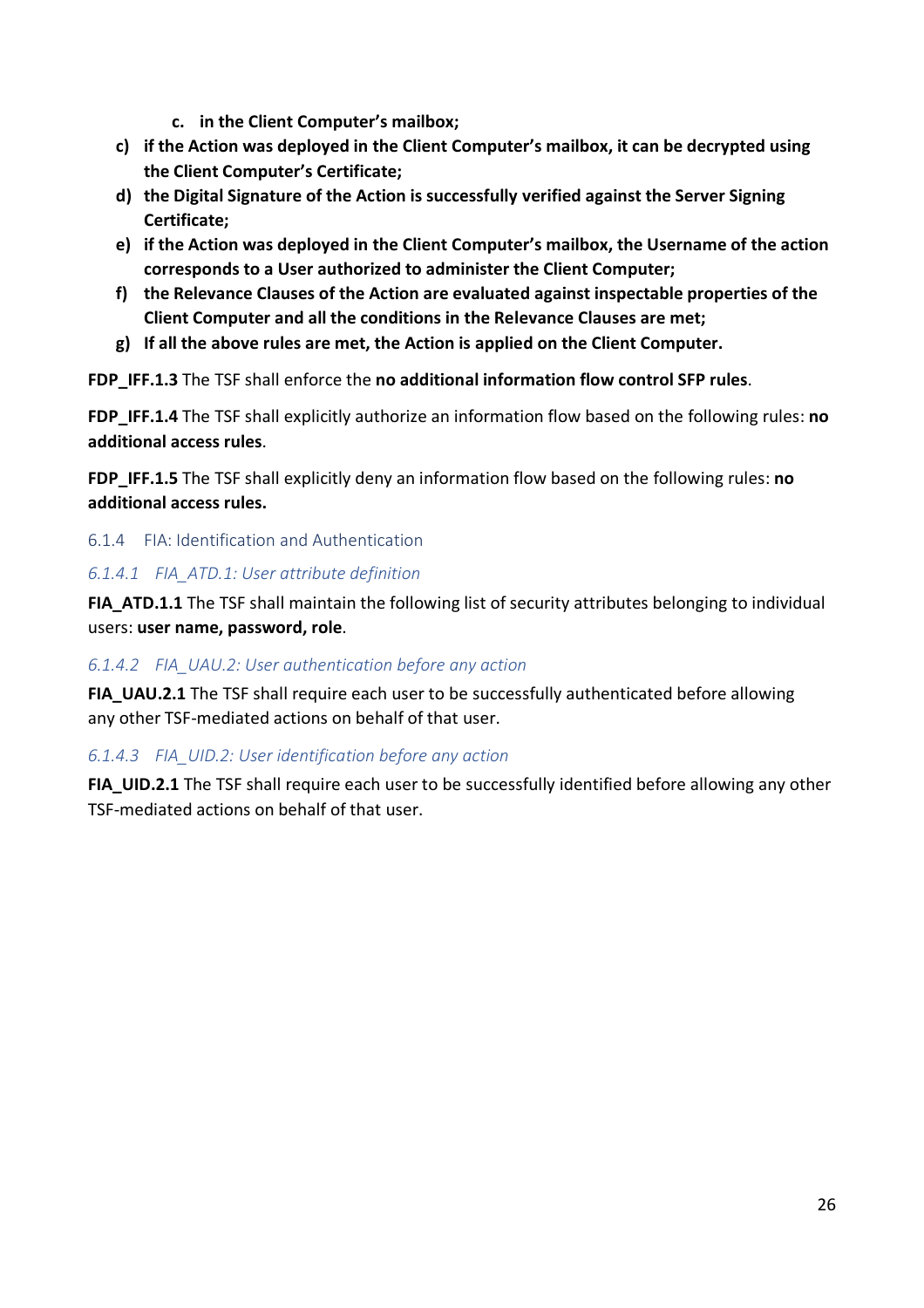#### 6.1.5 FMT: Security Management

# *6.1.5.1 FMT\_MSA.1: Management of security attributes*

FMT\_MSA.1.1 The TSF shall enforce the Action Information Flow Control SFP to restrict the ability to **perform the operations defined in Table 6-5** on the security attributes **defined in Table 6-5** to **the roles defined in Table 6-5.**

| <b>Subject</b>     | <b>Security attribute</b>                          | <b>Operations</b>         | <b>Roles</b>           |
|--------------------|----------------------------------------------------|---------------------------|------------------------|
| User               | Username                                           | Create User               | <b>Master Operator</b> |
|                    | Role                                               | Assign User               | Master Operator        |
|                    | Permission to Create and Deploy Actions            | Enable,<br><b>Disable</b> | <b>Master Operator</b> |
|                    | <b>Authorized Client Computers</b>                 | Add, Remove               | <b>Master Operator</b> |
| Client<br>Computer | Computer ID                                        | Manage Client<br>Computer | <b>Master Operator</b> |
|                    | Inspectable properties                             | None                      | N/A                    |
|                    | Users authorized to administer the Client Computer | Add, Remove               | Master Operator        |
|                    | <b>Subscribed Operator sites</b>                   | Add, Remove               | <b>Master Operator</b> |
|                    | Server signing certificate                         | Create                    | Site Administrator     |
|                    |                                                    | Manage Client<br>Computer | <b>Master Operator</b> |
|                    | Client Computer's certificate                      | Manage Client<br>Computer | <b>Master Operator</b> |
| Action             | Site where the action was deployed                 | Deploy Action             | <b>Master Operator</b> |
|                    | Username (issuer, only for Mailbox)                | Deploy Action             | Operator               |
|                    | <b>Relevance Clauses</b>                           | <b>Create Action</b>      |                        |
|                    | Digital signature                                  | None                      | N/A                    |

*Table 6-5: Security attributes for the Action Information Control SFP*

#### *6.1.5.2 FMT\_MSA.3: Static attribute initialization*

**FMT\_MSA.3.1** The TSF shall enforce the **Action Information Flow Control SFP** to provide *restrictive* default values for security attributes that are used to enforce the SFP.

**FMT\_MSA.3.2** The TSF shall allow the roles defined in Table 6-5 to specify alternative initial values to override the default values when an object or information is created.

#### *6.1.5.3 FMT\_MTD.1: Management of TSF data*

**FMT\_MTD.1.1** The TSF shall restrict the ability to *perform the operations defined in Table 6-6* on the **TSF data defined in Table 6-6** to **the authorized roles marked as "Yes" in Table 6-6.**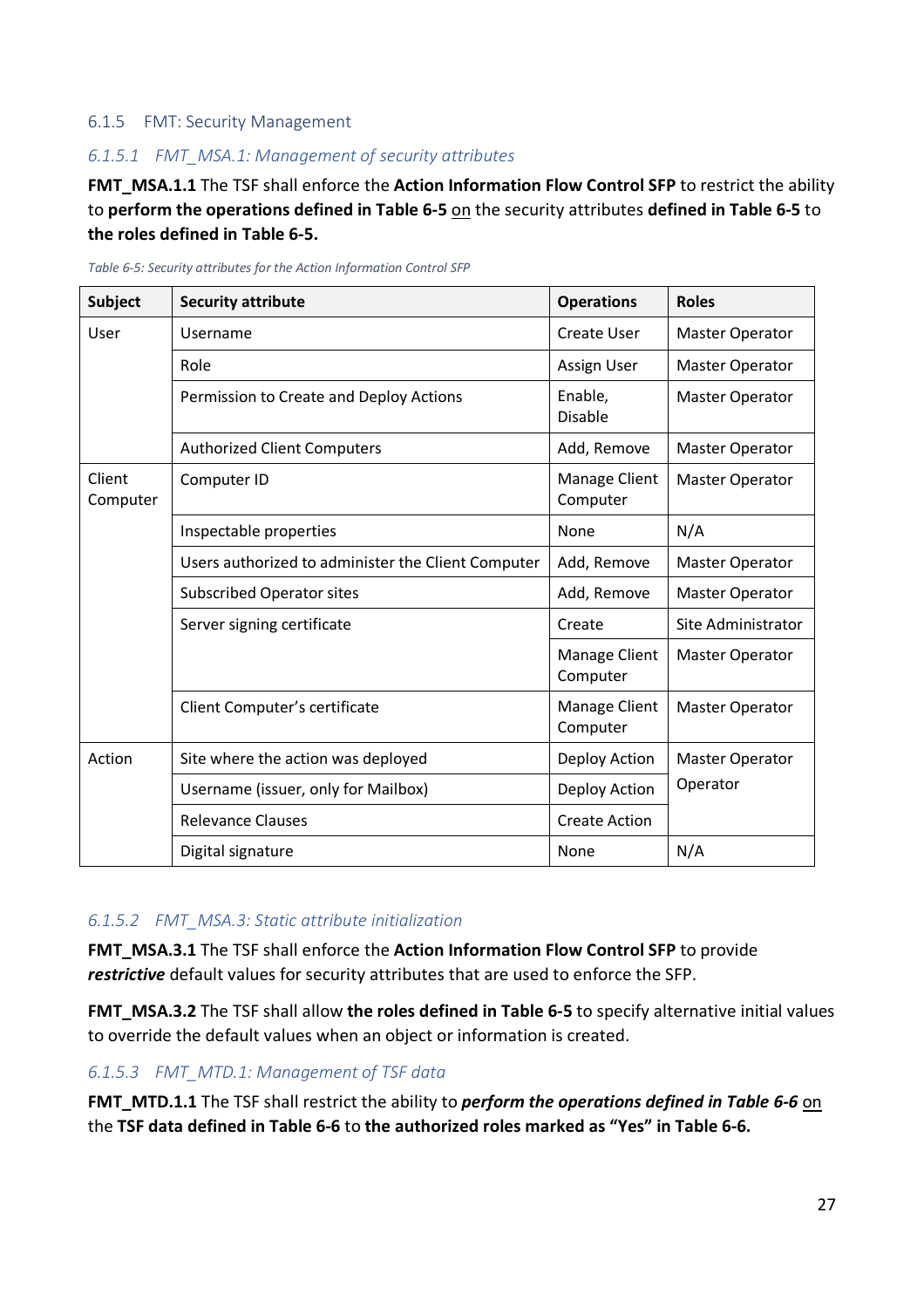#### *Table 6-6: Management of TSF data*

| <b>TSF data</b>                                        | <b>Operations</b>     | <b>Site</b><br>Administrator | <b>Master</b><br>Operator | Operator |
|--------------------------------------------------------|-----------------------|------------------------------|---------------------------|----------|
| Certificates                                           | Manage                | <b>Yes</b>                   | No.                       | No.      |
| <b>Master Action Site</b>                              | Initialize, Manage    | No                           | <b>Yes</b>                | No.      |
| User                                                   | Manage                | No                           | <b>Yes</b>                | No.      |
| <b>Client Computers</b>                                | Manage                | No                           | <b>Yes</b>                | Yes      |
| <b>BigFix Roles</b>                                    | Manage                | No                           | Yes                       | No.      |
| <b>User Permissions</b>                                | Manage                | No                           | <b>Yes</b>                | No.      |
| Authorization of Operator<br>users to Client Computers | Add, Remove           | <b>No</b>                    | Yes                       | Yes      |
| Action                                                 | Create, Deploy (take) | No                           | Yes                       | Yes      |

*Application Note*: Permissions in the Operator column marked as "Yes" also depends on the BigFix roles and user permissions assigned to users with the Operator role.

#### *6.1.5.4 FMT\_SMF.1: Specification of Management Functions*

**FMT\_SMF.1.1** The TSF shall be capable of performing the following management functions:

- **Master Action Site Initialization**
- **Configuration of communication to external Fixlet Servers**
- **Manage Master Operator users**
- **Manage BigFix roles and user permissions**
- **Manage Operator users**
- **Manage Client Computers**
- **Manage assignment of Client Computers to Operator users**
- **Manage Certificates**
- **Create Custom Actions**
- **Deploy (take) Actions**

#### *6.1.5.5 FMT\_SMR.1: Security roles*

**FMT\_SMR.1.1** The TSF shall maintain the roles **Site Administrator, Master Operator, Operator**.

**FMT\_SMR.1.2** The TSF shall be able to associate users with roles.

6.1.6 FPT: Protection of the TSF

#### *6.1.6.1 FPT\_ITT.1: Basic internal TSF data transfer*

**FPT\_ITT.1.1** The TSF shall protect TSF data from *disclosure, modification* when it is transmitted between separate parts of the TOE.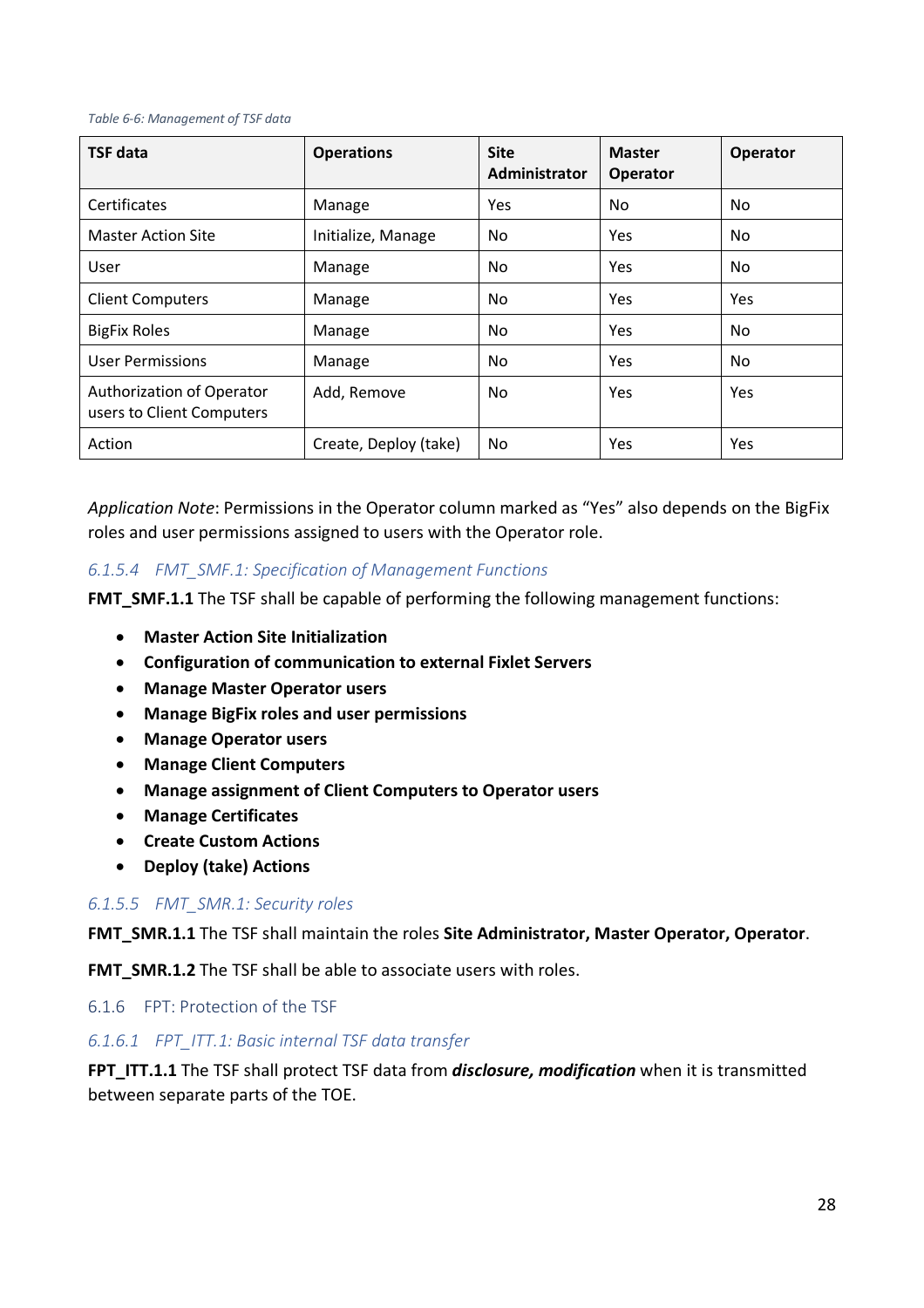# 6.1.7 FTP: Trusted path/channels

# *6.1.7.1 FTP\_ITC.1 Inter-TSF trusted channel*

FTP ITC.1.1 The TSF shall provide a communication channel between itself and another trusted IT product that is logically distinct from other communication channels and provides assured identification of its end points and protection of the channel data from modification or disclosure.

**FTP\_ITC.1.2** The TSF shall permit *the TSF, another trusted IT product* to initiate communication via the trusted channel.

**FTP** ITC.1.3 The TSF shall initiate communication via the trusted channel for *requesting user data* **from a Fixlet Server, accepting Security Management function requests via the REST API interface**.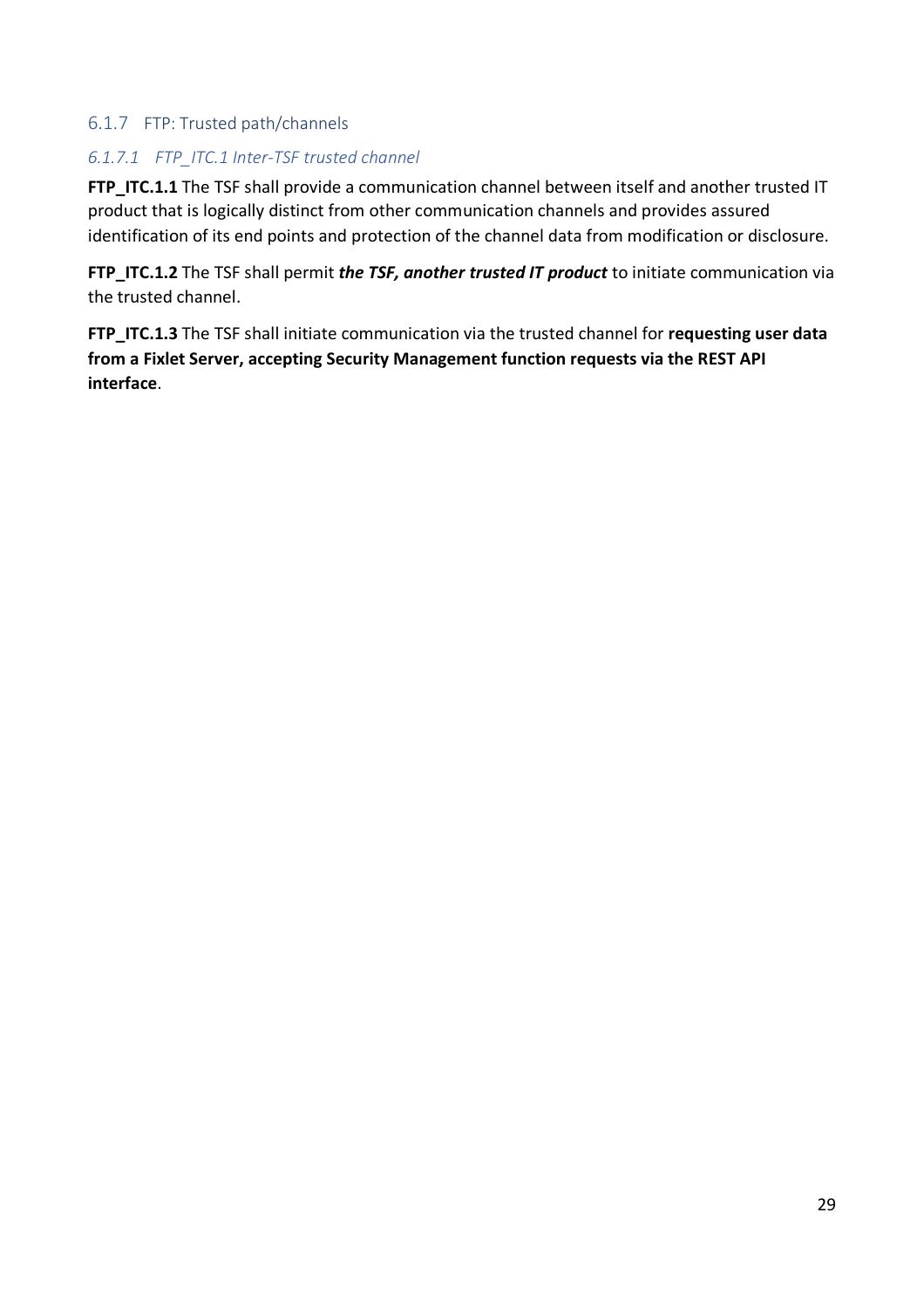# 6.2 Security Functional Requirements Rationale

# 6.2.1 Coverage

The following table provides a mapping of SFR to the security objectives showing that each security functional requirement addresses at least one security objective.

*Table 6-7: Sufficiency of SFR satisfying Security Objectives*

| <b>Security Functional Requirements</b>                 | <b>D. AUTHENTIC ACTION</b> | <b>D. AUTHORIZED_ACTION</b> | 0.1&A_ADMIN | <b>D. MANAGE</b> | O. PROTECTED_COMM |
|---------------------------------------------------------|----------------------------|-----------------------------|-------------|------------------|-------------------|
| FCS_CKM.1(1): Cryptographic key generation (asymmetric) |                            |                             |             | X                | X                 |
| FCS_CKM.1(2): Cryptographic key generation (symmetric)  |                            |                             |             | Χ                |                   |
| FCS_CKM.2: Cryptographic key distribution               |                            |                             |             |                  | X                 |
| FCS_CKM.4: Cryptographic key destruction                |                            |                             |             |                  | X                 |
| FCS_COP.1: Cryptographic operations                     | X                          | X                           |             |                  | X                 |
| FDP_IFC.1: Subset information flow control              |                            | X                           |             |                  |                   |
| FDP_IFF.1: Simple security attributes                   |                            | X                           |             |                  |                   |
| FIA ATD.1: User attribute definition                    |                            |                             | X           |                  |                   |
| FIA_UAU.2: User authentication before any action        |                            |                             | Χ           |                  |                   |
| FIA_UID.2: User identification before any action        |                            |                             | Χ           |                  |                   |
| FMT_MSA.1: Management of security attributes            |                            |                             |             | X                |                   |
| FMT_MSA.3: Static attribute initialization              |                            |                             |             | X                |                   |
| FMT_MTD.1: Management of TSF Data                       |                            |                             |             | x                |                   |
| FMT_SMF.1: Specification of management functions        |                            |                             |             | X                |                   |
| FMT_SMR.1: Security roles                               |                            |                             |             | X                |                   |
| FPT ITT.1: Basic internal TSF data transfer protection  |                            |                             |             | X                | X                 |
| FTP_ITC.1: Inter-TSF trusted channel                    |                            |                             |             |                  | X                 |

#### 6.2.2 Sufficiency

The following rationale provides justification for each security objective for the TOE, showing that the security functional requirements are suitable to meet and achieve the security objectives.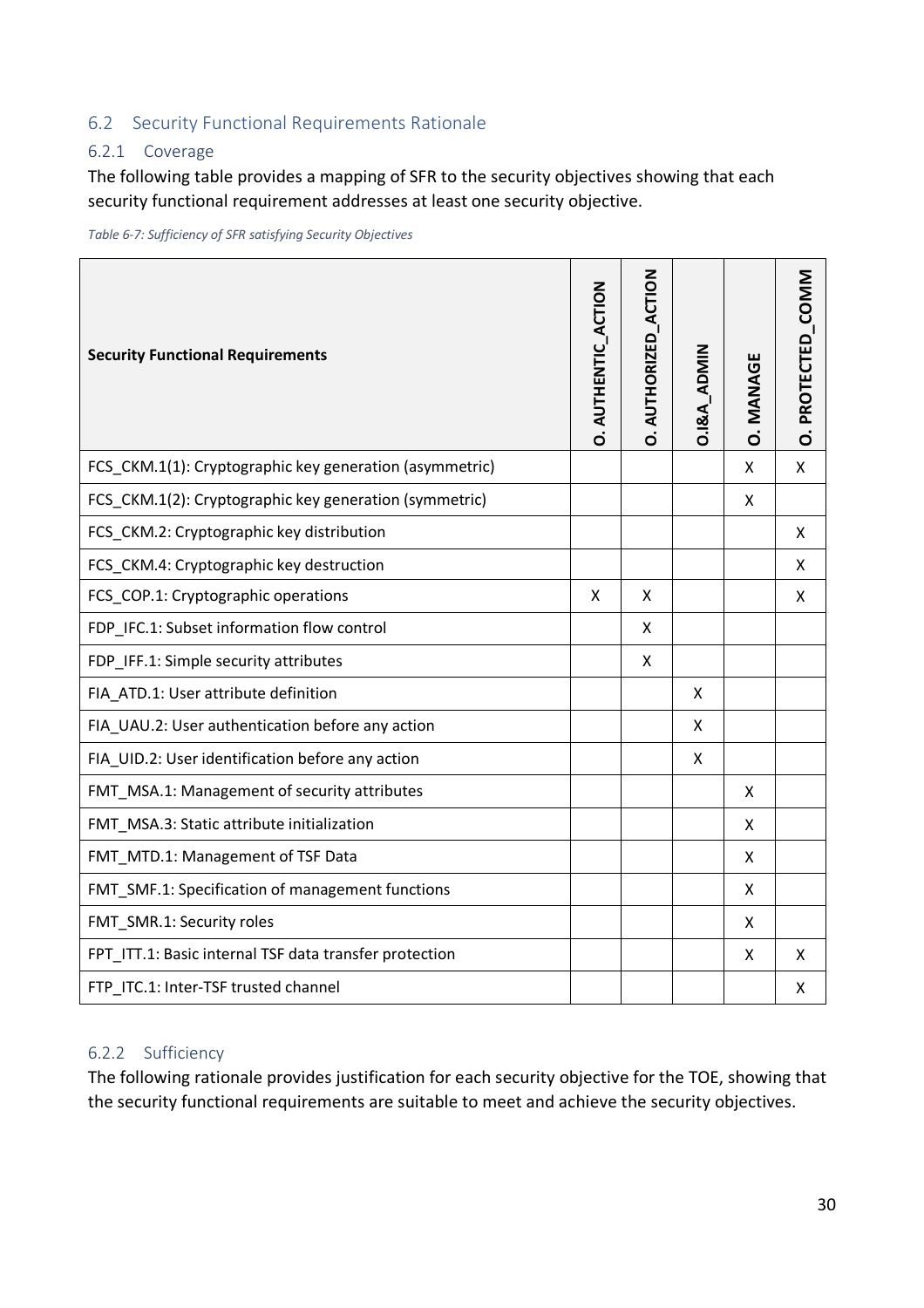| <b>Security Objectives</b> | Rationale                                                                                                                                                                                                                                                                                                                                                                                                                                                                                                                                                                                                                                                                                                                                                                                                                                                                                                                                                                                                                                                               |
|----------------------------|-------------------------------------------------------------------------------------------------------------------------------------------------------------------------------------------------------------------------------------------------------------------------------------------------------------------------------------------------------------------------------------------------------------------------------------------------------------------------------------------------------------------------------------------------------------------------------------------------------------------------------------------------------------------------------------------------------------------------------------------------------------------------------------------------------------------------------------------------------------------------------------------------------------------------------------------------------------------------------------------------------------------------------------------------------------------------|
| <b>O.AUTHENTIC ACTION</b>  | FCS_COP.1: The TOE is required to perform RSA signature generation and<br>verification operations in order to ensure that Actions are generated by<br>the server and received by Client Computers without tampering.                                                                                                                                                                                                                                                                                                                                                                                                                                                                                                                                                                                                                                                                                                                                                                                                                                                    |
| O.AUTHORIZED_ACTION        | FCS_COP.1: The TOE is required to perform RSA signature generation<br>and verification operations in order to ensure that Actions are generated<br>by authorized administrators.<br>FDP IFC.1 and FDP IFF.1: The TOE is required to enforce an information<br>flow control policy on Actions between authorized users and Client<br>Computers.                                                                                                                                                                                                                                                                                                                                                                                                                                                                                                                                                                                                                                                                                                                          |
| O.I&A_ADMIN                | FIA_ATD.1: The TOE is required to maintain security attributes for users.<br>FIA_UAU.2: The TOE is required to authenticate users before allowing<br>any TSF-mediated actions.<br>FIA_UID.2: The TOE is required to identify users before allowing any TSF-<br>mediated actions.                                                                                                                                                                                                                                                                                                                                                                                                                                                                                                                                                                                                                                                                                                                                                                                        |
| O.MANAGE                   | FCS_CKM.1(1) and FCS_CKM.1(2): The TOE is required to generate<br>asymmetric and symmetric cryptographic keys.<br>FMT_MSA.1: The TOE is required to restrict access to security attributes<br>appropriately.<br>FMT_MSA.3: The TOE is required to enforce the information flow control<br>SFPs to provide restrictive access to authorized users.<br>FMT_MTD.1: The TOE restricts the ability to perform management<br>operations on TSF Data to authorized roles.<br>FMT_SMF.1: The TOE is required to offer the functions necessary for<br>effective management of the TOE security functions as well as the<br>targeted IT environment machines.<br>FMT_SMR.1: The TOE is required to define authorized administrators<br>that will be able to perform the applicable security management<br>functions.<br>FPT_ITT.1: The TOE is required to protect communications between TOE<br>components so that instructions cannot be corrupted, modified, or<br>observed (where access to sensitive information might allow a potential<br>attacker to identify a weakness). |
| O.PROTECTED_COMM           | FCS_CKM.1(1), FCS_CKM.2, FCS_CKM.4 and FCS_COP.1 implement the<br>cryptographic functionality required for the TLS v1.2 protocol.<br>FPT_ITT.1: The TSF protects inter-TSF data transfer between the<br>distributed parts of the TOE by using the TLSv1.2 protocol.<br>FTP_ITC.1: The TSF provides a communication channel between itself and<br>another trusted IT.                                                                                                                                                                                                                                                                                                                                                                                                                                                                                                                                                                                                                                                                                                    |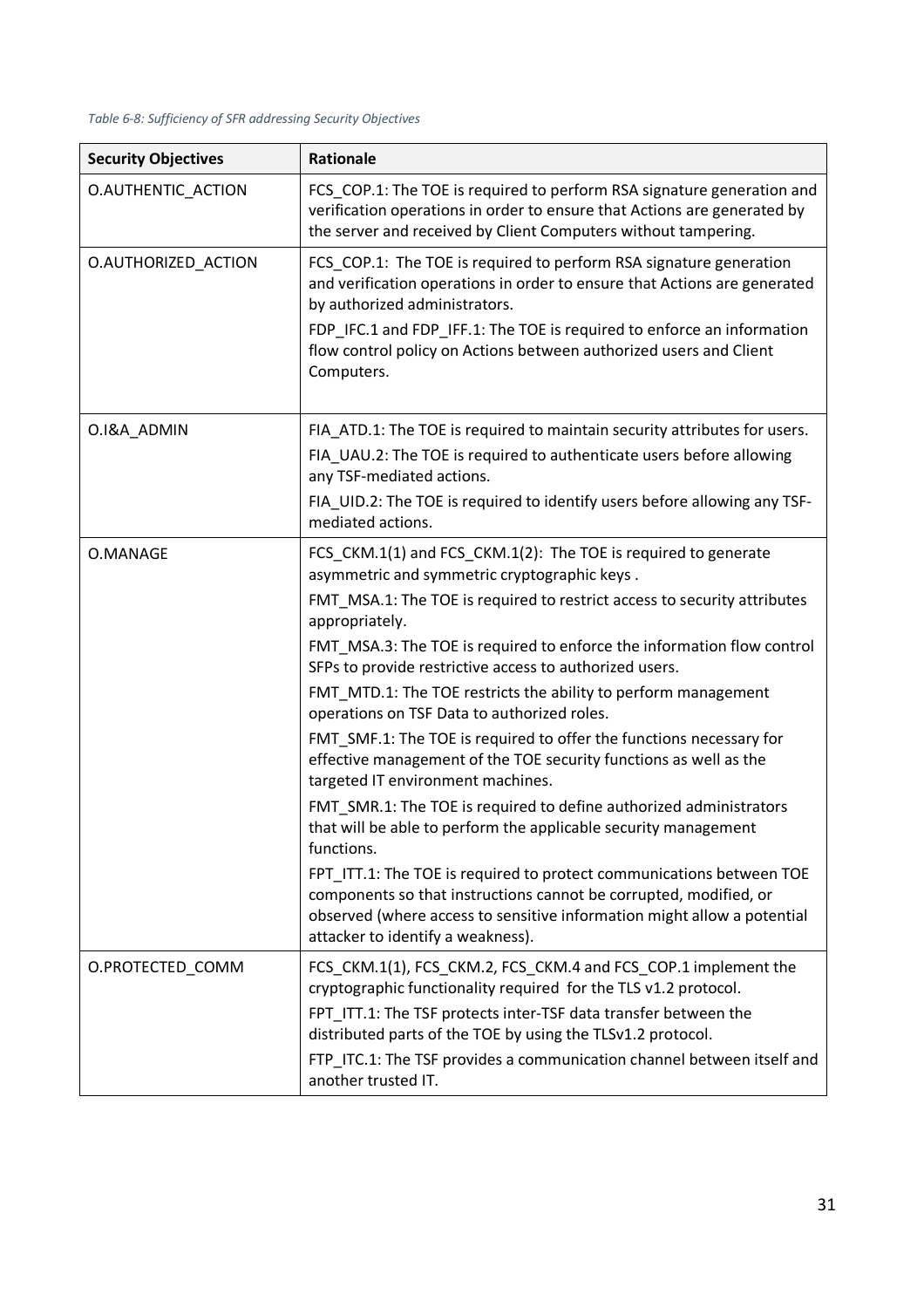# 6.2.3 Security requirements dependency analysis

The following table demonstrates the dependencies of SFRs modeled in CC Part 2 and how the SFRs. for the TOE resolve those dependencies.

| <b>Security functional</b><br>requirement | <b>Dependencies</b>                      | <b>Resolution</b>          |
|-------------------------------------------|------------------------------------------|----------------------------|
| FCS_CKM.1(1)                              | [FCS_CKM.2 or FCS_COP.1]                 | FCS_CKM.2                  |
|                                           | FCS_CKM.4                                | FCS_CKM.4                  |
| FCS_CKM.1(2)                              | [FCS_CKM.2 or FCS_COP.1]                 | FCS_CKM.2                  |
|                                           | FCS CKM.4                                | FCS_CKM.4                  |
| FCS CKM.2                                 | [FDP_ITC.1 or FDP_ITC.2 or<br>FCS_CKM.1] | FCS_CKM.1(1)               |
|                                           | FCS_CKM.4                                | FCS_CKM.4                  |
| FCS_CKM.4                                 | [FDP_ITC.1 or FDP_ITC.2 or<br>FCS_CKM.1] | FCS_CKM.1(1), FCS_CKM.1(2) |
| FCS_COP.1                                 | [FDP_ITC.1 or FDP_ITC.2 or<br>FCS_CKM.1] | FCS_CKM.1(1), FCS_CKM.1(2) |
|                                           | FCS CKM.4                                | FCS_CKM.4                  |
| FDP_IFC.1                                 | FDP_IFF.1                                | FDP_IFF.1                  |
| FDP_IFF.1                                 | FDP_IFC.1                                | FDP_IFC.1                  |
|                                           | FMT_MSA.3                                | FMT_MSA.3                  |
| FIA_ATD.1                                 | No dependencies                          |                            |
| FIA_UAU.2                                 | FIA_UID.2                                | FIA_UID.2                  |
| FIA_UID.2                                 | No dependencies                          |                            |
| FMT_MSA.1                                 | [FDP_ACC.1 or FDP_IFC.1]                 | FDP_IFC.1                  |
|                                           | FMT_SMR.1                                | FMT_SMR.1                  |
|                                           | FMT_SMF.1                                | FMT_SMF.1                  |
| FMT_MSA.3                                 | FMT_MSA.1                                | FMT_MSA.1                  |
|                                           | FMT_SMR.1                                | FMT_SMR.1                  |
| FMT_MTD.1                                 | FMT_SMF.1                                | FMT_SMF.1                  |
|                                           | FMT_SMR.1                                | FMT_SMR.1                  |
| FMT_SMF.1                                 | No dependencies                          |                            |
| FMT_SMR.1                                 | FIA_UID.1                                | FIA_UID.1                  |
| FPT_ITT.1                                 | No dependencies                          |                            |
| FTP_ITC.1                                 | No dependencies                          |                            |

*Table 6-9: TOE SFR dependency analysis*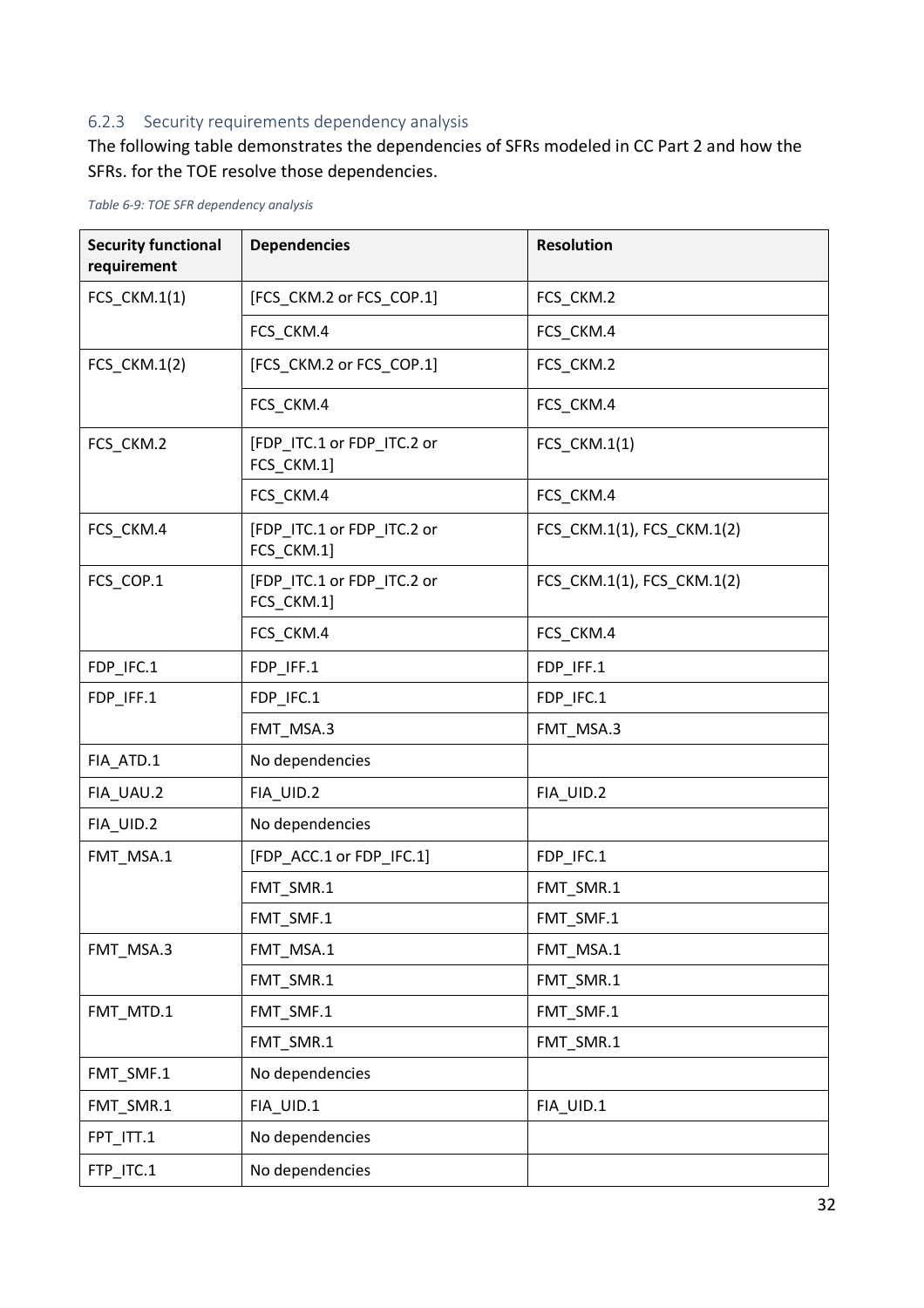# 6.3 Security Assurance Requirements

The Security Assurance Requirements (SARs) for the TOE are the EAL2 components as specified in Part 3 of the CC. No operations are applied to the assurance components.

| <b>Security assurance class</b> | <b>Security assurance requirement</b>                        |
|---------------------------------|--------------------------------------------------------------|
| ADV: Development                | ADV ARC.1: Security architecture description                 |
|                                 | ADV FSP.2: Security-enforcing functional specification (FSP) |
|                                 | ADV_TDS.1: Basic design                                      |
| <b>AGD: Guidance documents</b>  | AGD_OPE.1: Operation User Guidance                           |
|                                 | AGD_PRE.1: Preparative Procedures                            |
| ALC: Life-cycle support         | ALC_CMC.2: Use of a CM system                                |
|                                 | ALC_CMS.2: Parts of the TOE CM coverage                      |
|                                 | ALC_DEL.1: Delivery procedures                               |
| ASE: Security Target evaluation | ASE_CCL.1: Conformance claims                                |
|                                 | ASE_ECD.1: Extended components definition                    |
|                                 | ASE_INT.1: ST introduction                                   |
|                                 | ASE OBJ.2: Security objectives                               |
|                                 | ASE REQ.2: Derived security requirements                     |
|                                 | ASE_SPD.1: Security problem definition                       |
|                                 | ASE TSS.1: TOE summary specification                         |
| ATE: Tests                      | ATE_COV.1: Evidence of coverage                              |
|                                 | ATE_FUN.1: Functional testing                                |
|                                 | ATE_IND.2: Independent testing - sample                      |
| AVA: Vulnerability assessment   | AVA VAN.2: Vulnerability analysis                            |

*Table 6-10: SARs*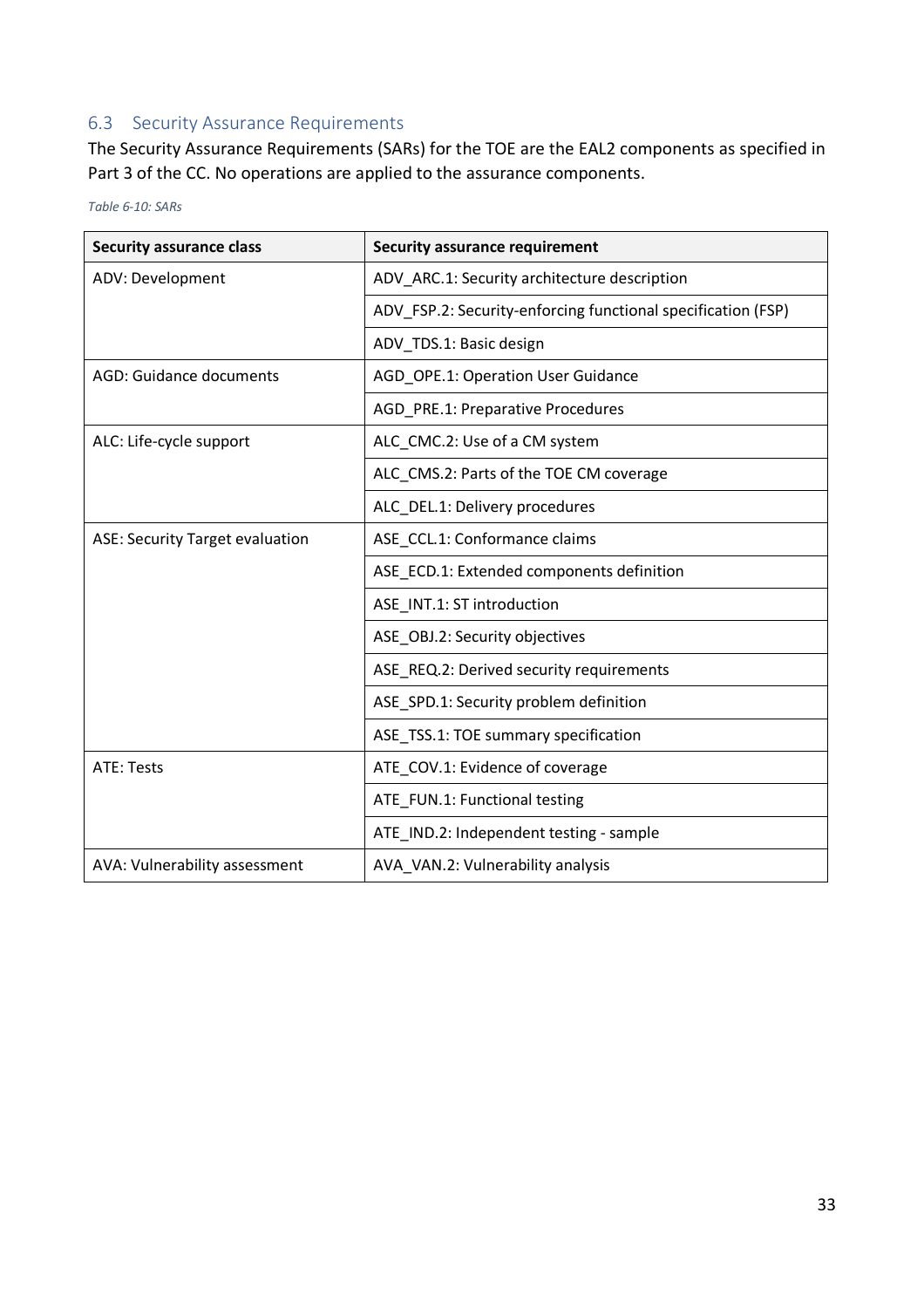# 7 TOE Summary Specification

# 7.1 TOE Security Functionality

The TOE supports the following major security features:

- Cryptographic support
- User data protection
- Identification and authentication
- Security management
- Protection of the TSF

The following subsections provide more detail on how the TOE meets the requirements.

# 7.1.1 Cryptographic support

The TOE provides the following cryptographic functionality:

- The TLSv1.2 protocol, for protecting communication between:
	- o the BigFix server, BigFix relays, and BigFix clients (except UDP communications);
	- o the BigFix console and the BigFix server;
	- o the TOE and the Fixlet servers; and
	- o the REST API interface (exposed by the TOE) and a REST API client.
- RSA Digital Signature Generation and Verification, to provide integrity and authenticity of Actions.
- Validation of X.509 certificates, for verifying the chain of trust in TLSv1.2 and signed actions.
- AES Key Generation, AES encryption/decryption and RSA key wrapping for:
	- o Data Encryption of BigFix client mailboxes stored in BigFix servers or relays.
	- o Data Encryption of reports sent by BigFix clients to BigFix relays and servers, and by BigFix relays to BigFix relays and servers.
- AES encryption/decryption for the protection of user passwords.

The TOE implements all cryptographic functionality using the OpenSSL package (i.e. OpenSSL version 1.0.2u) in FIPS-enabled mode. OpenSSL performs zeroization of cryptographic keys in volatile memory in accordance to the requirements stated in [FIPS140-2].

# *7.1.1.1 Transport Layer Security (TLS)*

The TOE implements the TLS protocol for providing integrity and confidentiality in all communication paths between the TOE components, and between the TOE and external IT entities (e.g. BigFix Fixlet servers, external web sites, REST API applications). The TOE acts both as a TLS client and a TLS server.

In the evaluated configuration, the TOE supports TLS version 1.2 with the following cipher suites:

- TLS ECDHE\_RSA\_WITH\_AES\_256\_GCM\_SHA384
- TLS\_ECDHE\_RSA\_WITH\_AES\_256\_CBC\_SHA384
- TLS\_DHE\_RSA\_WITH\_AES\_256\_GCM\_SHA384
- TLS DHE\_RSA\_WITH\_AES\_256\_CBC\_SHA256
- TLS\_ECDHE\_RSA\_WITH\_AES\_128\_GCM\_SHA256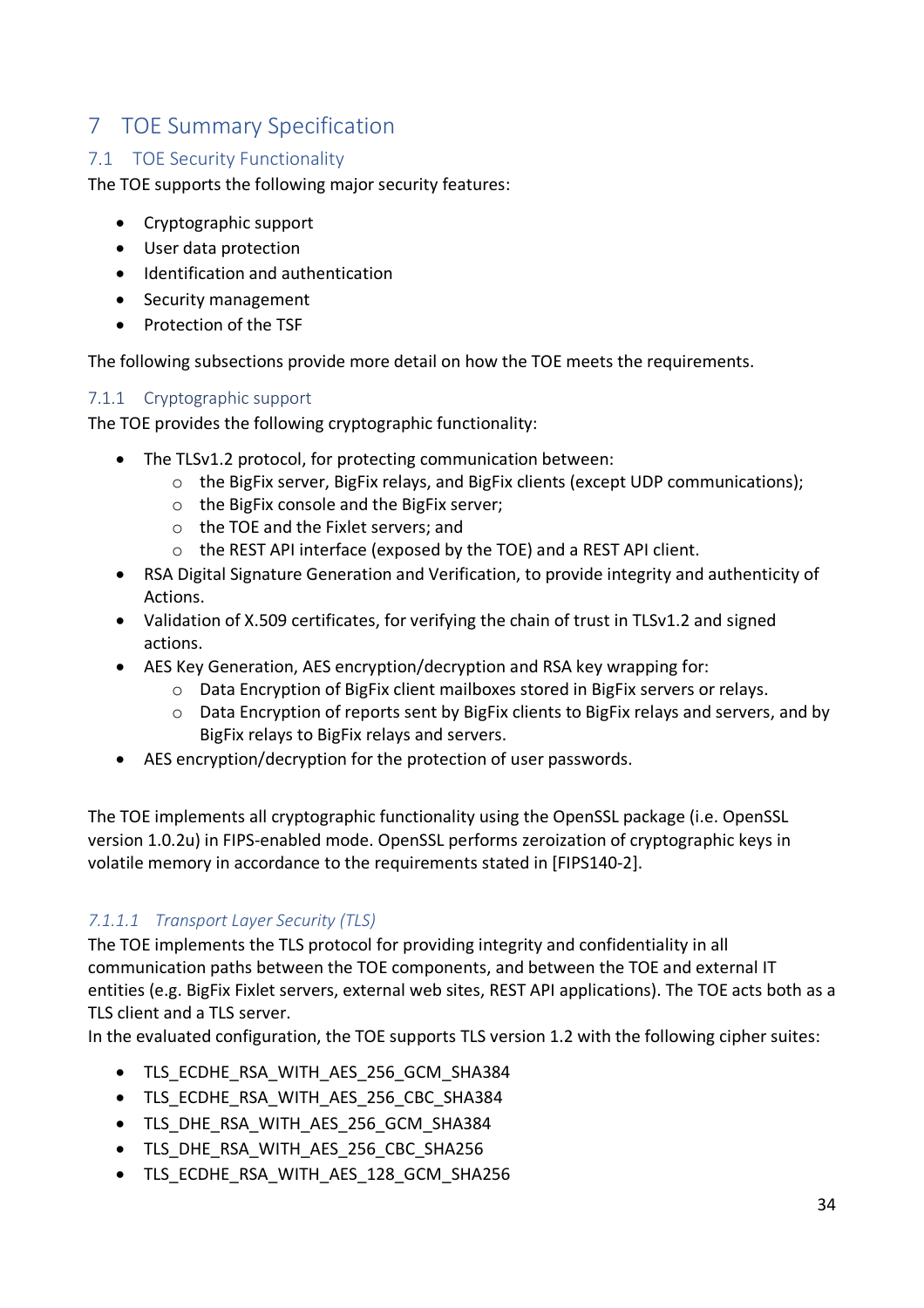- TLS ECDHE\_RSA\_WITH\_AES\_128\_CBC\_SHA256
- TLS DHE\_RSA\_WITH\_AES\_128\_GCM\_SHA256
- TLS\_DHE\_RSA\_WITH\_AES\_128\_CBC\_SHA256

The TOE uses the following cryptographic algorithms to implement these cipher suites:

- Ephemeral Diffie-Hellman (DHE) and Ephemeral Elliptic Curve Diffie-Hellman (ECDHE) for key establishment.
- TLSv1.2 KDF (pseudorandom function) for deriving session keys.
- RSA signature generation and signature verification for TLS client and server authentication.
- AES 128-bit and 256-bit cryptographic algorithms in GCM and CBC modes for symmetric cryptography.
- HMAC-SHA-256 and HMAC-SHA-384 for keyed-hash message authentication.

The TOE creates Elliptic Curve Diffie-Hellman ephemeral keys of at least 256 bits, per RFC 7919. The TOE uses automatic curve selection for the TLS server, which chooses the same preferred curves as the client uses by default. The order of preference is the following:

- sect571r1
- sect571k1
- secp521r1
- sect409k1
- sect409r1
- secp384r1
- sect283k1
- sect283r1
- secp256k1
- prime256v1

The TOE's HTTPS implementation complies with [RFC2818]. The BigFix Console verifies the validity of the TOE's X.509v3 certificate during the TLS handshake using signature verification. Once the HTTPS session is established, the TOE uses the identification and authentication information provided by the administrator to identify and authenticate the TLS client.

# *7.1.1.2 SFR coverage*

The TOE security functionality satisfies the following SFRs:

- $\bullet$  FCS CKM.1(1)
- $\bullet$  FCS CKM.1(2)
- FCS CKM.2
- FCS CKM.4
- FCS COP.1

# 7.1.2 User data protection

The TOE provides the Action Information Flow Control Security Function Policy (SFP), (hereinafter referred to as Action SFP), which controls the ability to apply Actions sent by authorized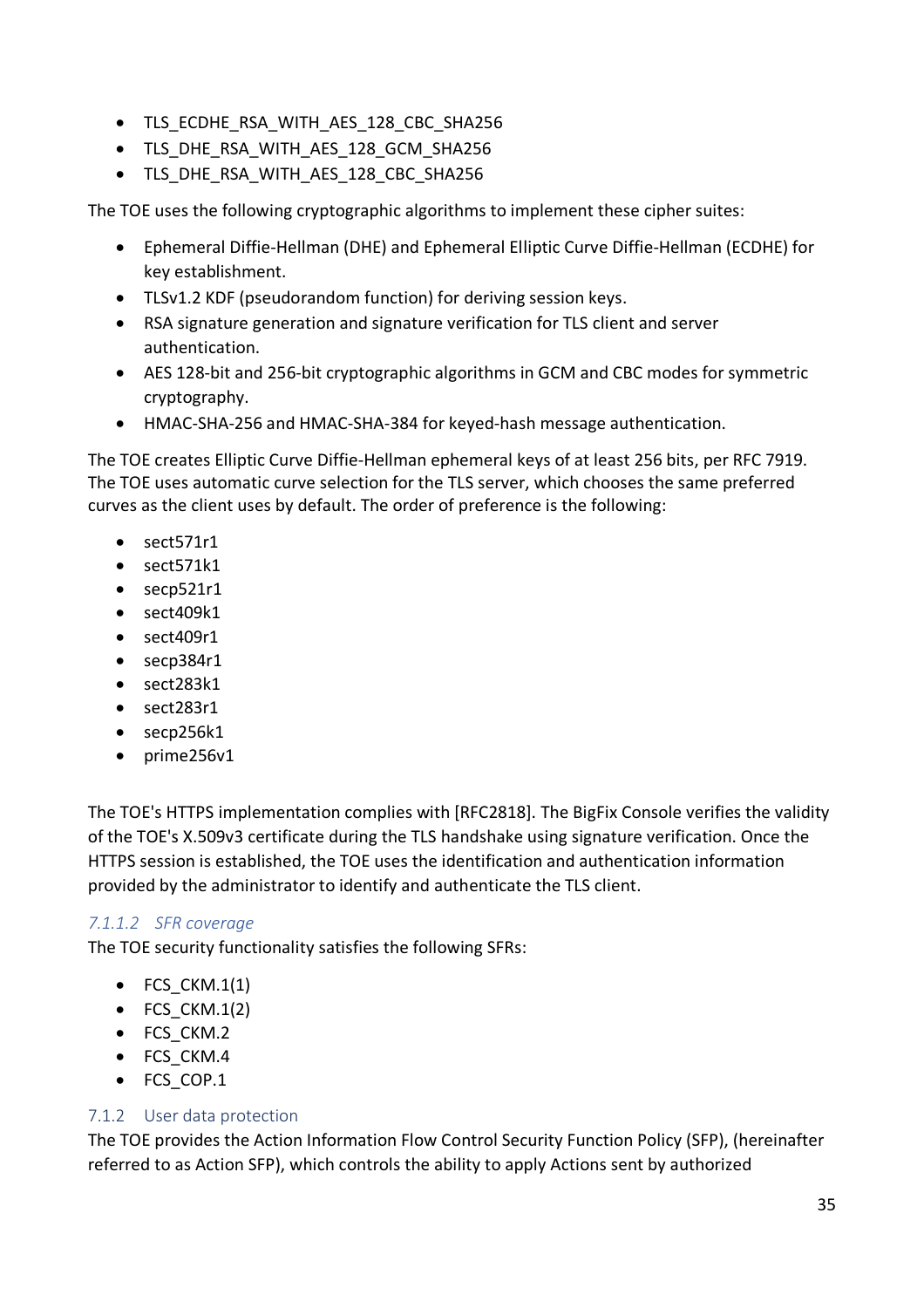administrators to Client Computers. The TOE has the ability to control actions reflected in the Information Flow Control SFP based on several rules that are based on properties of the Client Computer.

Administrators are the subjects that initiate the information flow. Administrators can either have:

- the Master Operator role, in which case they are authorize to apply Actions to all Client Computers;
- the Operator role, in which case they must be granted to "take Actions" and entitled to administer the Client Computer

Administrators connect to the TOE through the security management interface and instruct the TOE to apply a certain Action; this Action is stored in one of the repositories located in the TOE Server and known as "Sites". All Master Operator administrators use the "Master Action Site" to store actions that are targeted to all Client Computers. Each Operator administrator has its own "Operator Site" to store actions that are targeted to the Client Computers that he/she administers. In addition, an Operator administrator can instruct the TOE to apply a certain Action to a specific Client Computer; in that case, the Action is stored in the repository dedicated to the Client Computer, known as Mailbox. There is one Mailbox for each Client Computer administered by the TOE.

The TOE server and (optionally) the TOE relays notify via UDP messages when new information is available to the Client Computers. The TOE Client (install in the Client Computer), either when it receives the notification from the TOE server or one of the TOE relays, or on a predetermined frequency, connects to the TOE server or the TOE relay and pull information from the Master Action site, all Operator sites where the Client Computer is subscribed to, and its own dedicated Mailbox.

Actions stored in the Master Action and Operator sites are digitally signed with the TOE server's signing certificate, so the TOE Client can verify the authenticity of the Action. If the digital signature cannot be verified against the TOE server certificate, the Action is rejected.

Similarly, Actions in the Mailbox are stored in encrypted form; the TOE server generates a AES session key to encrypt the message, and wraps the symmetric key using the Client Computer's certificate. The TOE Client pulls information from the Mailbox and verifies that the Action can be decrypted.

The TOE Client analyzes the applicability of the Action by obtaining properties from its own operating environment and evaluating the Relevance Clauses, which are conditions or rules that needs to be met in order to apply the Action. It also verifies, in the case of Actions retrieved from its Mailbox, that the administrator that sent the Action (the Issuer of the Action) is authorized to apply actions in the Client Computer.

If all the aforementioned conditions are met, the TOE client applies the action on the Client Computer.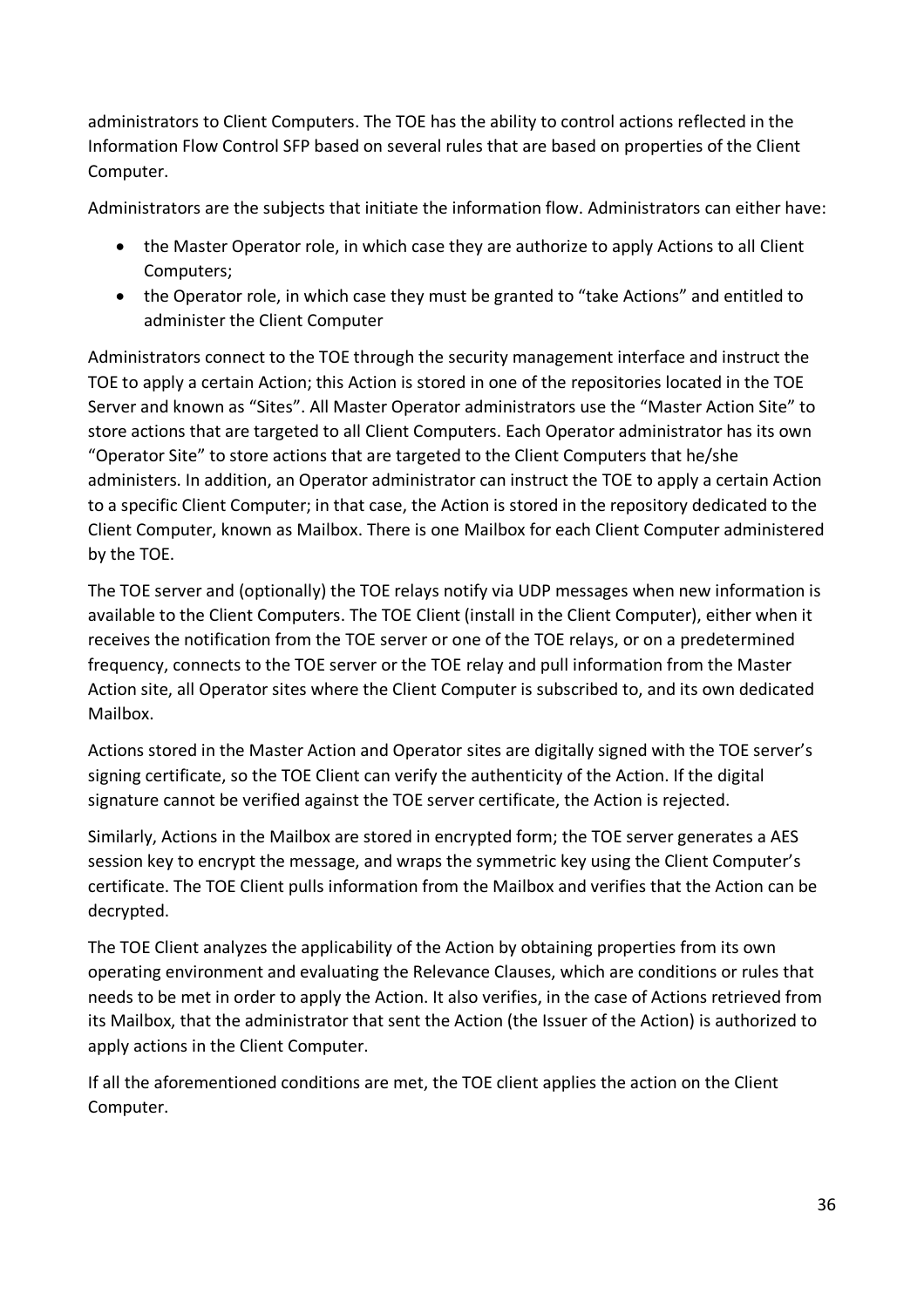Each Computer Client is initially installed with the TOE client and the "masthead" (containing the server signing X.509 certificate) of the TOE server. Every client generates a key pair (Client X.509 Certificate) at installation time, and sends the public key to the server.

The Server Signing certificate is used by the TOE client to verify the authenticity and integrity of the Actions received from the TOE server through the Master Action and Operator sites; the Client certificate is used to decrypt information received from the TOE server through the Computer Client's mailbox.

The TOE Server coordinates the flow of information to and from Client Computers and stores the results in the TOE database. Server components operate quietly in the background without any direct intervention from an administrator.

The TOE enforces role-based rules and only a Master Operator can change and assign the rules on behalf of users. The master operator creates a set of rules and assigns them to the Operators. To enforce security only the Operators having an associated rule can login to the TOE console.

# *7.1.2.1 SFR coverage*

The TOE security functionality satisfies the following SFRs:

- FDP\_IFC.1
- FDP\_IFF.1

# 7.1.3 Identification and authentication

All administrative interfaces require each user to be successfully identified and authenticated before allowing any other TSF-mediated actions on behalf of that user. The TOE's administrative interfaces are:

- BigFix Administration Console (local GUI), used exclusively by the Site Administrator role.
- REST API (Programming Interface), used by administrators with the Master Operator and Operator roles. Administrators can use either the IEM CLI provided in the TOE package or any other REST API client.
- BigFix Console (remote GUI) , used by administrators with the Master Operator and Operator roles.

All administrative interfaces require each user to be successfully identified and authenticated before allowing any other TSF-mediated actions on behalf of that user.

Identification and authentication from the Console or the REST API interfaces are performed by using the username and password of the administrator. The TOE (actually the Server component) retrieves the credentials stored in the database server and verifies that they match with the user and password entered by the administrator during logon.

The TOE supports passwords with a length of eight characters or greater, and a combination of upper-case letters, lower case letters, numbers, and special characters. The interfaces used to identify and authenticate provide obscured feedback of authentication data to the administrative user during the login process. Passwords are stored in the database server in encrypted form.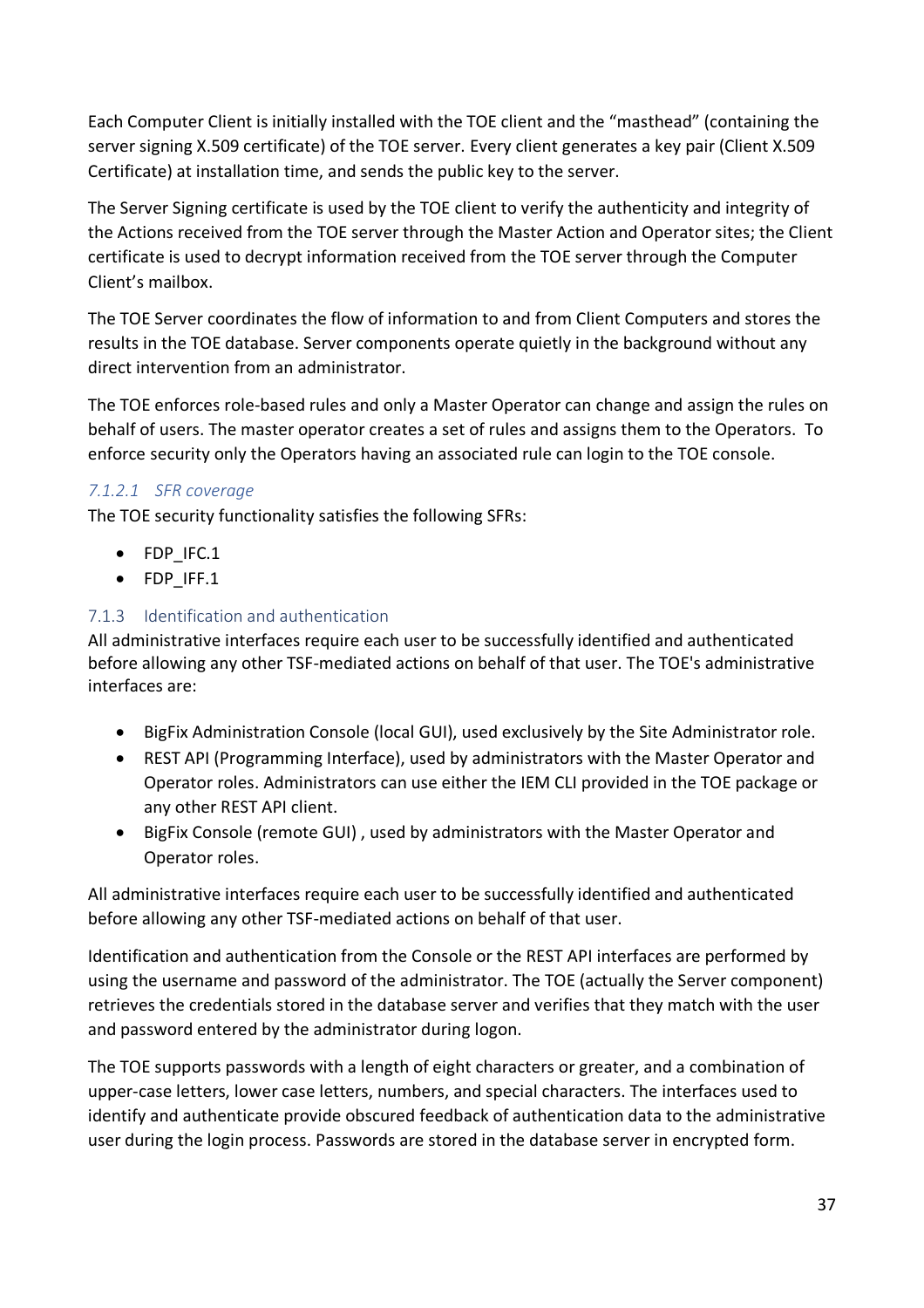Identification and authentication from the Administrator Console are performed by using the Site Administrator Certificate created during the TOE installation, and the passphrase to access the private key, which is only known by the Site Administrator. The TOE verifies that the private key selected by the Site Administrator during logon matches the Site Administrator Certificate and that the private key can be accessed using the passphrase entered by the Site Administrator.

# *7.1.3.1 BigFix Console (local or remote GUI)*

The administrator starts the BigFix Console program, which prompts the administrator with the "Login to HCL BigFix Console" dialog containing input fields for the "Server" (i.e., IP address of the TOE), and the administrator's "User name" and "Password." The administrator fills in all three fields and clicks Login. The GUI connects to the TOE using TLS/HTTPS and transmits the administrator's login credentials. When the login is successful, a window containing the full BigFix Console GUI appears. When the login is unsuccessful, a "Login Failed" dialog appears displaying "Incorrect username or password". The administrator clicks OK to dismiss the "Login Failed" dialog and is presented with the previous "Login to HCL BigFix Console" dialog.

# *7.1.3.2 REST API Client (local or remote)*

The administrator uses a REST API client (e.g. IEM CLI, provided in the TOE package) to connect to the TOE. The BigFix REST API server (part of the TOE server component) uses the REST API "login" resource. The login resource requires input fields for the "Server" (i.e., IP address of the TOE), and the administrator's "User name" and "Password". The REST API client connects to the TOE using TLS/HTTPS and the specified credentials.

# *7.1.3.3 BigFix Administrative Console (local only)*

The administrator starts the *BigFix Administration tool program*. The GUI presents a dialog to select the "Site signing key" (license.pvk) file, on which the administrator selects the file and clicks OK. The administrator is then presented with the "Site Admin Private Key Password" dialogue to which the administrator fills the Site Administrator password. When the login is successful, the administrator is placed into a window containing the full "BigFix Administration Tool" program. When the login is unsuccessful, a "Login Failed" dialog appears displaying "Incorrect password." The GUI connects to the TOE locally thus there is not transmission of credentials, or other data.

# *7.1.3.4 SFR coverage*

The TOE security functionality satisfies the following SFRs:

- FIA\_ATD.1
- FIA\_UAU.2
- FIA\_UID.2

#### 7.1.4 Security management

The TOE provides the following security management functions that can only be accessed by authorized administrators:

- Master Action Site Initialization
- Configuration of communication to external Fixlet Servers
- Manage Master Operator users
- Manage BigFix roles and user permissions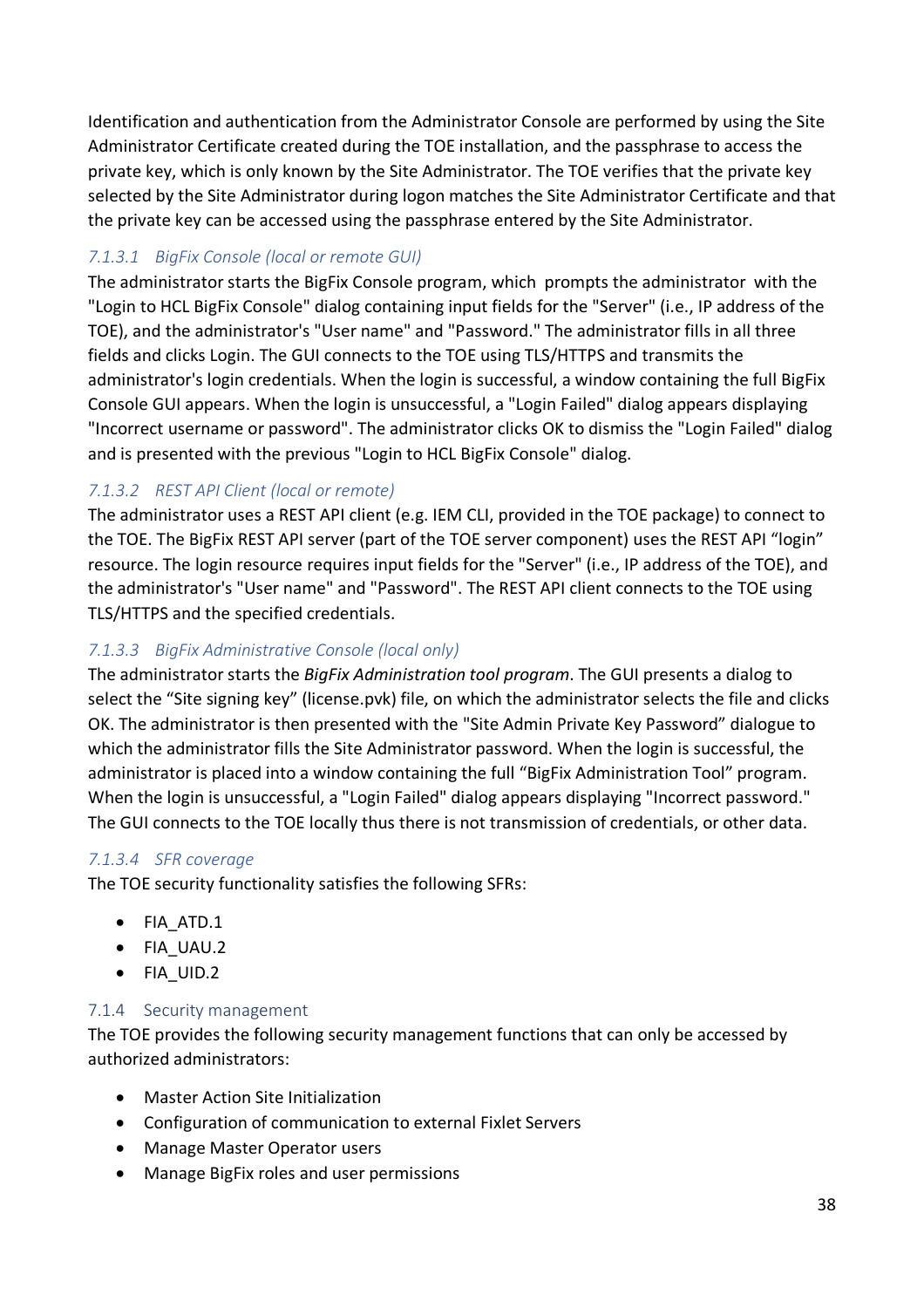- Manage Operator users
- Manage Client Computers
- Manage assignment of Client Computers to Operator users
- Manage Certificates
- Create Custom Actions
- Deploy (take) Actions

These security management functions can be performed by administrators depending on the administrator role assigned. The TOE provides three administration roles: Site Administrator, Master Operator and Operator. The Site Administrator uses the BigFix Administrator Tool to manage perform security management, and must identify and authenticate with the Site Certificate issued during the installation of the TOE. The Master Operator and the Operator roles use the BigFix Console and, optionally, the REST API interface. In both cases, administrators must identify and authenticate using their username and password.

# *7.1.4.1 Site Administrator role/user*

This role is actually entitled to only one user (also called the Site Administrator user) that creates a set of keys that grants TOE administrator privileges. The site Administrator is unique and it is created at TOE installation time.

The Site Administrator performs security management functions using the TOE Administration Console. The Site Administrator role is reserved to perform top-level management tasks including:

- Create the first administrator with the Master Operator role.
- Manage Certificates
- Set global system and advanced options
- Security settings, replication settings, encryption settings
- Edit the Masthead.

# *7.1.4.2 Master Operator role*

This role administers the configuration of the TOE by doing the following tasks:

- Create users with the Master Operator or Operator role
- Edit the management rights settings for administrators with the Operator role by assigning BigFix roles and user permissions, thus restricting the administrator to only perform a subset of the security management functions;
- Edit the management rights settings for administrators with the Operator role by assigning Client Computers;
- Subscribe or unsubscribe from Fixlet sites.

The first Master Operator is created at TOE installation time by the Site Administrator.

# *7.1.4.3 Operator role*

This role manages the day-to-day operation of the TOE by doing the following tasks:

- Manage Client Computers
- Create and Edit Custom Actions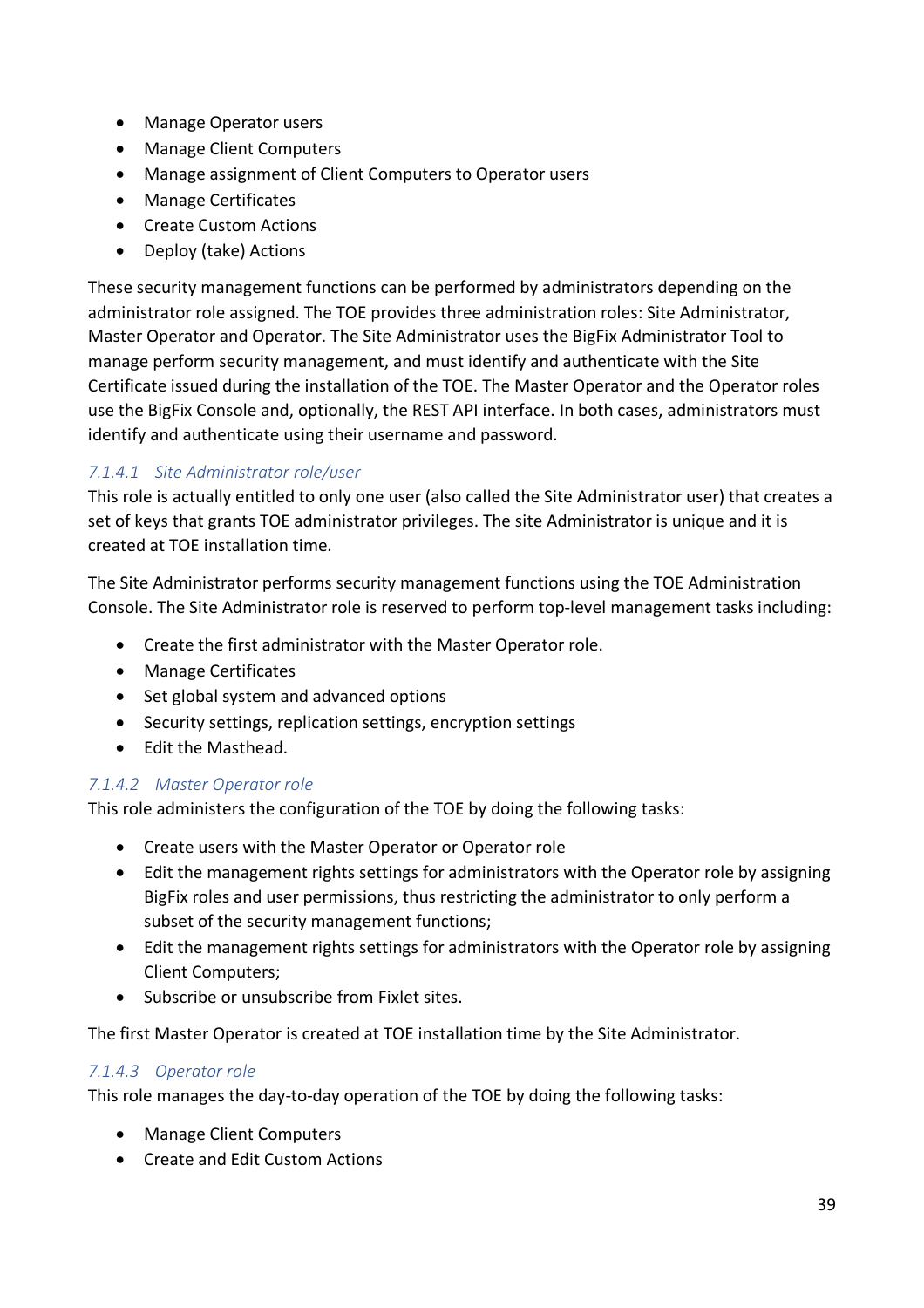• Deploy (take) Actions

The security management functions allowed to an administrator with this role is subject to the management rights assigned by a Master Operator administrator when the administrator is created.

# *7.1.4.4 SFR coverage*

The TOE security functionality satisfies the following SFRs:

- FMT\_MOF.1
- FMT\_MSA.1
- FMT\_MSA.3
- FMT\_MTD.1
- FMT\_SMF.1
- FMT\_SMR.1

# 7.1.5 Protection of the TSF

The TOE is comprised by the following software components running on different computers:

- the BigFix Server (one instance);
- the BigFix Console (one or more instances), used by administrators to perform security management functions;
- the BigFix Relay (optional, one or more instances), used as a proxy between BigFix clients and the BigFix server;
- the BigFix Client (one per each of the Client Computer administered by the TOE), running in Client Computers to apply Actions.

Communication between the TOE components is performed using the secure Hypertext Transfer Protocol (HTTPS) and the Transport Control Protocol (TCP). The TOE provides integrity and confidentiality of all communication using the TLS protocol version 1.2. See section 7.1.1 for a detailed description of this protocol.

The BigFix Server and the BigFix relays use Datagram Protocol (UDP) messages to notify availability of new content; also BigFix clients use the Internet Control Message Protocol (ICMP) to find the closest relay to communicate with. These messages do not expose sensitive information and are not protected.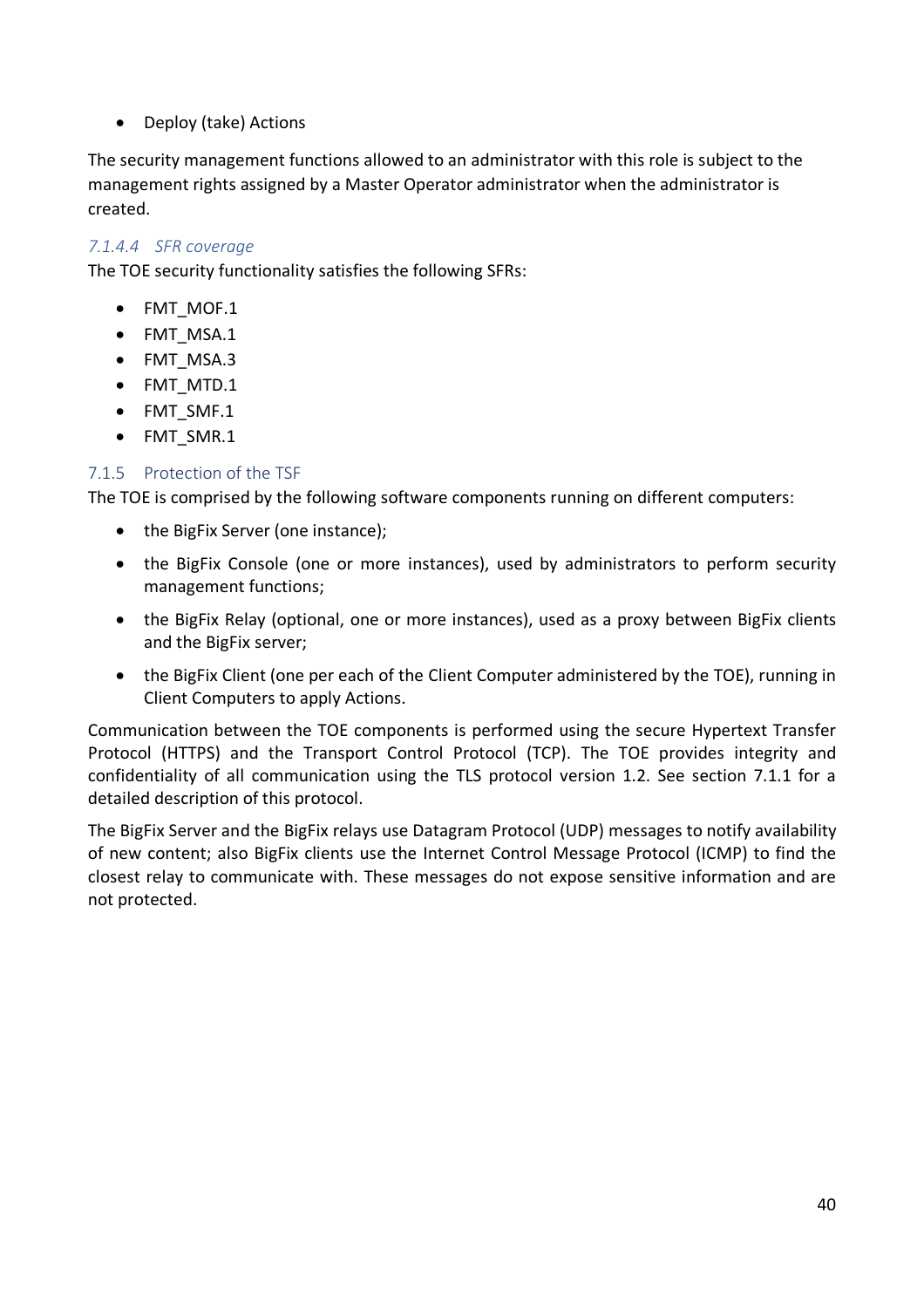#### The following table summarizes all the communication paths between the different TOE components and how they are protected:

| <b>TOE Components</b> |                     | Protocol     | <b>Description / Purpose</b>                                                      |                  |
|-----------------------|---------------------|--------------|-----------------------------------------------------------------------------------|------------------|
| Initiated by          | <b>Connected To</b> |              |                                                                                   | <b>Mechanism</b> |
| Console               | Server              | TCP/IP       | TOE Security Management by Administrators.                                        | TLSv1.2          |
| Client                | Relay               | <b>ICMP</b>  | Find the closest relay available based on the<br>number of network hops.          | None             |
| Client                | Relay               | <b>HTTPS</b> | Gathering Actions and Fixlet messages.<br>Downloading files (such as patches).    | <b>TLSv1.2</b>   |
|                       | Server              |              | Sending results about client computer properties<br>or status of actions/Fixlets. |                  |
| Relay                 | Client              | <b>UDP</b>   | Sending notifications about new information                                       | None             |
| Server                |                     |              | about new Fixlet messages, new Actions or<br>downloads available.                 |                  |
| Relay                 | Parent Relay        | <b>HTTPS</b> | Gathering Actions and Fixlet messages.<br>Downloading files (such as patches).    | TLSv1.2          |
|                       | Server              |              | Sending results about client computer properties<br>or status of actions/Fixlets. |                  |
| Parent Relay          | Relay               | TCP/IP       | Sending notifications about new information                                       | $TI$ Sv1.2       |
| Server                |                     |              | about new Fixlet messages, new Actions or<br>downloads available.                 |                  |

*Table 7-1: Communication paths between TOE components*

The TOE provides authentication between the TLS endpoints through the use of X.509 certificates issued by the server. The TOE also enforces Identification and Authentication (I&A) of all BigFix Console users through the corresponding credentials (username and password).

#### *7.1.5.1 SFR coverage*

The TOE security functionality satisfies the following SFRs:

• FPT\_ITT.1

# 7.1.6 Trusted Path / channels

The TOE starts communication with external BigFix Fixlets Servers and other external servers to obtain Fixlets and other information that are used by the TOE server. The TOE uses HTTPS and TLSv1.2 to protect the communication path. The TOE also verifies the authenticity of the external servers by validating the X.509 certificate provided by the TLS server endpoint.

The TOE server provides a REST API interface for allowing external IT products to connect to the TOE server and perform security management functions. For instance, the IEM Command-Line Interface (CLI) is a utility provided in the TOE package (not part of the TOE) that facilitates programmatic control of the BigFix Server using this interface. The TOE protects the REST API interface with TLSv1.2 acting as a TLS server. Once the TLS session is established, the TOE enforces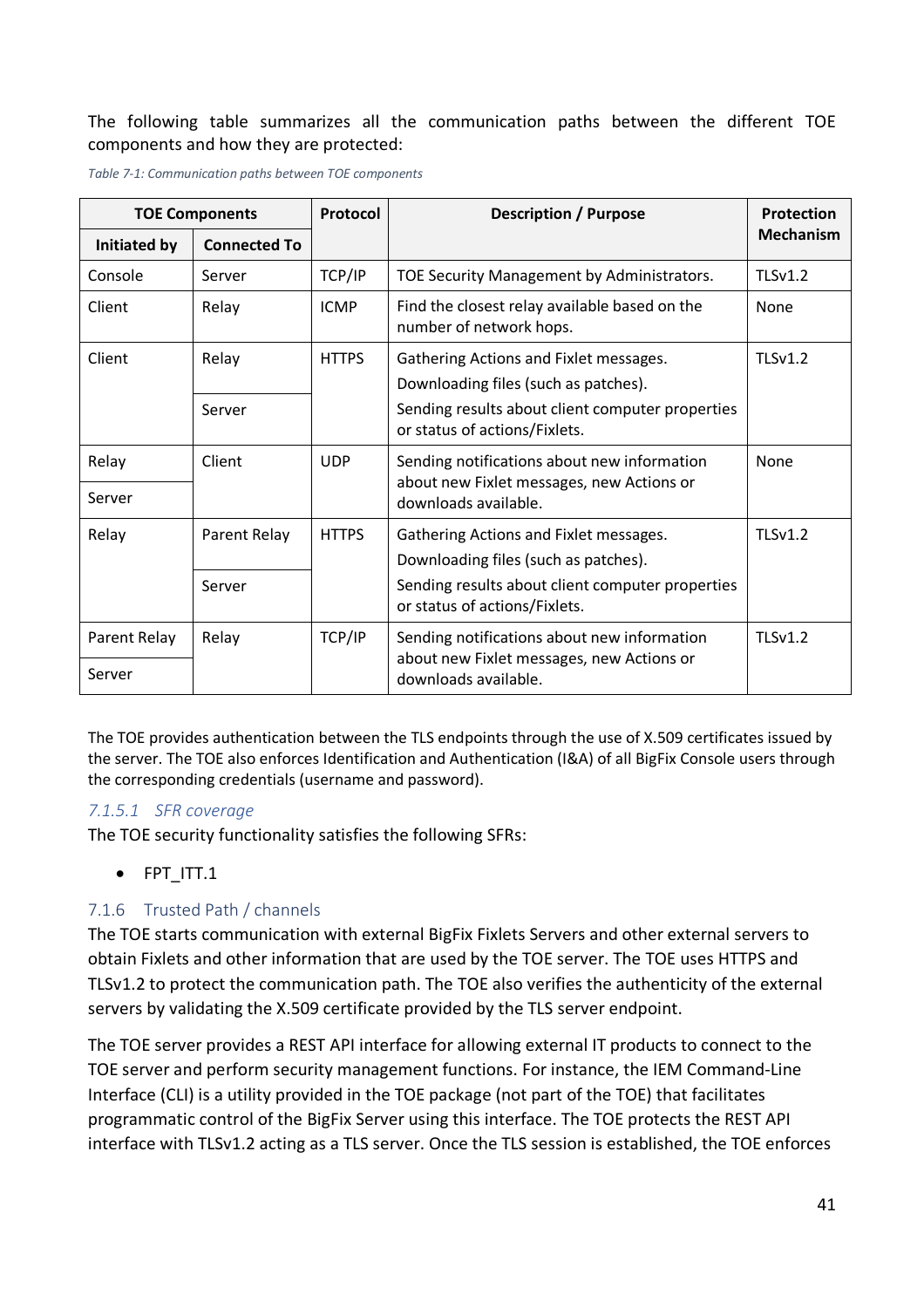Identification and Authentication (I&A) of users through the corresponding credentials (username and password).

# *7.1.6.1 SFR coverage*

The TOE security functionality satisfies the following SFRs:

• FTP\_ITC.1